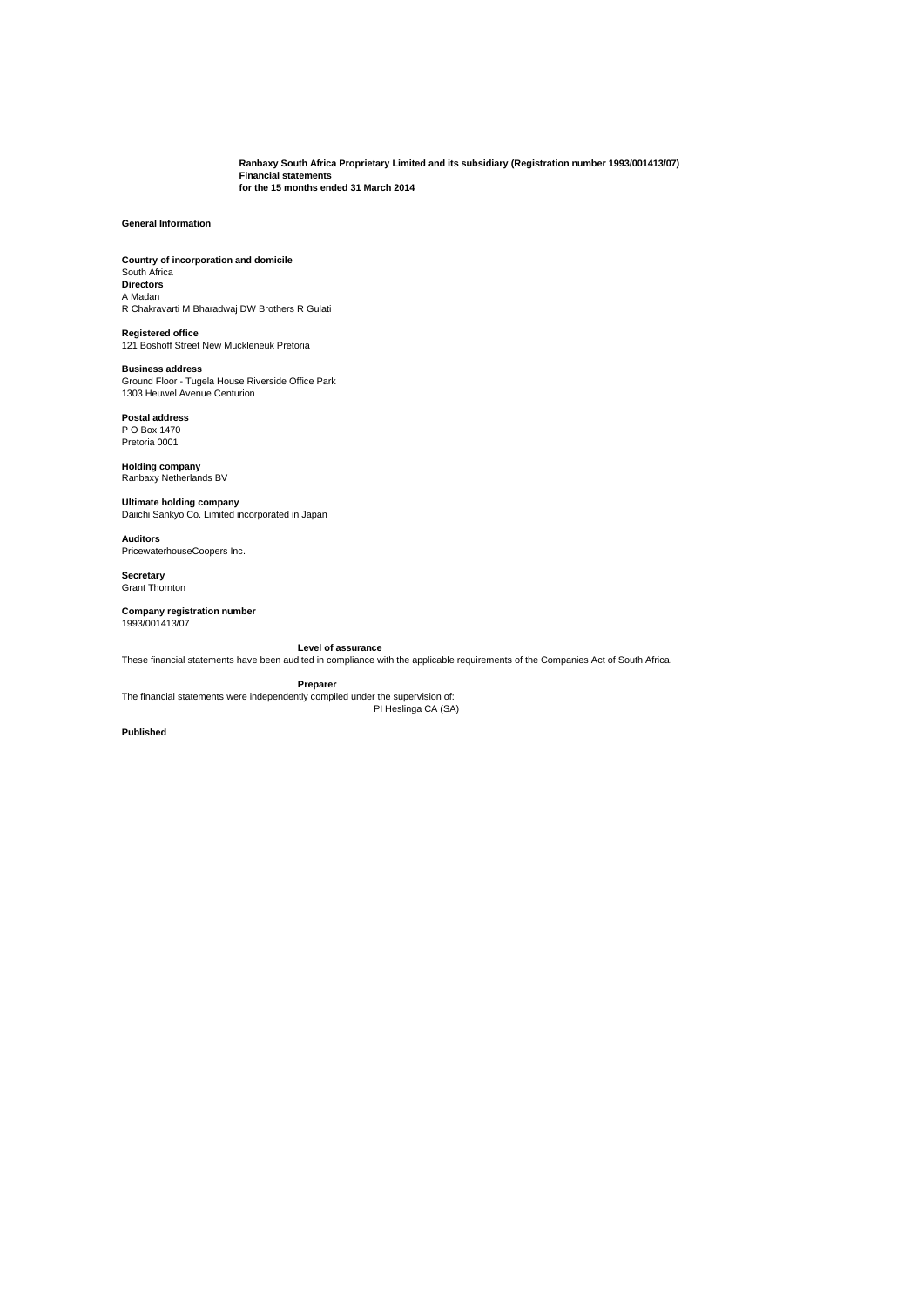**Index**

The reports and statements set out below comprise the financial statements presented to the shareholders:

|                                                         | Page      |    |
|---------------------------------------------------------|-----------|----|
| Directors' Responsibilities and Approval                |           | 3  |
| <b>Directors' Report</b>                                | 4 & 5     |    |
| <b>Independent Auditor's Report</b>                     | 6 & 7     |    |
| Statement of Financial Position                         |           | 8  |
| Statement of Profit and Loss Other Comprehensive Income |           | 9  |
| Statement of Changes in Equity                          | 10 & 11   |    |
| Statement of Cash Flows                                 |           | 12 |
| <b>Accounting Policies</b>                              | $13 - 21$ |    |
| Notes to the Financial Statements                       | $22 - 41$ |    |
|                                                         |           |    |

# **Directors' Responsibilities and Approval**

The directors are required in terms of the Companies Act of South Africa to maintain adequate accounting records and are responsible for the content and integrity of the financial statements and related financial information included in this report. It is their responsibility to ensure that the financial statements fairly present the state of affairs of the group as at the end of the financial 15 months and the results of its operations and cash flows for the period then ended, in conformity with International Financial Reporting Standards. The external auditors are engaged to express an independent opinion on the financial statements.

The financial statements are prepared in accordance with International Financial Reporting Standards and are based upon appropriate accounting policies consistently applied and supported by reasonable and prudent judgements and estimates.

The directors acknowledge that they are ultimately responsible for the system of internal financial control established by the group and place<br>considerable importance on maintaining a strong control environment. To enable sets standards for internal control aimed at reducing the risk of error or loss in a cost effective manner. The standards include the proper delegation of responsibilities within a clearly defined framework, effective accounting procedures and adequate segregation of duties to ensure an acceptable level of risk. These controls are monitored throughout the group and all employees are required to maintain the highest<br>ethical standards in ensuring the group's business is conducted in a manner that focus of risk management in the group is on identifying, assessing, managing and monitoring all known forms of risk across the group. While operating risk cannot be fully eliminated, the group endeavours to minimise it by ensuring that appropriate infrastructure, controls, systems<br>and ethical behaviour are applied and managed within predetermined procedures an

The directors are of the opinion, based on the information and explanations given by management, that the system of internal control provides reasonable assurance that the financial records may be relied on for the preparation of the financial statements. However, any system of internal financial control can provide only reasonable, and not absolute, assurance against material misstatement or loss.

The directors have reviewed the group's cash flow forecast for the 12 months to 31 March 2015 and, in light of this review and the current financial position, they are satisfied that the group has access to adequate resources to continue in operational existence for the foreseeable future.

The external auditors are responsible for independently auditing and reporting on the group's financial statements. The financial statements have been examined by the group's external auditors and their report is presented on pages 6 to 7.

The external auditors were given unrestricted access to all financial records and related data, including minutes of all meetings of the board of directors. The directors believe that all representations made to the independent auditors during their audit are valid and appropriate.

The financial statements and additional schedules set out on pages 8 to 41, and the directors report on pages 4 to 5, which have been prepared on the going concern basis, were approved by the directors on 05 May 2014 and were signed on its behalf by:

**A Madan DW Brothers**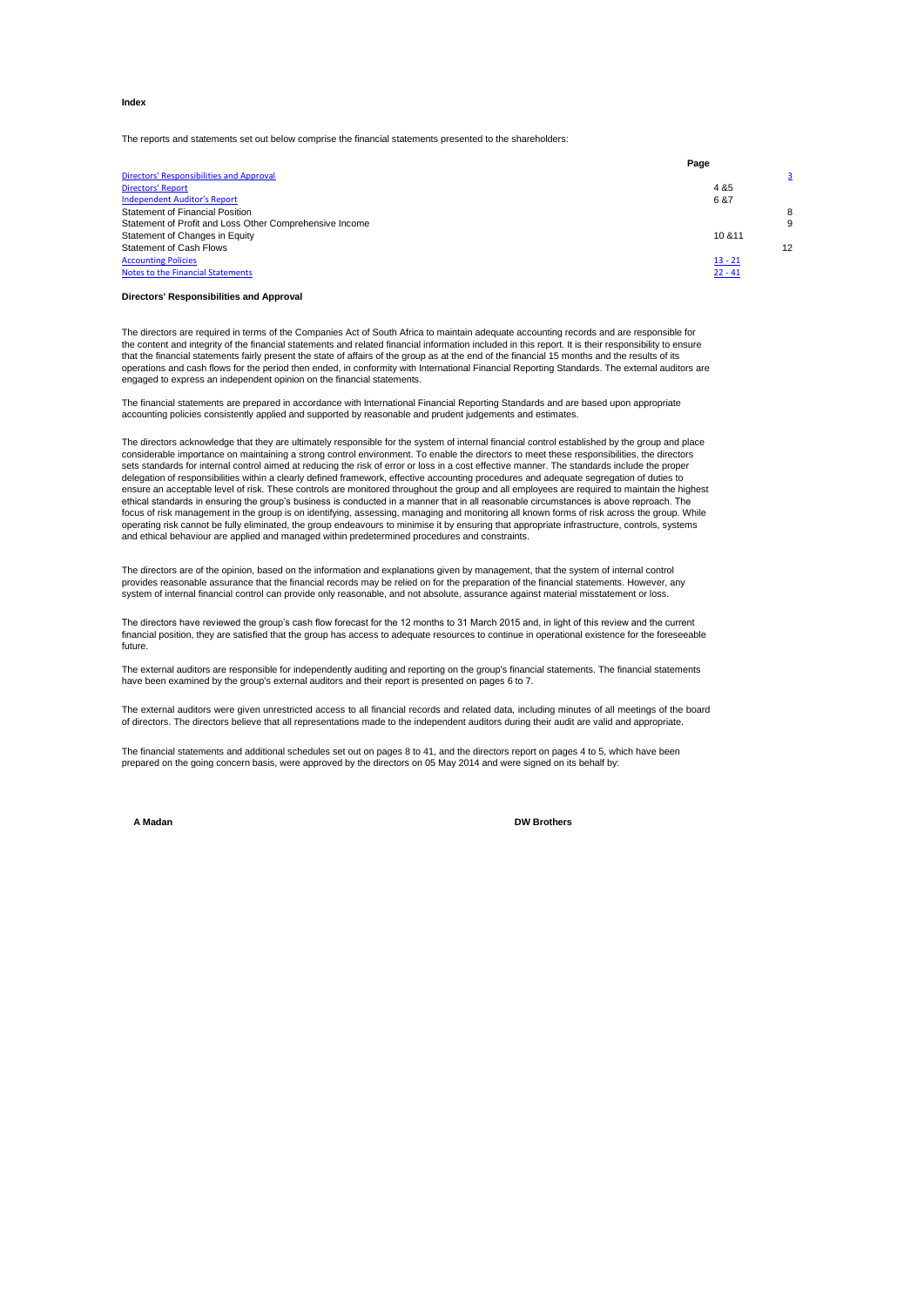The directors submit their report for the 15 months ended 31 March 2014.

#### **1. Review of activities**

### **Main business and operations**

The operating results and state of affairs of the company are fully set out in the attached financial statements and do not in our opinion require any further comment.

Net loss of the group was R 11,221,420 INR 67,315,057 (2012: R 30,001,501 profit INR 195,449,518 profit), after taxation of R 2,428,370 INR 14,567,307 (2012: R 10,696,465 INR 69,683,811).

Net loss of the group was R 12,175,069 INR 73,035,807 (2012: R 26,689,672 profit INR 173,874,085 profit), after taxation of R 2,799,234 INR 16,792,046(2012: R 10,379,318 INR 67,617,707).

#### Registered office

121 Boshoff Street New Muckleneuk Pretoria Ground Floor - Tugela House Riverside Office Park Business address 1303 Heuwel Avenue Centurion

Postal address P O Box 1470 Pretoria

### **2. Going concern**

The financial statements have been prepared on the basis of accounting policies applicable to a going concern. This basis presumes that<br>funds will be available to finance future operations and that the realisation of asset commitments will occur in the ordinary course of business.

#### **3. Events after the reporting period**

The directors are not aware of any matter or circumstance arising since the end of the financial 15 months that would have an impact on its financial position as at 31 March 2014.

### **4. Authorised and issued share capital**

There were no changes in the authorised or issued share capital of the group during the 15 months under review.

# **5. Dividends**

No dividends were declared or paid to the shareholders during the 15 months.

# **6. Directors**

The directors of the company during the 15 months and to the date of this report are as follows:

#### **Name** A Madan

R Chakravarti M Bharadwaj DW Brothers R Gulati

**7. Secretary** The secretary of the company is Grant Thornton of: Business address

First Floor Tugela House Riverside Office Park 1303 Heuwel Avenue Centurion

Registered address 121 Boshoff Street New Muckleneuk 0181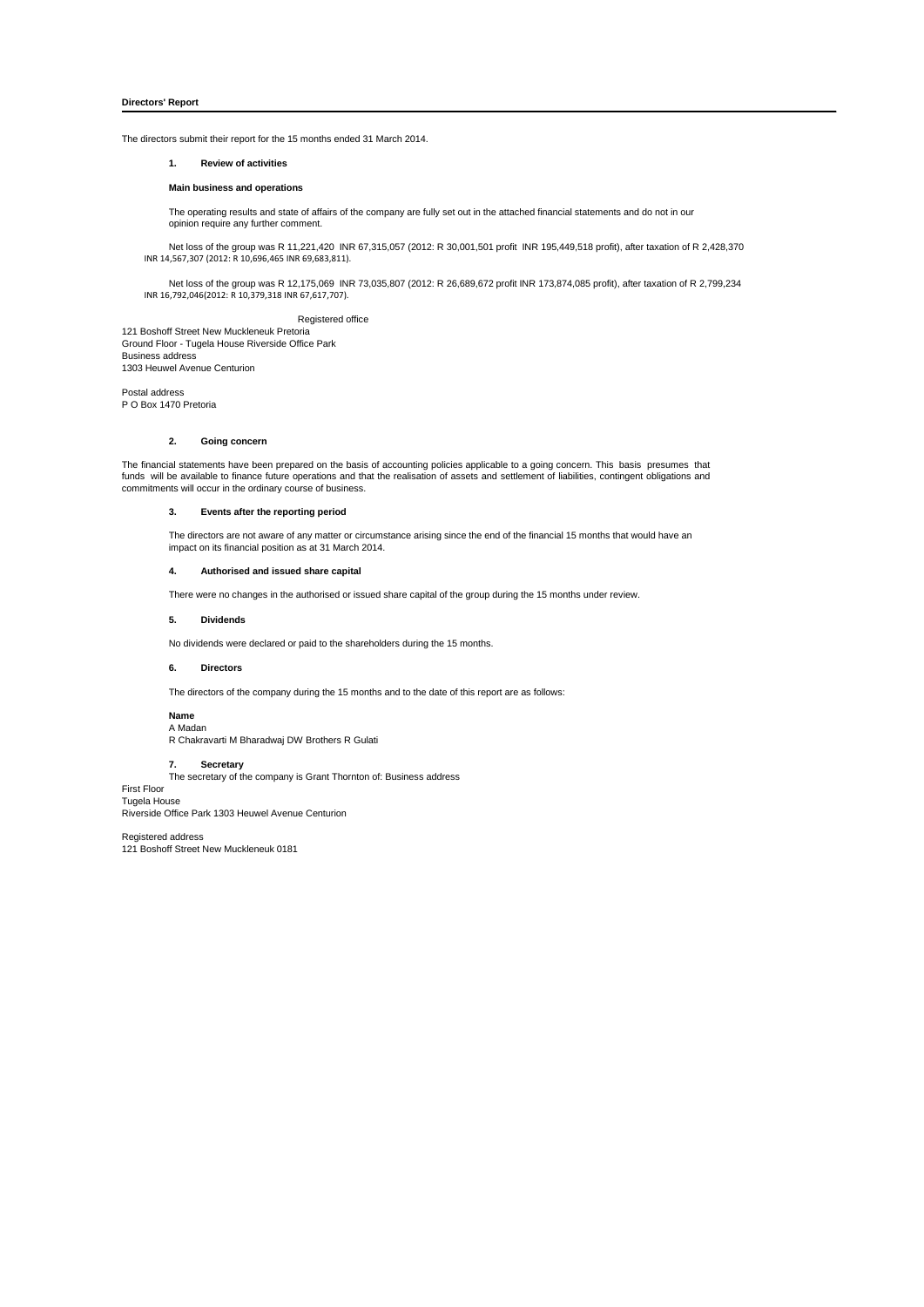# **8. Holding company**

The company's holding company is Ranbaxy Netherlands BV incorporated in the Netherlands.

# **9. Ultimate holding company**

The company's ultimate holding company is Daiichi Sankyo Co. Limited incorporated in Japan.

### **10. Auditors**

PricewaterhouseCoopers Inc. will continue in office in accordance with section 90 of the Companies Act of South Africa.

# **11. Change in financial year end**

The company changed its financial year end from December to March during the current year, resulting in a 15 month reporting period.

# **Independent Auditor's Report**

### **To the Shareholders of Ranbaxy South Africa Proprietary Limited and its subsidiary**

*Directors' Responsibility for the Financial Statements*

PricewaterhouseCoopers Inc. Partner

Leon de Wet Additional description Additional description

5-May-14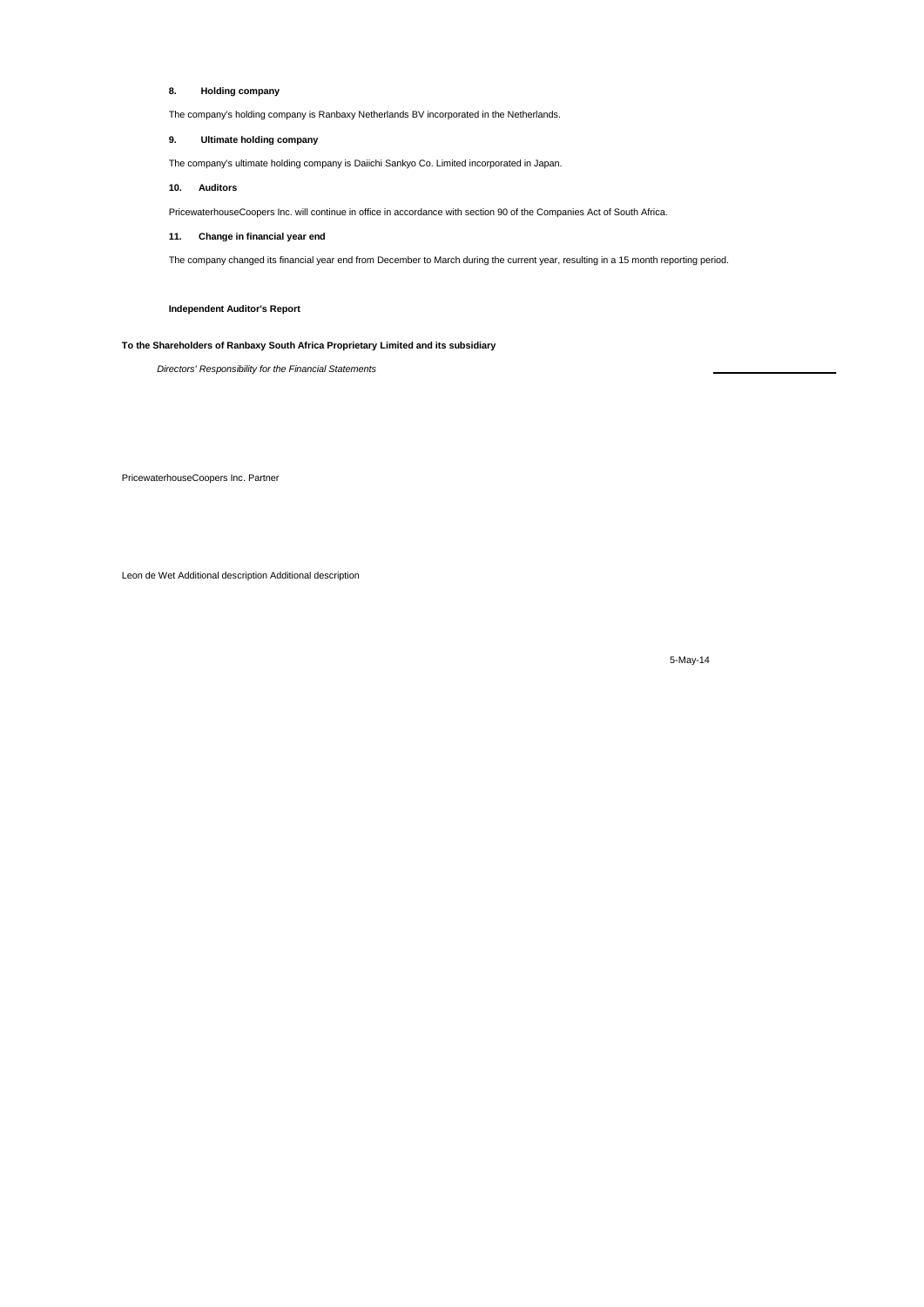# INDEPENDENT AUDITOR'S REPORT TO THE SHAREHOLDERS OF RANBAXY SOUTH AFRICA PROPRIETARY LIMITED AND ITS SUBSIDIARY

We have audited the consolidated and separate financial statements Ranbaxy South Africa Proprietary Limited set out on pages 6 to 41, which comprise the statements of financial position as at 31 March 2014, and the statements of comprehensive income, statements of changes in equity and statements of cash flows for the year then ended, and the notes, comprising a summary of significant accounting policies and other explanatory information.

# *Directors'Responsibility for the Financial Statements*

The company's directors are responsible for the preparation and fair presentation of these consolidated and separate financial statements in accordance with International Financial Reporting Standards and the requirements of the Companies Act of South Africa, and for such internal control as the directors determine is necessary to enable the preparation of consolidated and separate financial statements that are free from material misstatement, whether due to fraud or error.

# *Auditor's Responsibility*

Our responsibility is to express an opinion on these consolidated and separate financial statements based on our audit. We conducted our audit in accordance with International Standards on Auditing. Those standards require that we comply with ethical requirements and plan and perform the audit to obtain reasonable assurance about whether the consolidated and separate financial statements are free from material misstatement.

An audit involves performing procedures to obtain audit evidence about the amounts and disclosures in the financial statements. The procedures selected depend on the auditor's judgement, including the assessment of the risks of material misstatement of the financial statements, whether due to fraud or error. In making those risk assessments, the auditor considers internal control relevant to the entity's preparation and fair presentation of the financial statements in order to design audit procedures that are appropriate in the circumstances, but not for the purpose of expressing an opinion on the effectiveness of the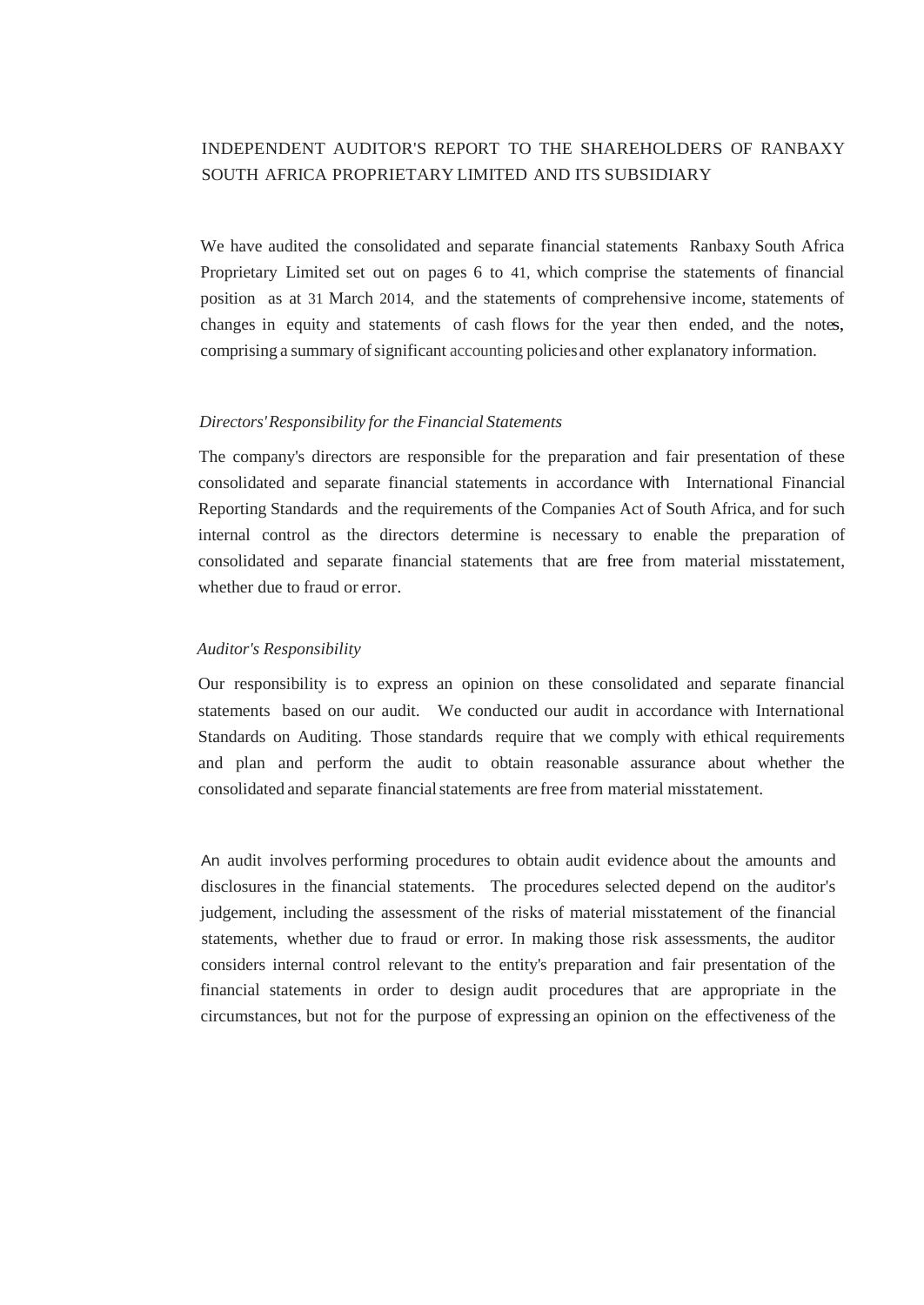used and the reasonableness of accounting estimates made by management, as well as evaluating the overall presentation of the financial statements.

We believe that the audit evidence we have obtained is sufficient and appropriate to provide a basis for our audit opinion.

# *Opinion*

In our opinion, the consolidated and separate financial statements present fairly, in all material respects, the consolidated and separate financial position of Ranbaxy South Africa Proprietary Limited as at 31 March 2014, and its consolidated and separate financial performance and its consolidated and separate cash flows for the year then ended in accordance with International Financial Reporting Standards and the requirements of the Companies Act of South Africa.

# *Other reports required by the Companies Act*

As part of our audit of the consolidated and separate financial statements for the year ended 31 March 2014, we have read the Directors' Report, for the purpose of identifying whether there are material inconsistencies between this report and the audited consolidated and separate financial statements. This report is the responsibility of the respective preparers. Based on reading this report we have not identified material inconsistencies between this report and the audited consolidated and separate financial statements. However, we have not audited this report and accordinglydo not express an opinion on this report.

Director:Leon de Wet RegisteredAuditor Sunninghills 5May2014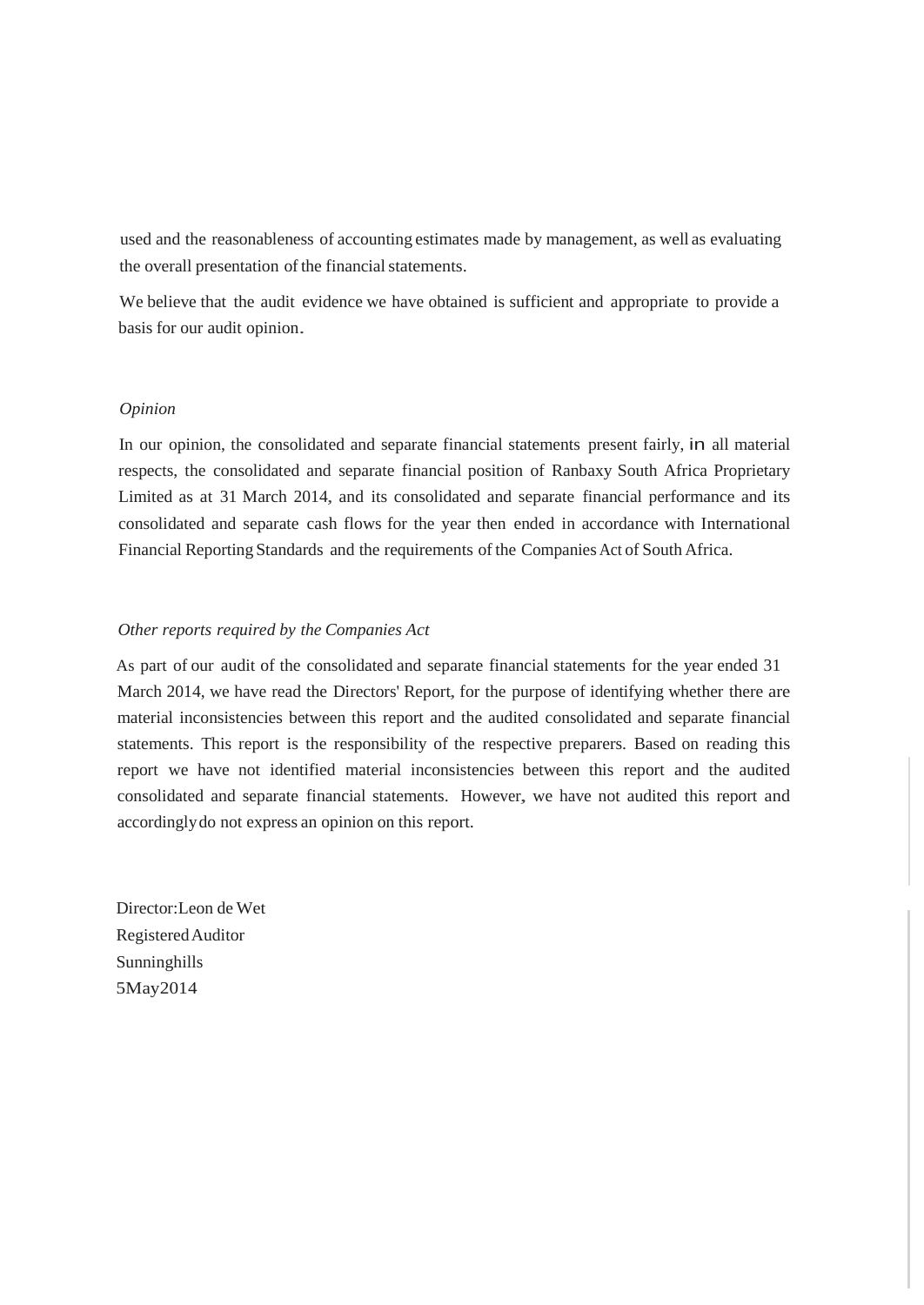# **Statement of Financial Position as at 31 March 2014**

|                                                |                | Group                                                  |                    | Company            |                    |  |  |
|------------------------------------------------|----------------|--------------------------------------------------------|--------------------|--------------------|--------------------|--|--|
|                                                | <b>Notes</b>   | 15 months ended 31                                     | 12 months ended 31 | 15 months ended 31 | 12 months ended 31 |  |  |
|                                                |                | March 2014                                             | December 2012      | March 2014         | December 2012      |  |  |
|                                                |                | $\mathsf R$                                            | $\mathsf{R}$       | R                  | R                  |  |  |
| <b>Assets</b>                                  |                |                                                        |                    |                    |                    |  |  |
| <b>Non-Current Assets</b>                      |                |                                                        |                    |                    |                    |  |  |
| Property, plant and                            | 6              | 24,056,125                                             | 18,212,699         | 2,951,096          | 2,688,257          |  |  |
| Investments in sub                             | $\overline{7}$ |                                                        |                    | 905,342            | 342                |  |  |
| Deferred income ta                             | 9              | 5,890,133                                              | 2,131,357          | 4,646,229          | 956,542            |  |  |
| Related party recei                            | 11             |                                                        | 127,825,130        |                    | 58,422,396         |  |  |
|                                                |                | 29,946,258                                             | 148,169,186        | 8,502,667          | 62,067,537         |  |  |
|                                                |                |                                                        |                    |                    |                    |  |  |
| <b>Current Assets</b>                          |                |                                                        |                    |                    |                    |  |  |
| Inventories                                    | 12             | 68,662,532                                             | 96,468,946         | 50,632,148         | 57,799,865         |  |  |
| Current income tax receivabl                   |                | 2,486,047                                              | 2,116,619          |                    | 453,498            |  |  |
| Trade and other red                            | 13             | 259,095,945                                            | 145,944,585        | 170,441,043        | 126,583,309        |  |  |
| Cash and cash equ                              | 14             | 33,756,006                                             | 88,966,329         | 18,311,773         | 30,417,604         |  |  |
|                                                |                | 364,000,530                                            | 333,496,479        | 239,384,964        | 215,254,276        |  |  |
| <b>Total Assets</b>                            |                | 393,946,788                                            | 481,665,665        | 247,887,631        | 277,321,813        |  |  |
| <b>Equity and Liabilities</b><br><b>Equity</b> |                |                                                        |                    |                    |                    |  |  |
|                                                |                | <b>Equity Attributable to Equity Holders of Parent</b> |                    |                    |                    |  |  |
| Share capital                                  | 15             | 17,511,923                                             | 17,511,923         | 17,511,923         | 17,511,923         |  |  |
| Reserves                                       |                | $-211,831$                                             |                    |                    |                    |  |  |
| Retained income                                |                | 87,703,957                                             | 99,211,472         | 89,018,675         | 101,193,744        |  |  |
|                                                |                | 105,004,049                                            | 116,723,395        | 106,530,598        | 118,705,667        |  |  |
| Non-controlling interest                       |                | 4,157,601                                              | 4,564,675          |                    |                    |  |  |
|                                                |                | 109,161,650                                            | 121,288,070        | 106,530,598        | 118,705,667        |  |  |
|                                                |                |                                                        |                    |                    |                    |  |  |
| Liabilities<br><b>Non-Current Liabilities</b>  |                |                                                        |                    |                    |                    |  |  |
| Loans from group o                             | 8              | 11,059,590                                             | 11,124,795         |                    |                    |  |  |
|                                                |                |                                                        |                    |                    |                    |  |  |
| <b>Current Liabilities</b>                     |                |                                                        |                    |                    |                    |  |  |
| Current income tax payable                     |                | 266,114                                                |                    | 266,114            |                    |  |  |
| Trade and other pa                             | 16             | 273,459,434                                            | 349,252,800        | 141,090,919        | 158,616,146        |  |  |
|                                                |                | 273,725,548                                            | 349,252,800        | 141,357,033        | 158,616,146        |  |  |
| <b>Total Liabilities</b>                       |                | 284,785,138                                            | 360,377,595        | 141,357,033        | 158,616,146        |  |  |
| <b>Total Equity and Liabilities</b>            |                | 393,946,788                                            | 481,665,665        | 247,887,631        | 277,321,813        |  |  |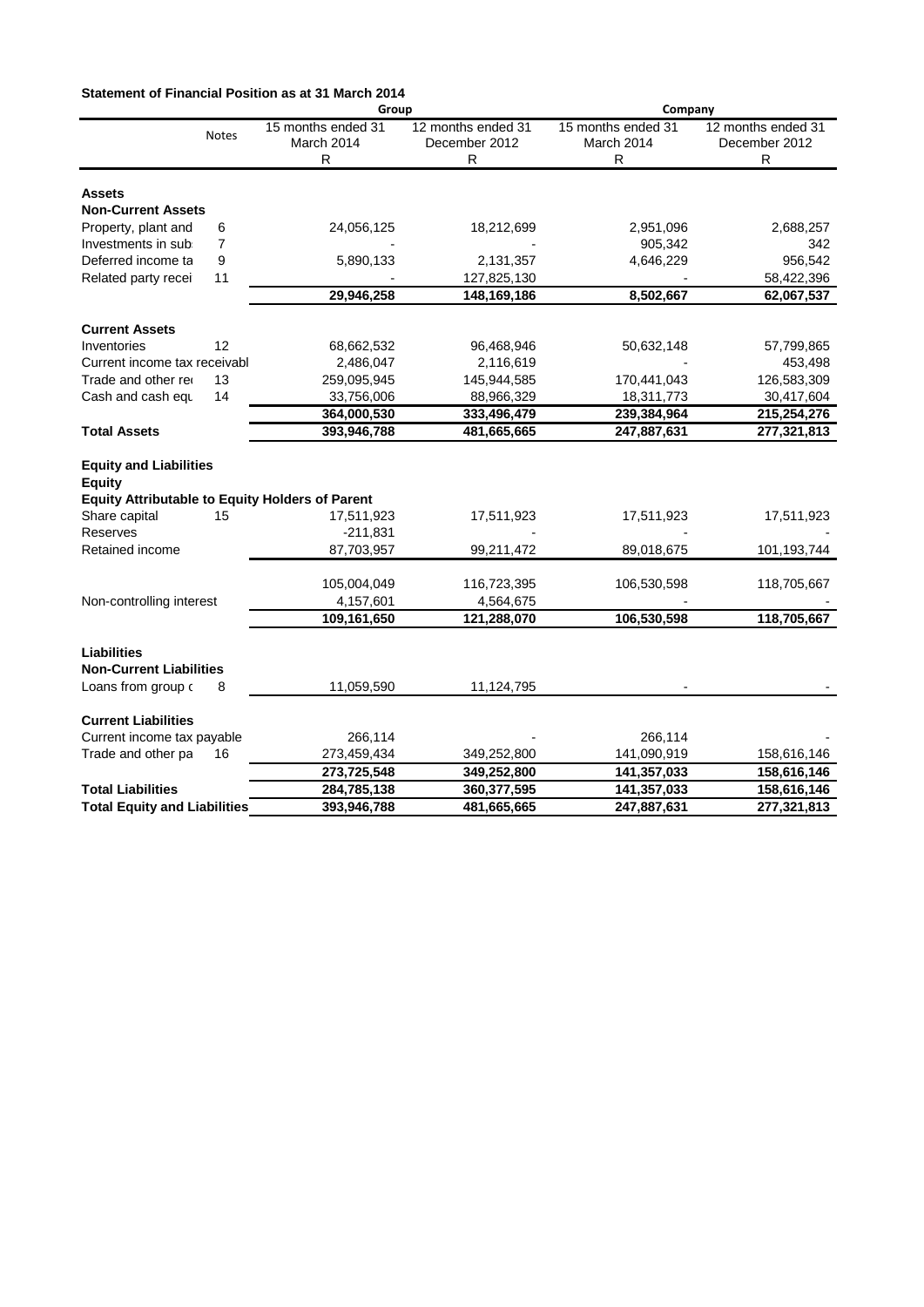|                                     |       | Group                                                  |                    | Company            |                    |  |  |
|-------------------------------------|-------|--------------------------------------------------------|--------------------|--------------------|--------------------|--|--|
|                                     | Notes | 15 months ended 31                                     | 12 months ended 31 | 15 months ended 31 | 12 months ended 31 |  |  |
|                                     |       | March 2014                                             | December 2012      | March 2014         | December 2012      |  |  |
|                                     |       | <b>INR</b>                                             | <b>INR</b>         | <b>INR</b>         | <b>INR</b>         |  |  |
|                                     |       | 0.1776                                                 | 0.1549             | 0.1776             | 0.1549             |  |  |
| <b>Assets</b>                       |       |                                                        |                    |                    |                    |  |  |
| <b>Non-Current Assets</b>           |       |                                                        |                    |                    |                    |  |  |
| Property, plant and                 | 6     | 135,451,154                                            | 117,577,140        | 16,616,532         | 17,354,790         |  |  |
| Investments in sub                  | 7     |                                                        |                    | 5,097,646          | 2,208              |  |  |
| Deferred income ta                  | 9     | 33, 165, 163                                           | 13,759,567         | 26,161,199         | 6,175,223          |  |  |
| Related party recei                 | 11    |                                                        | 825,210,652        |                    | 377,162,014        |  |  |
|                                     |       | 168,616,318                                            | 956,547,360        | 47,875,377         | 400,694,235        |  |  |
| <b>Current Assets</b>               |       |                                                        |                    |                    |                    |  |  |
| Inventories                         | 12    | 386,613,356                                            | 622,782,092        | 285,090,923        | 373,143,092        |  |  |
| Current income tax receivabl        |       | 13,998,012                                             | 13,664,422         |                    | 2,927,682          |  |  |
| Trade and other red                 | 13    | 1,458,873,564                                          | 942,185,830        | 959,690,557        | 817,193,731        |  |  |
| Cash and cash equ                   | 14    | 190,067,601                                            | 574,346,862        | 103,106,830        | 196,369,296        |  |  |
|                                     |       | 2,049,552,534                                          | 2,152,979,206      | 1,347,888,311      | 1,389,633,802      |  |  |
| <b>Total Assets</b>                 |       | 2,218,168,851                                          | 3,109,526,566      | 1,395,763,688      | 1,790,328,037      |  |  |
| <b>Equity and Liabilities</b>       |       |                                                        |                    |                    |                    |  |  |
| <b>Equity</b>                       |       |                                                        |                    |                    |                    |  |  |
|                                     |       | <b>Equity Attributable to Equity Holders of Parent</b> |                    |                    |                    |  |  |
| Share capital                       | 15    | 113,787,674                                            | 113,787,674        | 113,787,674        | 113,787,674        |  |  |
| Reserves                            |       | $-1,192,742$                                           |                    |                    |                    |  |  |
| Retained income                     |       | 576,027,845                                            | 645,059,129        | 584,945,309        | 657,981,116        |  |  |
| FCTR on Conversion                  |       | $-101,544,905$                                         | $-5,595,768$       | -98,898,534        | $-5,431,365$       |  |  |
|                                     |       | 587,077,872                                            | 753,251,034        | 599,834,448        | 766,337,424        |  |  |
| Non-controlling interest            |       | 27,571,058                                             | 29,757,810         | $\overline{a}$     |                    |  |  |
|                                     |       | 614,648,930                                            | 783,008,844        | 599,834,448        | 766,337,424        |  |  |
| <b>Liabilities</b>                  |       |                                                        |                    |                    |                    |  |  |
| <b>Non-Current Liabilities</b>      |       |                                                        |                    |                    |                    |  |  |
| Loans from group of                 | 8     | 62,272,466                                             | 71,819,206         |                    |                    |  |  |
|                                     |       |                                                        |                    |                    |                    |  |  |
| <b>Current Liabilities</b>          |       |                                                        |                    |                    |                    |  |  |
| Current income tax payable          |       | 1,498,390                                              |                    | 1,498,390          |                    |  |  |
| Trade and other pa                  | 16    | 1,539,749,065                                          | 2,254,698,515      | 794,430,850        | 1,023,990,613      |  |  |
|                                     |       | 1,541,247,455                                          | 2,254,698,515      | 795,929,240        | 1,023,990,613      |  |  |
| <b>Total Liabilities</b>            |       | 1,603,519,921                                          | 2,326,517,721      | 795,929,240        | 1,023,990,613      |  |  |
| <b>Total Equity and Liabilities</b> |       | 2,218,168,851                                          | 3,109,526,566      | 1,395,763,688      | 1,790,328,037      |  |  |
|                                     |       |                                                        |                    |                    |                    |  |  |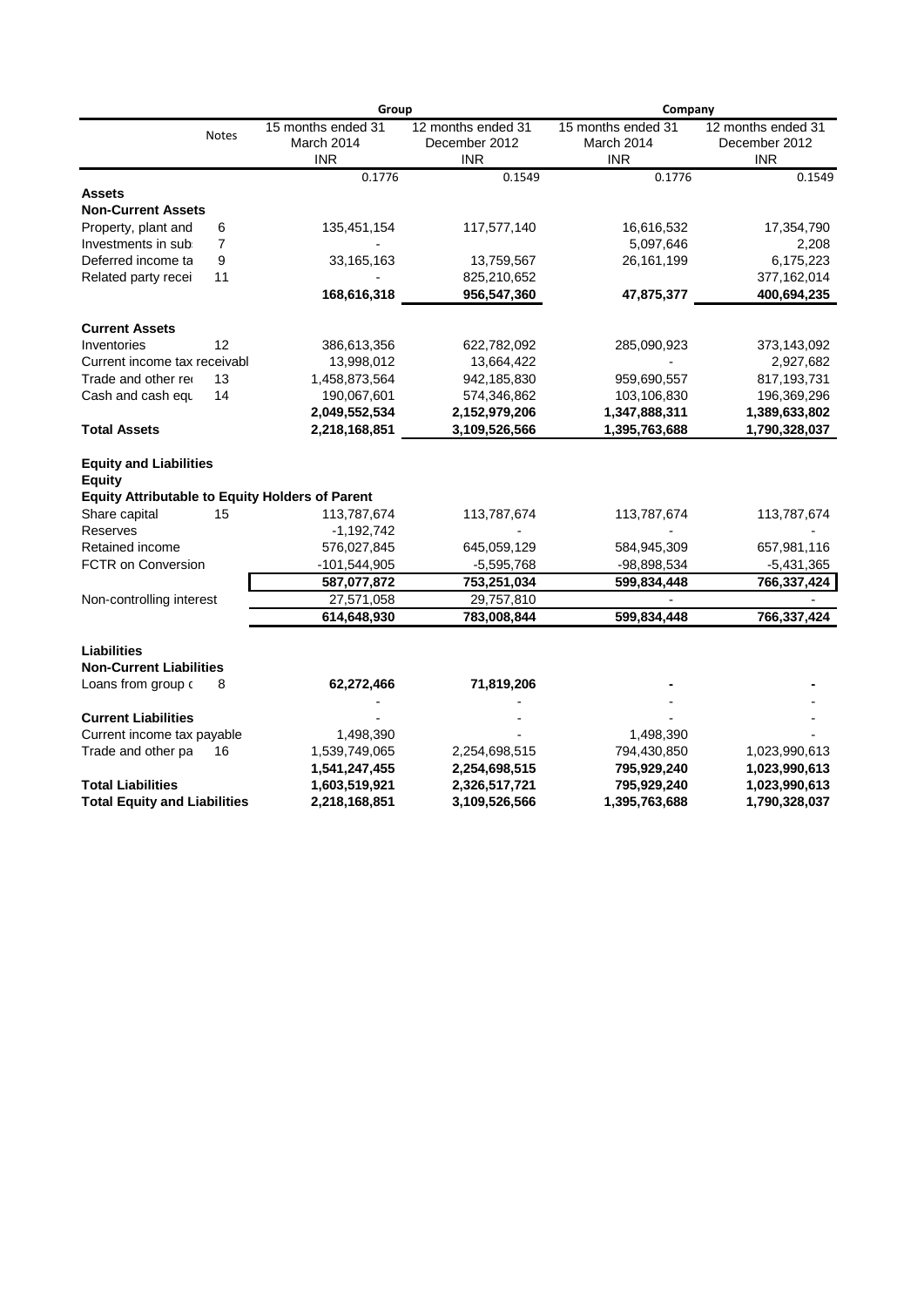# **Statement of Profit and Loss Other Comprehensive Income for 15 months ended 31 March 2014**

|                                                    | <b>Notes</b> | 15 months ended 31<br>March 2014 | 12 months ended 31<br>December 2012 | 15 months ended 31<br>March 2014 | 12 months ended<br>31 December 2012 |
|----------------------------------------------------|--------------|----------------------------------|-------------------------------------|----------------------------------|-------------------------------------|
|                                                    |              | R                                | R                                   | R                                | R                                   |
|                                                    |              |                                  |                                     |                                  |                                     |
| Revenue                                            | 17           | 667,705,963                      | 679,514,293                         | 296,988,997                      | 265,313,605                         |
| Cost of sales                                      |              | (512, 564, 597)                  | (514,564,653)                       | (177,540,032)                    | (166,889,481)                       |
| <b>Gross profit</b>                                |              | 155,141,366                      | 164,949,640                         | 119,448,965                      | 98,424,124                          |
| Other income                                       |              | 716,764                          | 3,403,243                           | 716,764                          | 21,916,588                          |
| Operating expenses                                 | 18           | (168,642,348)                    | (130,211,133)                       | (138,320,777)                    | (87,359,519)                        |
| <b>Operating (loss)/profit</b>                     |              | (12,784,218)                     | 38,141,750                          | (18, 155, 048)                   | 32,981,193                          |
| Finance income                                     | 19           | 174,018                          | 3,403,503                           | 3,180,745                        | 4,087,797                           |
| Finance costs                                      | 20           | (1,039,590)                      | (847,287)                           |                                  |                                     |
| (Loss)/profit before taxation                      |              | (13,649,790)                     | 40,697,966                          | (14, 974, 303)                   | 37,068,990                          |
| Income tax                                         | 21           | 2,428,370                        | (10,696,465)                        | 2,799,234                        | (10, 379, 318)                      |
| (Loss)/profit for the period                       |              | (11, 221, 420)                   | 30,001,501                          | (12, 175, 069)                   | 26,689,672                          |
| Other comprehensive income                         |              |                                  |                                     |                                  |                                     |
| Total comprehensive (loss)/income                  |              | (11,221,420)                     | 30,001,501                          | (12, 175, 069)                   | 26,689,672                          |
| Total comprehensive (loss)/income attributable to: |              |                                  |                                     |                                  |                                     |
| Owners of the parent                               |              | (11,507,515)                     | 24,225,325                          | (12, 175, 069)                   | 26,689,672                          |
| Non-controlling interest                           |              | 286,095                          | 5,776,176                           |                                  |                                     |
|                                                    |              | (11,221,420)                     | 30,001,501                          | (12, 175, 069)                   | 26,689,672                          |

# **Statement of Profit and Loss Other Comprehensive Income for 15 months ended 31 March 2014**

|                                                    |       |                                  | <b>GROUP</b>                        | <b>COMPANY</b>                   |                                     |  |
|----------------------------------------------------|-------|----------------------------------|-------------------------------------|----------------------------------|-------------------------------------|--|
|                                                    | Notes | 15 months ended 31<br>March 2014 | 12 months ended 31<br>December 2012 | 15 months ended 31<br>March 2014 | 12 months ended<br>31 December 2012 |  |
|                                                    |       | <b>INR</b>                       | <b>INR</b>                          | <b>INR</b>                       | <b>INR</b>                          |  |
|                                                    |       | 0.1667                           | 0.1535                              | 0.1667                           | 0.1535                              |  |
| Revenue                                            | 17    | 4,005,434,691                    | 4,426,803,212                       | 1,781,577,666                    | 1,728,427,394                       |  |
| Cost of sales                                      |       | (3.074, 772, 627)                | (3,352,212,723)                     | (1,065,027,187)                  | (1,087,227,889)                     |  |
| <b>Gross profit</b>                                |       | 930,662,064                      | 1,074,590,489                       | 716,550,480                      | 641,199,505                         |  |
| Other income                                       |       | 4,299,724                        | 22,170,964                          | 4,299,724                        | 142,779,075                         |  |
| Operating expenses                                 | 18    | (1,011,651,758)                  | (848, 280, 997)                     | (829,758,710)                    | (569,117,388)                       |  |
| <b>Operating (loss)/profit</b>                     |       | (76,689,970)                     | 248,480,456                         | (108, 908, 506)                  | 214,861,192                         |  |
| Finance income                                     | 19    | 1,043,899                        | 22,172,658                          | 19,080,654                       | 26,630,599                          |  |
| Finance costs                                      | 20    | (6,236,293)                      | (5,519,785)                         |                                  |                                     |  |
| (Loss)/profit before taxation                      |       | (81, 882, 364)                   | 265,133,329                         | (89, 827, 852)                   | 241,491,792                         |  |
| Income tax                                         | 21    | 14,567,307                       | (69,683,811)                        | 16,792,046                       | (67, 617, 707)                      |  |
| (Loss)/profit for the period                       |       | (67, 315, 057)                   | 195,449,518                         | (73,035,807)                     | 173,874,085                         |  |
| Other comprehensive income                         |       |                                  |                                     |                                  |                                     |  |
| Total comprehensive (loss)/income                  |       | (67, 315, 057)                   | 195,449,518                         | (73,035,807)                     | 173,874,085                         |  |
| Total comprehensive (loss)/income attributable to: |       |                                  |                                     |                                  |                                     |  |
| Owners of the parent                               |       | (69,031,284)                     | 157,819,707                         | (73,035,807)                     | 173,874,085                         |  |
| Non-controlling interest                           |       | 1,716,227                        | 37,629,811                          |                                  |                                     |  |
|                                                    |       | (67, 315, 057)                   | 195,449,518                         | (73,035,807)                     | 173,874,085                         |  |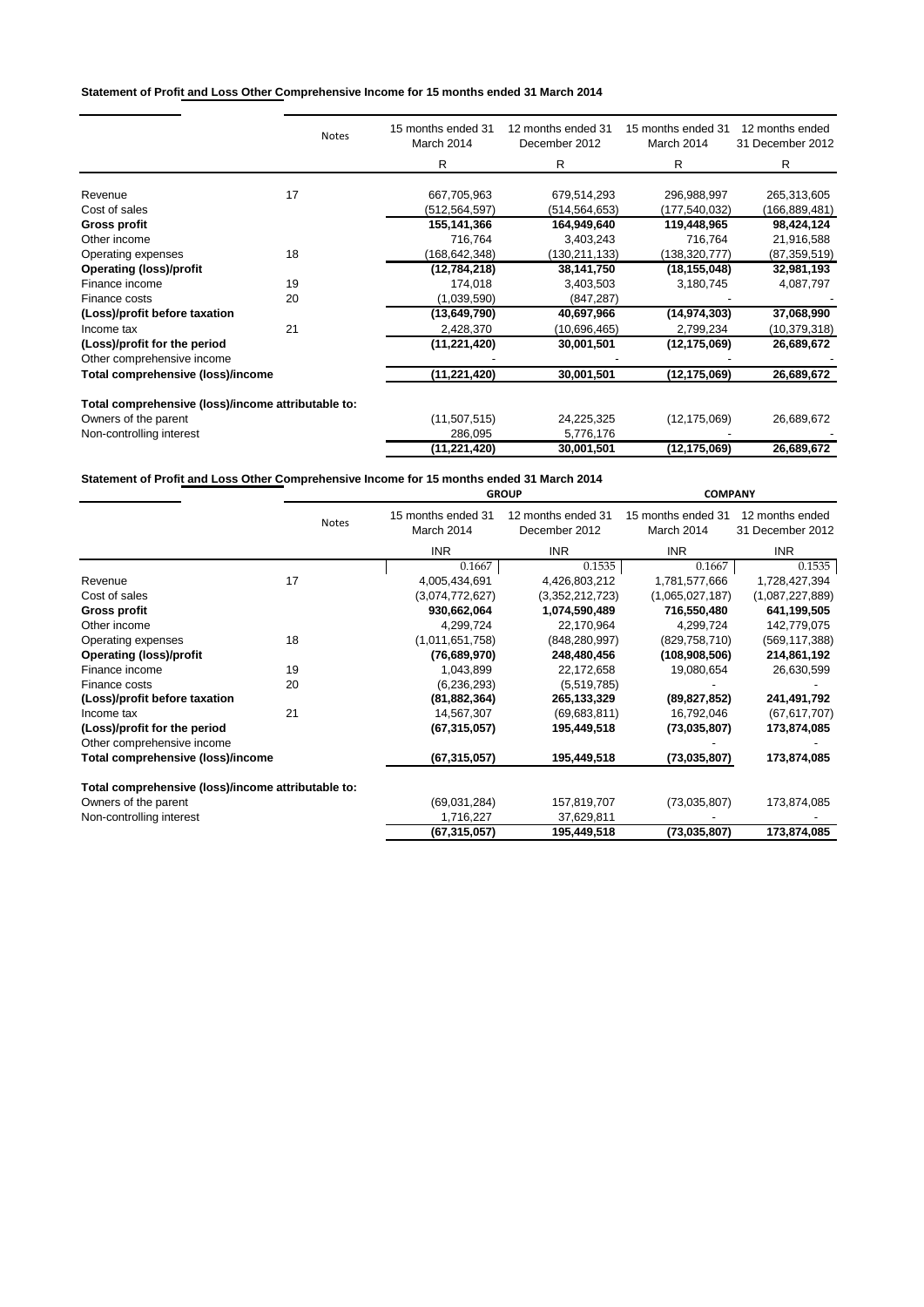# **Ranbaxy South Africa Proprietary Limited and its subsidiary (Registration number 1993/001413/07) Financial Statements for the 15 months ended 31 March 2014**

**Statement of Changes in Equity as at 31 March 2014**

|                                             | Share capital | Share premium | Total share<br>capital | <b>Common Control</b><br>Reserve | Retained income | Total attributable to<br>equity holders of the<br>group / company | Non-controlling<br>interest | Total equity   |
|---------------------------------------------|---------------|---------------|------------------------|----------------------------------|-----------------|-------------------------------------------------------------------|-----------------------------|----------------|
|                                             | R             | R             | R                      | R                                | R               | R                                                                 | R                           | R              |
| Group                                       |               |               |                        |                                  |                 |                                                                   |                             |                |
| Balance at 01 January 2012                  | 361,917       | 17,150,006    | 17,511,923             |                                  | 74,986,147      | 92,498,070                                                        | (1, 211, 501)               | 91,286,569     |
| Profit for the 12 months                    |               |               |                        |                                  | 24,225,325      | 24,225,325                                                        | 5,776,176                   | 30,001,501     |
| Other comprehensive income                  |               |               |                        |                                  |                 |                                                                   |                             |                |
| Total comprehensive income for the 12 m     |               |               |                        |                                  | 24,225,325      | 24,225,325                                                        | 5,776,176                   | 30,001,501     |
| Balance at 01 January 2013                  | 361,917       | 17,150,006    | 17,511,923             |                                  | 99,211,472      | 116,723,395                                                       | 4,564,675                   | 121,288,070    |
| Loss for the 15 months                      |               |               |                        |                                  | (11, 507, 515)  | (11, 507, 515)                                                    | 286,095                     | (11, 221, 420) |
| Other comprehensive income                  |               |               |                        |                                  |                 |                                                                   |                             |                |
| Total comprehensive Loss for the 15 mont    |               |               |                        |                                  | (11, 507, 515)  | (11, 507, 515)                                                    | 286,095                     | (11, 221, 420) |
| Increase in investment in subsidiary        |               |               |                        | (211, 831)                       |                 | (211, 831)                                                        | (693, 169)                  | (905,000)      |
| Total contributions by and distributions to |               |               |                        | (211, 831)                       |                 | (211, 831)                                                        | (693, 169)                  | (905,000)      |
| Balance at 31 March 2014                    | 361,917       | 17,150,006    | 17,511,923             | (211, 831)                       | 87,703,957      | 105,004,049                                                       | 4,157,601                   | 109,161,650    |
| Note                                        | 15            | 15            | 15                     |                                  |                 |                                                                   |                             |                |
|                                             |               |               | Total abora            | Common Control                   |                 | Total attributable to                                             | Non controlling             |                |

|                                             | Share capital | Share premium | Total share<br>capital | Common Control<br>Reserve | Retained income | equity holders of the<br>group / company | Non-controlling<br>interest | <b>Total equity</b> |
|---------------------------------------------|---------------|---------------|------------------------|---------------------------|-----------------|------------------------------------------|-----------------------------|---------------------|
|                                             | <b>INR</b>    | <b>INR</b>    | <b>INR</b>             | <b>INR</b>                | <b>INR</b>      | <b>INR</b>                               | <b>INR</b>                  | <b>INR</b>          |
| Group                                       |               |               |                        |                           |                 |                                          |                             |                     |
| Balance at 01 January 2012                  | 2,037,821     | 96,565,349    | 98,603,170             |                           | 422,219,296     | 520,822,466                              | (6,821,515)                 | 514,000,952         |
| Profit for the 12 months                    |               |               |                        |                           | 136,403,857     | 136,403,857                              | 32,523,514                  | 168,927,370         |
| Other comprehensive income                  |               |               |                        |                           |                 |                                          |                             |                     |
| Total comprehensive income for the 12 m     | 2,037,821     | 96,565,349    | 98,603,170             |                           | 558,623,153     | 657,226,323                              | 25,701,999                  | 682,928,322         |
| <b>FCTR</b>                                 |               |               |                        |                           |                 |                                          |                             |                     |
| Balance at 01 January 2013                  | 2,037,821     | 96,565,349    | 98,603,170             |                           | 558,623,153     | 657,226,323                              | 25,701,999                  | 682,928,322         |
| Loss for the 15 months                      |               |               |                        |                           | (64, 794, 566)  | (64, 794, 566)                           | 1,610,895                   | (63, 183, 671)      |
| Other comprehensive income                  |               |               |                        |                           |                 |                                          |                             |                     |
| Total comprehensive Loss for the 15 mont    |               |               |                        |                           | (64, 794, 566)  | (64, 794, 566)                           | 1,610,895                   | (63, 183, 671)      |
| Increase in investment in subsidiary        |               |               |                        | (1, 192, 742)             |                 | (1, 192, 742)                            | (3,902,979)                 | (5,095,721)         |
| Total contributions by and distributions to |               |               |                        | (1, 192, 742)             |                 | (1, 192, 742)                            | (3,902,979)                 | (5,095,721)         |
| <b>FCTR</b>                                 |               | n             |                        |                           | 0               |                                          |                             |                     |
| Balance at 31 March 2014                    | 2.037.821     | 96,565,349    | 98,603,170             | (1, 192, 742)             | 493,828,587     | 591,239,015                              | 23,409,916                  | 614,648,930         |
| Note                                        |               |               |                        |                           |                 |                                          |                             |                     |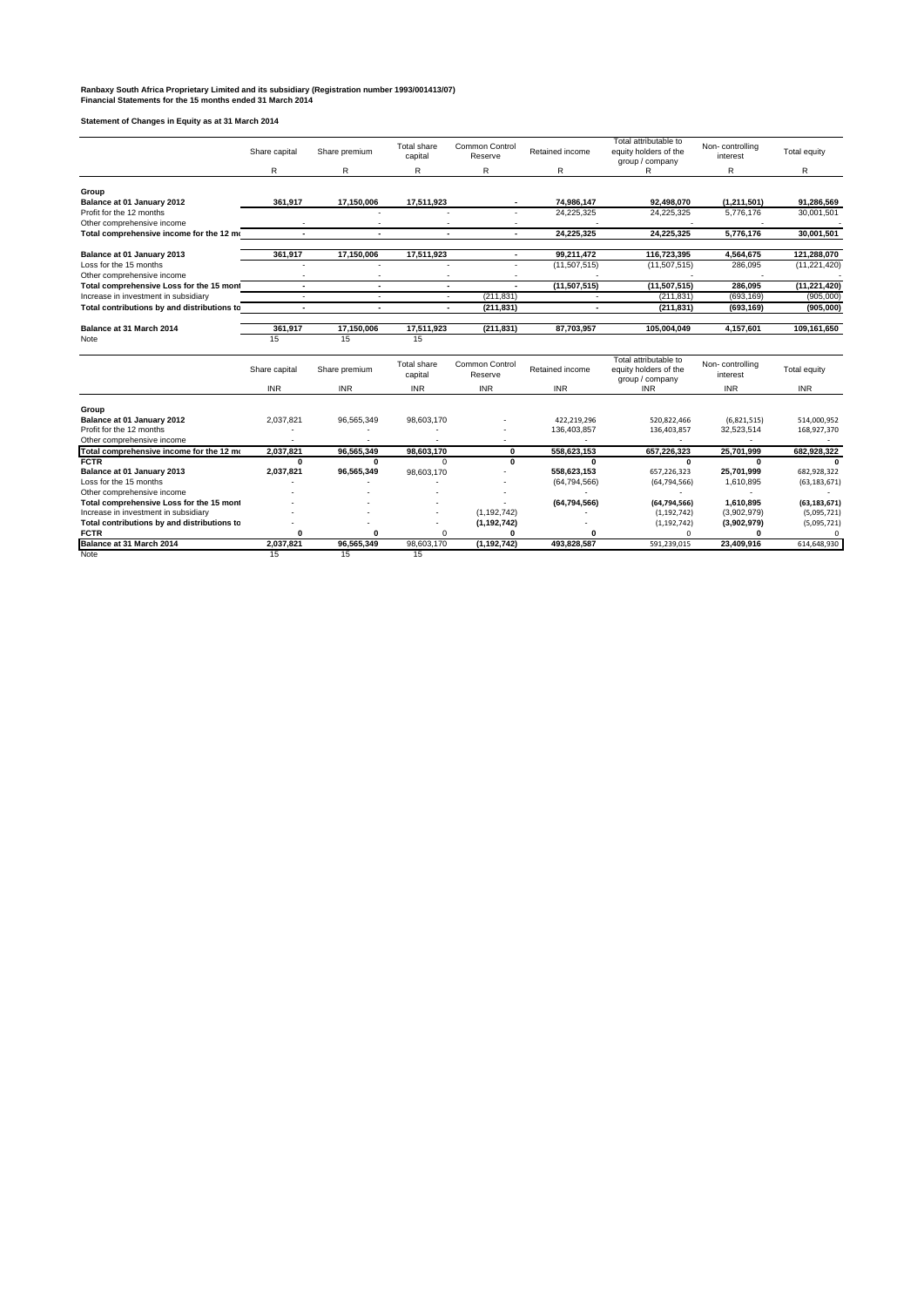# **Ranbaxy South Africa Proprietary Limited and its subsidiary (Registration number 1993/001413/07) Financial Statements for the 15 months ended 31 March 2014**

# **Statement of Changes in Equity as at 31 March 2014**

|                                          | Share capital | Share premium | Total share<br>capital | Common Control<br>Reserve | Retained income | Total attributable to<br>equity holders of the<br>group / company | Non-controlling<br>interest | Total equity   |
|------------------------------------------|---------------|---------------|------------------------|---------------------------|-----------------|-------------------------------------------------------------------|-----------------------------|----------------|
|                                          | R             | R             | R                      | R                         | R               | R                                                                 | R                           | R              |
| Company                                  |               |               |                        |                           |                 |                                                                   |                             |                |
| Balance at 01 January 2012               | 361,917       | 17,150,006    | 17,511,923             |                           | 74,504,072      | 92,015,995                                                        |                             | 92,015,995     |
| Profit for the 12 months                 |               |               |                        |                           | 26,689,672      | 26,689,672                                                        |                             | 26,689,672     |
| Other comprehensive income               |               |               |                        |                           |                 |                                                                   |                             |                |
| Total comprehensive income for the 12 m  |               |               |                        |                           | 26,689,672      | 26,689,672                                                        |                             | 26,689,672     |
| Balance at 01 January 2013               | 361,917       | 17,150,006    | 17,511,923             |                           | 101,193,744     | 118,705,667                                                       |                             | 118,705,667    |
| Loss for the 15 months                   |               |               |                        |                           | (12, 175, 069)  | (12, 175, 069)                                                    |                             | (12, 175, 069) |
| Other comprehensive income               |               |               |                        |                           |                 |                                                                   |                             |                |
| Total comprehensive Loss for the 15 mont |               |               |                        |                           | (12, 175, 069)  | (12, 175, 069)                                                    |                             | (12, 175, 069) |
| Balance at 31 March 2014                 | 361,917       | 17,150,006    | 17,511,923             |                           | 89,018,675      | 106,530,598                                                       |                             | 106,530,598    |
| Note                                     | 15            | 15            | 15                     |                           |                 |                                                                   |                             |                |

# **Statement of Changes in Equity as at 31 March 2014**

|                                              | Share capital | Share premium | Total share<br>capital | <b>Common Control</b><br>Reserve | Retained income | Total attributable to<br>equity holders of the<br>group / company | Non-controlling<br>interest | Total equity   |
|----------------------------------------------|---------------|---------------|------------------------|----------------------------------|-----------------|-------------------------------------------------------------------|-----------------------------|----------------|
|                                              | <b>INR</b>    | <b>INR</b>    | <b>INR</b>             | <b>INR</b>                       | <b>INR</b>      | <b>INR</b>                                                        | <b>INR</b>                  | <b>INR</b>     |
| Company                                      |               |               |                        |                                  |                 |                                                                   |                             |                |
| Balance at 01 January 2012                   | 2.037.821     | 96,565,349    | 98.603.170             | 0                                | 419.504.910     | 518,108,080                                                       | 0                           | 518,108,080    |
| Profit for the 12 months                     |               |               |                        |                                  | 150.279.685     | 150,279,685                                                       | $\Omega$                    | 150.279.685    |
| Other comprehensive income                   |               |               |                        |                                  |                 |                                                                   |                             |                |
| Total comprehensive income for the 12 months |               |               |                        |                                  | 150.279.685     | 150,279,685                                                       | 0                           | 150.279.685    |
| <b>FCTR</b>                                  |               |               |                        |                                  |                 |                                                                   |                             |                |
| Balance at 01 January 2013                   | 2,037,821     | 96,565,349    | 98,603,170             |                                  | 569,784,595     | 668,387,765                                                       | ŋ                           | 668,387,765    |
| Loss for the 15 months                       |               |               |                        |                                  | (68, 553, 316)  | (68, 553, 316)                                                    |                             | (68, 553, 316) |
| Other comprehensive income                   |               |               |                        |                                  |                 |                                                                   |                             |                |
| Total comprehensive Loss for the 15 months   |               |               |                        |                                  | (68, 553, 316)  | (68, 553, 316)                                                    |                             | (68, 553, 316) |
| <b>FCTR</b>                                  |               |               |                        |                                  |                 |                                                                   | n                           |                |
| Balance at 31 March 2014                     | 2,037,821     | 96,565,349    | 98,603,170             |                                  | 501,231,278     | 599,834,448                                                       | 0                           | 599,834,448    |
| Note                                         |               |               |                        |                                  |                 |                                                                   |                             |                |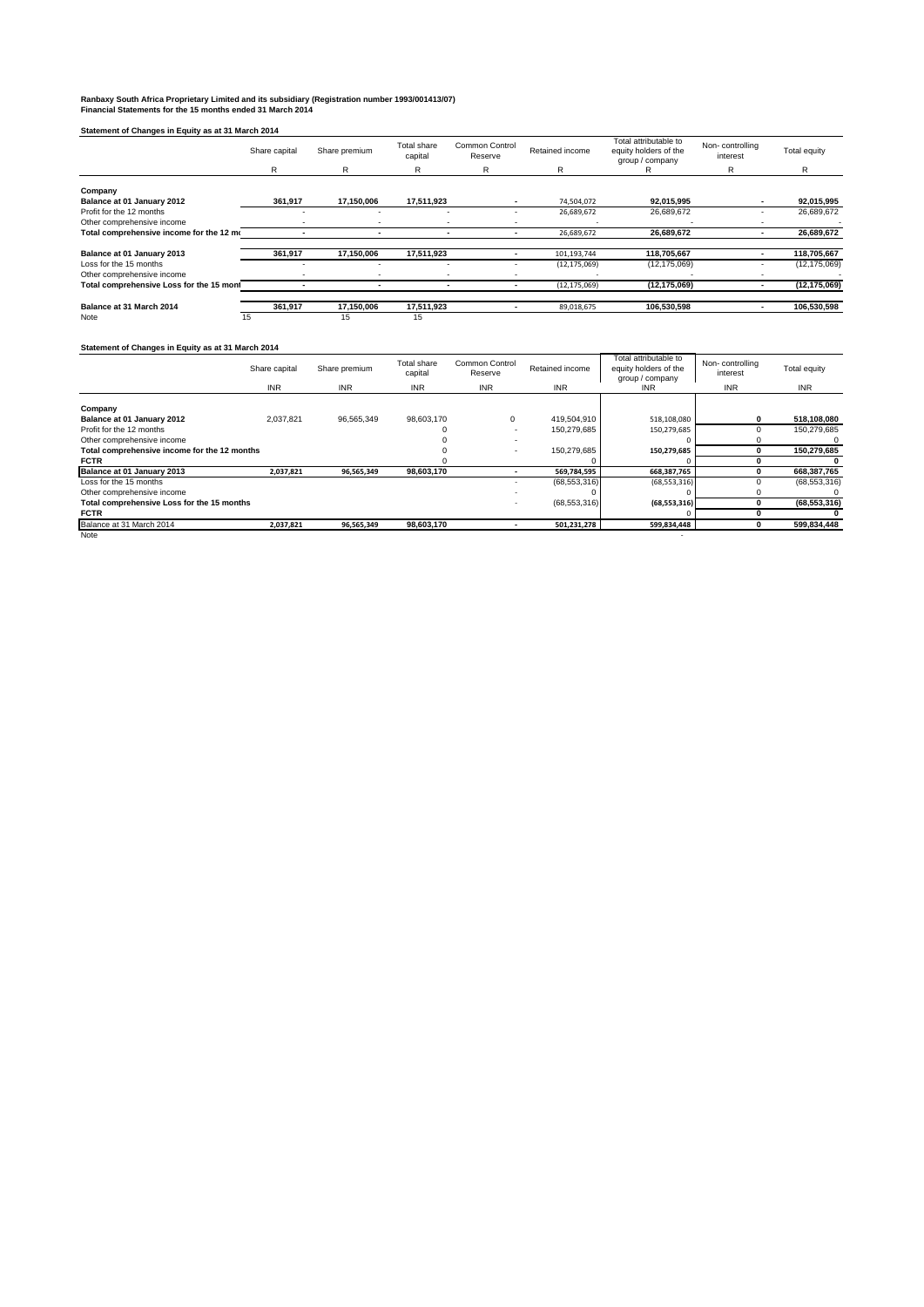# **Statement of Cash Flows for the 15 months ended 31 March 2014**

| <b>Notes</b>                                                              | 15 months ended 31<br>March 2014<br>R | 12 months ended 31<br>December 2012<br>R | 15 months ended 31<br>March 2014<br>R | 12 months ended 31<br>December 2012<br>R                                                     |
|---------------------------------------------------------------------------|---------------------------------------|------------------------------------------|---------------------------------------|----------------------------------------------------------------------------------------------|
|                                                                           |                                       |                                          |                                       |                                                                                              |
| 22                                                                        | (42,805,318)                          | 203,847,581                              | (12,709,667)                          | 72,824,018                                                                                   |
|                                                                           | 174.018                               | 3.403.503                                | 3,180,745                             | 4,087,797                                                                                    |
|                                                                           | (1,039,590)                           | (847, 287)                               |                                       |                                                                                              |
| 23                                                                        | (1,433,720)                           | (12, 265, 185)                           | (170.840)                             | (10,049,168)                                                                                 |
|                                                                           | (45, 104, 610)                        | 194,138,612                              | (9,699,762)                           | 66,862,647                                                                                   |
|                                                                           |                                       |                                          |                                       |                                                                                              |
| 6                                                                         | (9, 186, 695)                         | (15,000,267)                             | (1,552,256)                           | (2,013,618)                                                                                  |
|                                                                           |                                       |                                          |                                       |                                                                                              |
|                                                                           |                                       |                                          |                                       |                                                                                              |
|                                                                           | (10.040.508)                          | (15.000.267)                             | (2,406,069)                           | (2,013,618)                                                                                  |
|                                                                           |                                       |                                          |                                       |                                                                                              |
|                                                                           |                                       |                                          |                                       | (58, 422, 396)                                                                               |
|                                                                           | (65, 205)                             |                                          |                                       |                                                                                              |
|                                                                           | (65, 205)                             |                                          |                                       | (58, 422, 396)                                                                               |
| Total cash, cash equivalents and bank overdrafts movement for the p       | (55, 210, 323)                        | 52,165,544                               | (12, 105, 831)                        | 6,426,633                                                                                    |
| Cash, cash equivalents and bank overdrafts at the beginning of the period | 88,966,329                            | 36,800,785                               | 30,417,604                            | 23,990,971                                                                                   |
|                                                                           |                                       |                                          |                                       | 30,417,604                                                                                   |
|                                                                           | 6                                     | 51,187<br>(905,000)<br>33,756,006        | 88,966,329                            | 51,187<br>(905,000)<br>$(127, 825, 130) -$<br>852.329 -<br>$(126, 972, 801) -$<br>18,311,773 |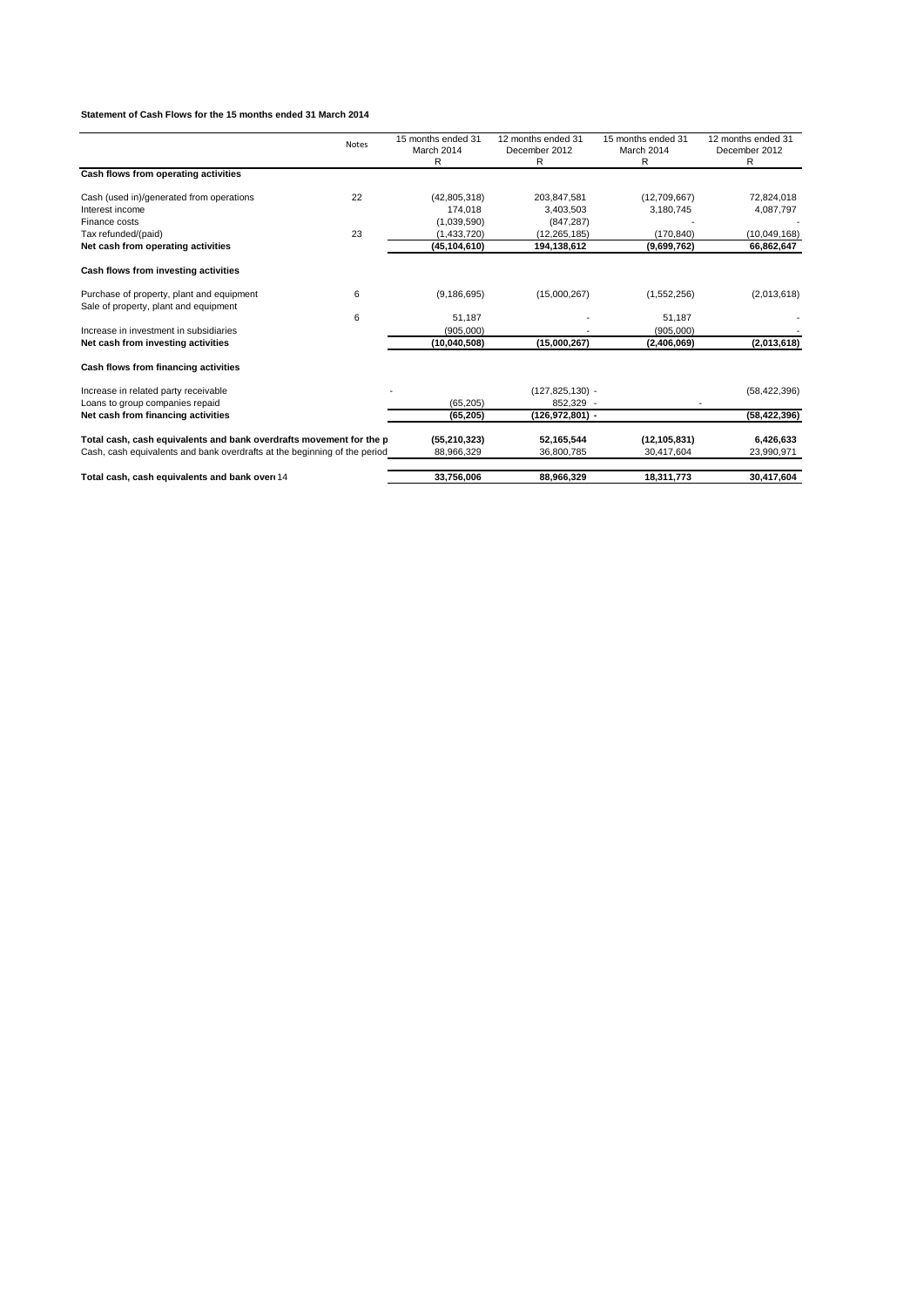**Statement of Cash Flows for the 15 months ended 31 March 2014**

|                                                                           |       |                                  | <b>GROUP</b>                        | <b>COMPANY</b>                   |                                     |  |
|---------------------------------------------------------------------------|-------|----------------------------------|-------------------------------------|----------------------------------|-------------------------------------|--|
|                                                                           | Notes | 15 months ended 31<br>March 2014 | 12 months ended 31<br>December 2012 | 15 months ended 31<br>March 2014 | 12 months ended 31<br>December 2012 |  |
|                                                                           |       | <b>INR</b>                       | <b>INR</b>                          | <b>INR</b>                       | <b>INR</b>                          |  |
| Cash flows from operating activities                                      |       |                                  |                                     |                                  |                                     |  |
|                                                                           |       |                                  |                                     |                                  |                                     |  |
| Cash (used in)/generated from operations                                  | 22    | (241, 020, 935)                  | 1,315,994,713                       | (71, 563, 440)                   | 470,135,688                         |  |
| Interest income                                                           |       | 979,831                          | 21,972,260                          | 17,909,600                       | 26,389,910                          |  |
| Finance costs                                                             |       | (5,853,547)                      | (5,469,897)                         | O                                | $\Omega$                            |  |
| Tax refunded/(paid)                                                       | 23    | (8,072,748)                      | (79, 181, 311)                      | (961, 937)                       | (64, 875, 197)                      |  |
| Net cash from operating activities                                        |       | (253, 967, 399)                  | 1,253,315,765                       | (54, 615, 777)                   | 431,650,400                         |  |
|                                                                           |       |                                  |                                     |                                  |                                     |  |
| Cash flows from investing activities                                      |       |                                  |                                     |                                  |                                     |  |
|                                                                           |       |                                  |                                     |                                  |                                     |  |
| Purchase of property, plant and equipment                                 | 6     | (51, 726, 886)                   | (96, 838, 393)                      | (8,740,180)                      | (12,999,471)                        |  |
| Sale of property, plant and equipment                                     |       |                                  |                                     |                                  |                                     |  |
|                                                                           | 6     | 288.215                          |                                     | 288.215                          |                                     |  |
| Increase in investment in subsidiaries                                    |       | (5,095,721)                      |                                     | (5,095,721)                      |                                     |  |
| Net cash from investing activities                                        |       | (56, 534, 392)                   | (96, 838, 393)                      | (13, 547, 686)                   | (12,999,471)                        |  |
|                                                                           |       |                                  |                                     |                                  |                                     |  |
| Cash flows from financing activities                                      |       |                                  |                                     |                                  |                                     |  |
|                                                                           |       |                                  |                                     |                                  |                                     |  |
| Increase in related party receivable                                      |       |                                  | (825, 210, 652)                     |                                  | (377, 162, 014)                     |  |
| Loans to group companies repaid                                           |       | (367, 145)                       | 5,502,447                           |                                  |                                     |  |
| Net cash from financing activities                                        |       | (367, 145)                       | (819,708,205)                       |                                  | (377, 162, 014)                     |  |
| Total cash, cash equivalents and bank overdrafts movement for the p       |       | (310, 868, 936)                  | 336,769,167                         | (68, 163, 463)                   | 41,488,915                          |  |
| Cash, cash equivalents and bank overdrafts at the beginning of the period |       | 574,346,862                      | 237,577,695                         | 196,369,296                      | 154,880,381                         |  |
| Forex movement on opening balance                                         |       | (73, 410, 325)                   |                                     | (25,099,004)                     |                                     |  |
| Total cash, cash equivalents and bank over 14                             |       | 190.067.601                      | 574.346.862                         | 103.106.830                      | 196.369.296                         |  |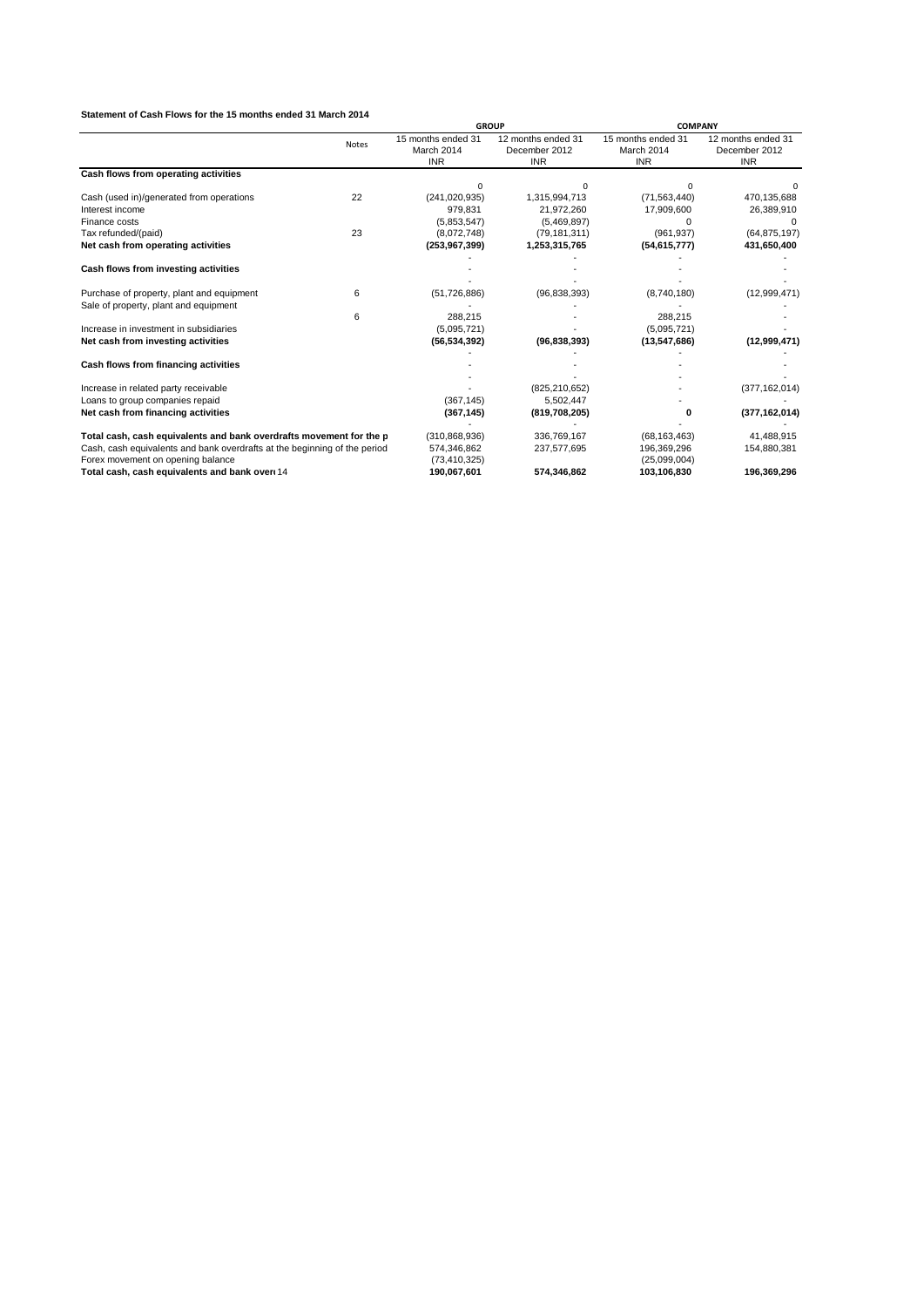#### **1. Basis of preparation**

The financial statements have been prepared in accordance with International Financial Reporting Standards and Companies Act of South Africa. The financial statements have been prepared on the historical cost basis, and incorporate the principal accounting policies set out below. They are presented in South African Rands.

These accounting policies are consistent with the previous period.

#### **1.1 Consolidation Basis of consolidation**

The consolidated financial statements incorporate the financial statements of the company and all entities, including special purpose entities, which are controlled by the company.

Control exists when the company has the power to govern the financial and operating policies of an entity so as to obtain benefits from its activities.

#### **Investment in subsidiaries**

- 
- In the company's separate financial statements, investments in subsidiaries are carried at cost less any accumulated impairment.<br>Y the fair value, at the date of exchange, of assets given, liabilities incurred or assumed, Ÿ any costs directly attributable to the purchase of the subsidiary.

An adjustment to the cost of a business combination contingent on future events is included in the cost of the combination if the adjustment is probable and can be measured reliably.

#### **Group financial statements**

Subsidiaries are all entities (including special purpose entities) over which the group has the power to govern the financial and operating policies generally accompanying shareholding of more than one half of the voting rights. The existence and effect of potential voting ights that are currently exercisable or convertible are considered when assessing whether the group controls another entity.<br>The group also assess

Subsidiaries are fully consolidated from the date on which control is transferred to the group. They are deconsolidated from the date control ceases.

The group applies the acquisition method to account for business combinations. The consideration transferred for the acquisition of a subsidiary is the fair values of the assets transferred, the liabilities incurred to the former owners of the acquiree and the equity interests issued by the group. The consideration transferred includes the fair value of any asset or liability resulting from a<br>contingent considerat

#### **1.1 Consolidation (continued)**

Inter-company transactions, balances, income and expenses on transactions between group companies are eliminated. Profits and losses resulting from inter-company transactions that are<br>recognised in assets are also eliminat

### **1.2 Significant judgements and sources of estimation uncertainty**

In preparing the financial statements, management is required to make estimates and assumptions that affect the amounts represented in the financial statements and related disclosures. Use of available information and the application of judgement is inherent in the formation of estimates. Actual results in the future could differ from these estimates which may be material to the financial<br>statements. Significan

**Trade receivables and Loans and receivables**

The group assesses its trade receivables and loans and receivables for impairment at the end of each reporting period. In determining whether an impairment loss should be recorded in profit or loss, the group makes judgements as to whether there is observable data indicating a measurable decrease in the estimated future cash flows from a financial asset.

# **Impairment testing**

The recoverable amounts of cash-generating units and individual assets have been determined based on the higher of value-in-use calculations and fair values less costs to sell. These<br>calculations require the use of estimat

The group reviews and tests the carrying value of assets when events or changes in circumstances suggest that the carrying amount may not be recoverable.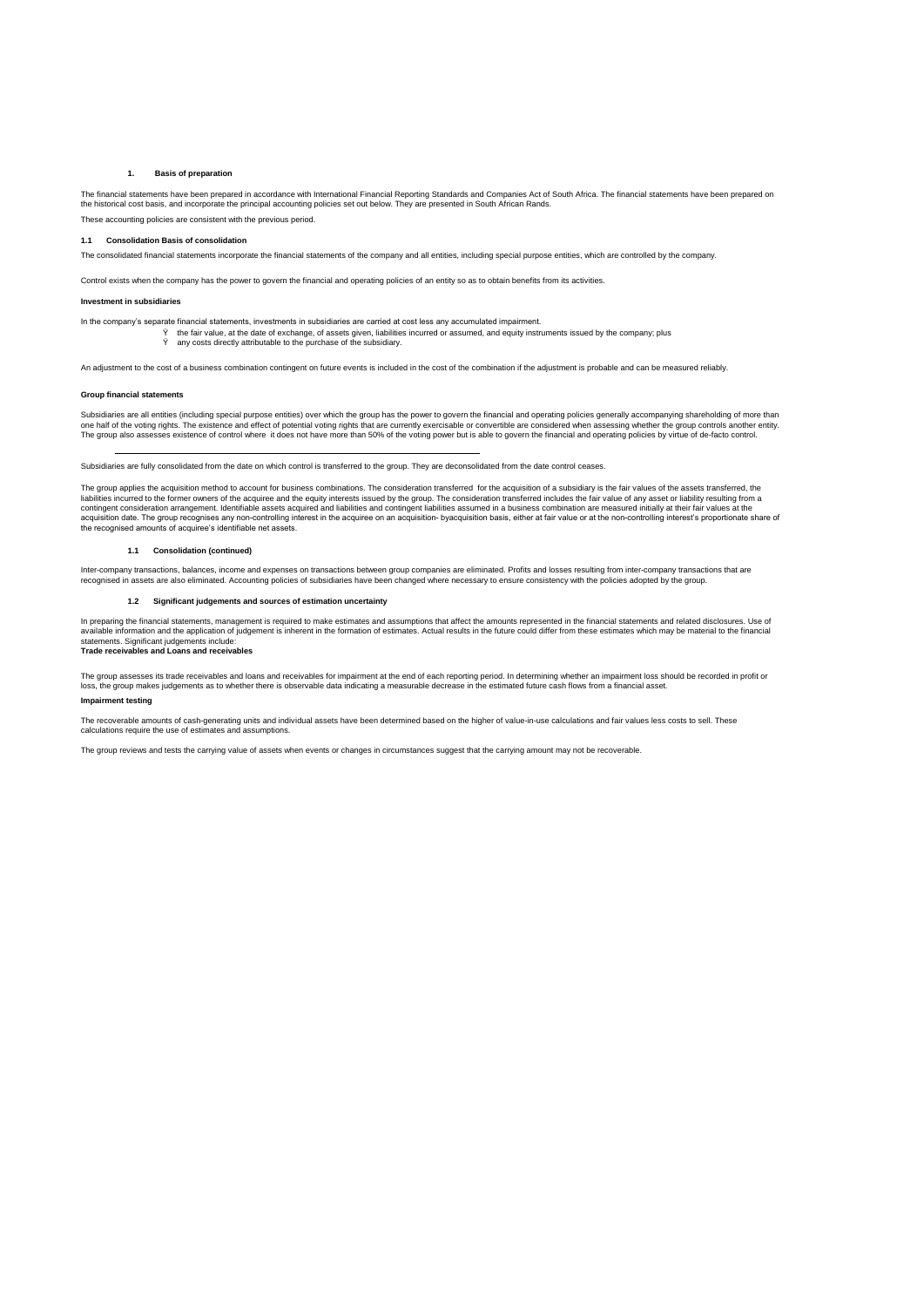#### **1.3 Property, plant and equipment**

The cost of an item of property, plant and equipment is recognised as an asset when:<br>Y it is probable that future economic benefits associated with the item will flow to the company: and

Y it is probable that future economic benefits associated with the item will flow to the company; and<br>Y the cost of the item can be measured reliably. Property, plant and equipment is initially measured at cost.<br>Costs incl recognised in the carrying amount of an item of property, plant and equipment, the carrying amount of the replaced part is derecognised. All other repairs and maintenance are charged to profit or<br>loss during the financial

Property, plant and equipment is depreciated on the straight line basis over it's expected useful lives to the estimated residual value.

Property, plant and equipment is carried at cost less accumulated depreciation and any impairment losses.

#### **1.3 Property, plant and equipment (continued)**

The useful lives of items of property, plant and equipment have been assessed as follows:

**Item Average useful life** Plant and 15 years Furniture 6 years<br>Motor vel 4 - 7 years IT equipm 3 years Leasehol Period of the lease

The residual value, useful life and depreciation method of each asset is reviewed, and adjusted if appropriate, at the end of each reporting period. If the expectations differ from previous estimates,<br>the change is account

The depreciation charge for each period is recognised in profit or loss unless it is included in the carrying amount of another asset.

The gain or loss arising from the derecognition of an item of property, plant and equipment is included in profit or loss when the item is derecognised. The gain or loss arising from the derecognition<br>of an item of propert

- **1.4 Financial instruments Classification** The group classifies financial assets and financial liabilities into the following categories:
	- Ÿ Loans and receivables
	- Ÿ Financial liabilities measured at amortised cost

Classification depends on the purpose for which the financial instruments were obtained / incurred and takes place at initial recognition.

Financial assets classified as at fair value through profit or loss which are no longer held for the purposes of selling or repurchasing in the near term may be reclassified out of that category:

Ÿ in rare circumstances Ÿ if the asset met the definition of loans and receivables and the entity has the intention and ability to hold the asset for the foreseeable future or until maturity.

### **Derecognition**

Financial assets are derecognised when the rights to receive cash flows from the investments have expired or have been transferred and the group has transferred substantially all risks and rewards of ownership.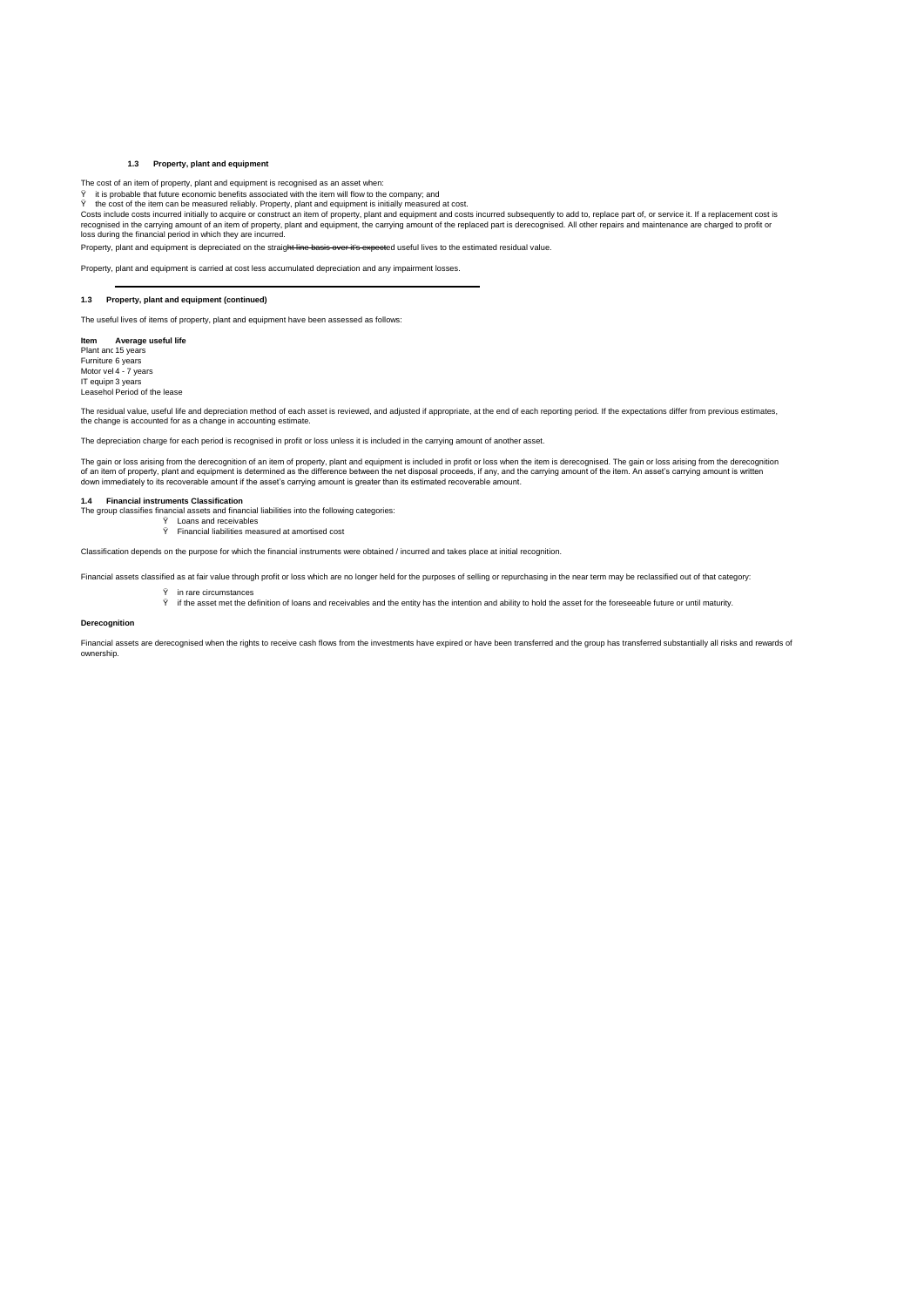#### **1.4 Financial instruments (continued)**

**Impairment of financial as** 

#### (a) Assets carried at

Evidence of impairment may include indications that the debtors or a group of debtors is experiencing significant financial difficulty, default or delinquency in interest or principal payments, the<br>probability that they wi changes in arrears or economic conditions that correlate with defaults. The group assesses at the end of each reporting period whether there is objective evidence that a financial asset or group of financial assets is impaired. A financial asset or a group of financial assets is impaired and impairment losses are incurred only if there is objective evidence of impairment as a result of one or more events that occurred after the initial recognition of the asset (a<br>'loss event') and that l

For loans and receivables category, the amount of the loss is measured as the difference between the asset's carrying amount and the present value of estimated future cash flows (excluding<br>future credit losses that have no recognised in the consolidated income statement. If a loan or held-to-maturity investment has a variable interest rate, the discount rate for measuring any impairment loss is the current effective

If, in a subsequent period, the amount of the impairment loss decreases and the decrease can be related objectively to an event occurring after the impairment was recognised (such as an improvement in the debtor's credit rating), the reversal of the previously recognised impairment loss is recognised in the consolidated income statement.

interest rate determined under the contract. As a practical expedient, the group may measure impairment on the basis of an instrument's fair value using an observable market price.

#### **Loans to (from) group companies**

These include loans to and from holding companies, fellow subsidiaries, subsidiaries and are recognised initially at fair value plus direct transaction costs.

Loans to group companies are classified as loans and receivables.

Loans from group companies are classified as financial liabilities measured at amortised cost.

#### **Trade and other receivables**

Trade receivables are measured at initial recognition at fair value, and are subsequently measured at amortised cost using the effective interest rate method. Appropriate allowances for estimated<br>irrecoverable amounts are recognised is measured as the difference between the asset's carrying amount and the present value of estimated future cash flows discounted at the effective interest rate computed at initial

#### **1.4 Financial instruments (continued)**

The carrying amount of the asset is reduced through the use of an allowance account, and the amount of the loss is recognised in profit or loss within operating expenses. When a trade receivable<br>is uncollectable, it is wri

Trade and other receivables are classified as loans and receivables.

If collection is expected in one year or less (or in the normal operating cycle of the business if longer), they are classified as current assets. If not, they are presented as non-current assets.

#### **Trade and other payables**

Trade payables are initially measured at fair value, and are subsequently measured at amortised cost, using the effective interest rate method. If collection is expected in one year or less ( or in normal operating cycle of business if longer), they are classified as current liabilities. If not, they are presented as non-current liabilities.

#### **Cash and cash equivalents**

Cash and cash equivalents are stated at amortised cost using the effective interest rate method which is deemed to be their fair value.

#### **Borrowings**

Borrowings are initially measured at fair value net of transaction costs incurred, and are subsequently measured at amortised cost, using the effective interest rate method. Any difference between<br>the proceeds (net of tran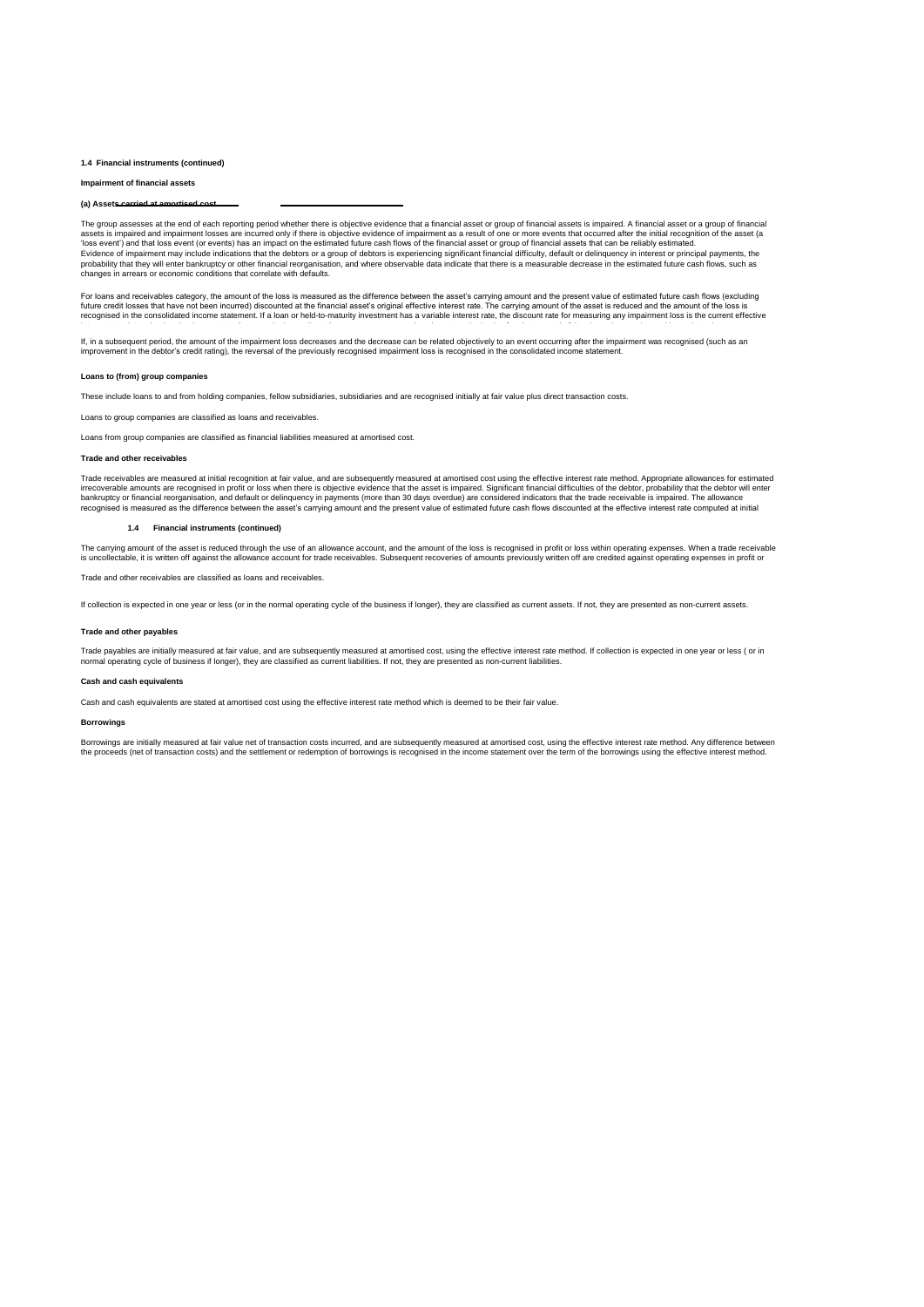### **1.5 Income tax**

#### **Current income tax assets a**

Current income tax for current and prior periods is, to the extent unpaid, recognised as a liability. If the amount already paid in respect of current and prior periods exceeds the amount due for those periods, the excess is recognised as an asset.

Current income tax liabilities (assets) for the current and prior periods are measured at the amount expected to be paid to (recovered from) the tax authorities, using the tax rates (and tax laws) that have been enacted or substantively enacted by the end of the reporting period.

Management periodically evaluates positions taken in tax returns with respect to situations in which applicable tax regulation is subject to interpretation. It establishes provisions where appropriate on the basis of amounts expected to be paid to the tax authorities.

#### **Deferred income tax assets and liabilities**

A deferred tax liability is recognised for all taxable temporary differences, except to the extent that the deferred tax liability arises from the initial recognition of an asset or liability in a transaction<br>which at the

#### **1.5 Income tax (continued)**

A deferred tax asset is recognised for all deductible temporary differences to the extent that it is probable that taxable profit will be available against which the deductible temporary difference can<br>be utilised. A defer nor taxable profit (tax loss).

A deferred tax asset is recognised for the carry forward of unused tax losses to the extent that it is probable that future taxable profit will be available against which the unused tax losses can be utilised.

Deferred tax assets and liabilities are measured at the tax rates that are expected to apply to the period when the asset is realised or the liability is settled, based on tax rates (and tax laws) that have been enacted or substantively enacted by the end of the reporting period.

### **Income tax expenses**

Current and deferred taxes are recognised as income or an expense and included in profit or loss for the period, except to the extent that the tax arises from: Ÿ a transaction or event which is recognised, in the same or a different period, in other comprehensive income, or Ÿ a business combination.

Current tax and deferred taxes are charged or credited in other comprehensive income if the tax relates to items that are credited or charged, in the same or a different period, in other comprehensive income.

Current tax and deferred taxes are charged or credited directly to equity if the tax relates to items that are credited or charged, in the same or a different period, directly in equity.

### **1.6 Leases**

A lease is classified as an operating lease if it does not transfer substantially all the risks and rewards incidental to ownership and include the operating leases paragraph.

### **Operating leases – lessee**

Operating lease payments are recognised as an expense on a straight-line basis over the lease term. The difference between the amounts recognised as an expense and the contractual payments<br>are recognised as an operating le

Any contingent rents are expensed in the period they are incurred.

#### **1.7 Inventories**

selling expenses. Inventories are measured at the lower of cost and net realisable value on the weighted average cost basis. Net realisable value is the estimated selling price in the ordinary course of business, less applicable variable

The cost of inventories comprises of all costs of purchase, costs of conversion and other costs incurred in bringing the inventories to their present location and condition. It excludes borrowing costs.

The cost of inventories is assigned using a weighted average cost formula. The same cost formula is used for all inventories having a similar nature and use to the entity.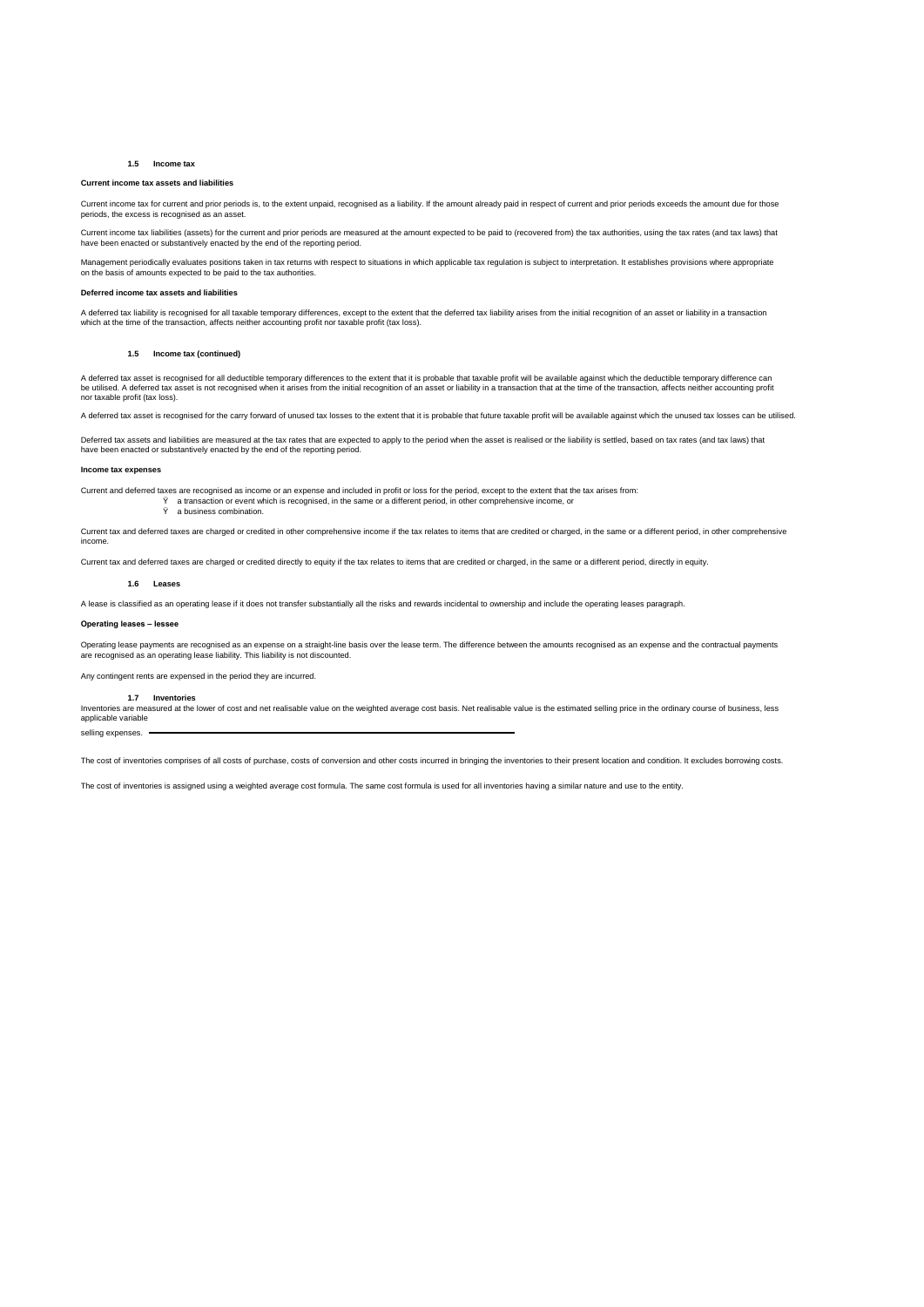#### **1.8 Impairment of non-financial assets**

The group assesses at each end of the reporting period whether there is any indication that an asset may be impaired. If any such indication exists, the group estimates the recoverable amount of the asset.

If there is any indication that an asset may be impaired, the recoverable amount is estimated for the individual asset. If it is not possible to estimate the recoverable amount of the individual asset, the recoverable amount of the cash-generating unit to which the asset belongs is determined.

The recoverable amount of an asset or a cash-generating unit is the higher of its fair value less costs to sell and its value in use.

If the recoverable amount of an asset is less than its carrying amount, the carrying amount of the asset is reduced to its recoverable amount. That reduction is an impairment loss.

An impairment loss of assets carried at cost less any accumulated depreciation or amortisation is recognised immediately in profit or loss. Any impairment loss of a revalued asset is treated as a revaluation decrease.

An entity assesses at each reporting date whether there is any indication that an impairment loss recognised in prior periods for assets may no longer exist or may have decreased. If any such<br>indication exists, the recover

The increased carrying amount of an asset attributable to a reversal of an impairment loss does not exceed the carrying amount that would have been determined had no impairment loss been recognised for the asset in prior periods.

A reversal of an impairment loss of assets carried at cost less accumulated depreciation or amortisation is recognised immediately in profit or loss.

#### **1.9 Share capital and equity**

An equity instrument is any contract that evidences a residual interest in the assets of an entity after deducting all of its liabilities.

Ordinary shares are classified as equity.

#### **1.10 Employee benefits**

#### **Short-term employee benefits**

The cost of short-term employee benefits, (those payable within 12 months after the service is rendered, such as paid vacation leave and sick leave, bonuses, and non-monetary benefits such as medical care), are recognised in the period in which the service is rendered and are not discounted.

The expected cost of compensated absences is recognised as an expense as the employees render services that increase their entitlement or, in the case of non-accumulating absences, when the absence occurs.

The expected cost of profit sharing and bonus payments is recognised as an expense when there is a legal or constructive obligation to make such payments as a result of past performance.

**1.10 Employee benefits (continued) Defined contribution plans**<br>A defined contribution plan is a pension plan under which the group pays fixed contributions into a separate entity. The group has no legal or constructive ob the fund does not hold sufficient assets to pay all employees the benefits relating to employee service in the current and prior periods.

Payments to defined contribution retirement benefit plans are charged as an expense as they fall due. The group has no further payment obligations once the contributions have been paid.

#### **1.11 Provisions and contingencies**

Provisions are recognised when:

- 
- Y the group has a present obligation as a result of a past event;<br>Ÿ it is probable that an outflow of resources embodying economic benefits will be required to settle the obligation; and

Y a reliable estimate can be made of the obligation.<br>The amount of a provision is the present value of the expenditure expected to be required to settle the obligation. Where some or all of the expenditure required to sett

be reimbursed by another<br>party, the reimbursement shall be recognised when, and only when, it is virtually certain that reimbursement will be received if the entity settles the obligation. The reimbursement shall be treate a separate asset. The amount recognised for the reimbursement shall not exceed the amount of the provision.

Provisions are not recognised for future operating losses.

If an entity has a contract that is onerous, the present obligation under the contract shall be recognised and measured as a provision.

A constructive obligation to restructure arises only when an entity:

- Ÿ has a detailed formal plan for the restructuring, identifying at least:
	- the business or part of a business concerned;
	- the principal locations affected;
	- the location, function, and approximate number of employees who will be compensated for terminating their services;
		- the expenditures that will be undertaken; and when the plan will be implemented; and

Ÿ has raised a valid expectation in those affected that it will carry out the restructuring by starting to implement that plan or announcing its main features to those affected by it.

After their initial recognition contingent liabilities recognised in business combinations that are recognised separately are subsequently measured at the higher of: the amount that would be recognised as a provision; and Ÿ the amount initially recognised less cumulative amortisation.

Contingent assets and contingent liabilities are not recognised. Commitments are disclosed in note 24.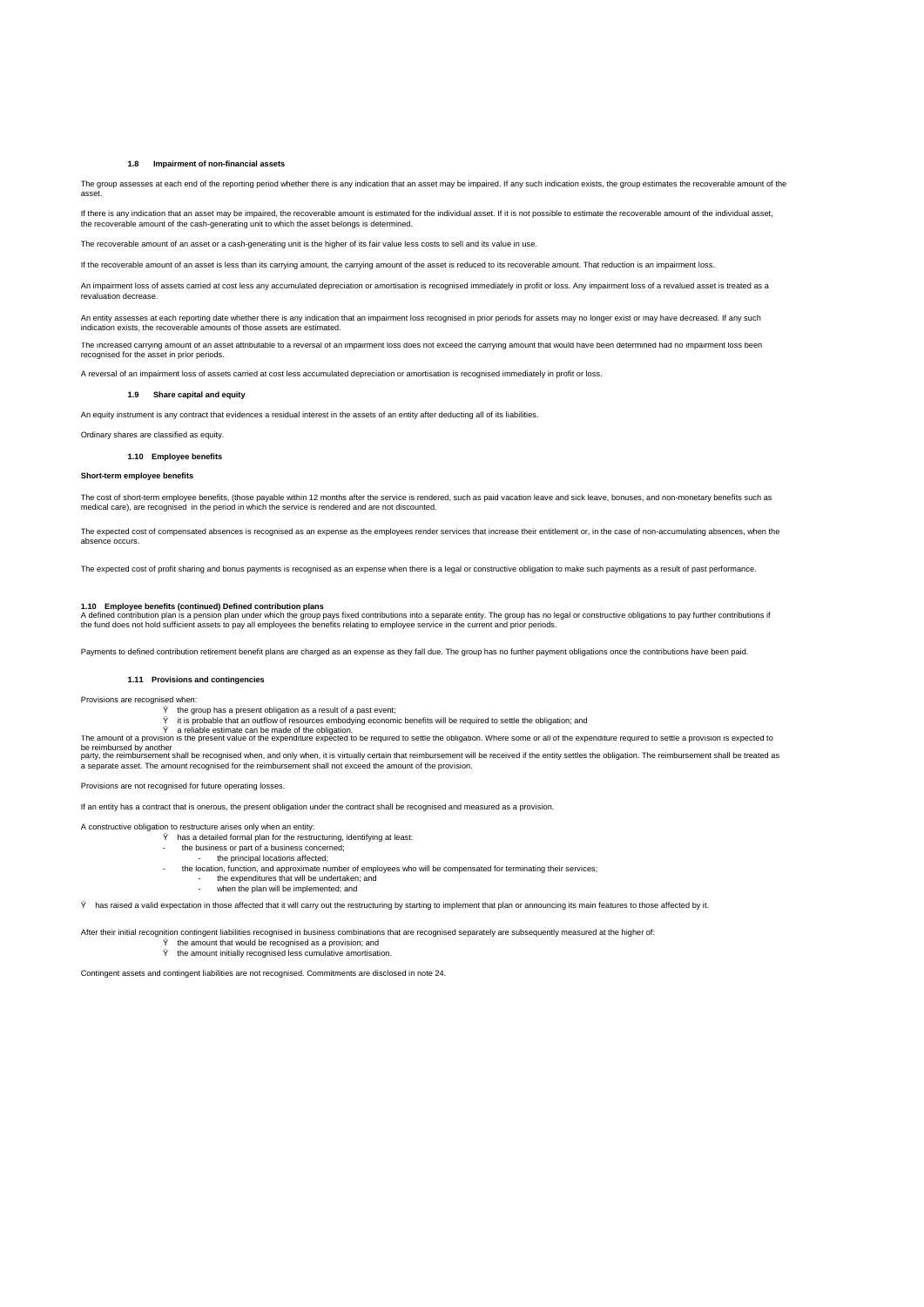#### **1.12 Revenue**

Revenue is measured at the fair value of the consideration received or receivable and represents the amounts receivable for goods and services provided in the normal course of business, net of<br>trade discounts and volume re

Ÿ the amount of revenue can be measured reliably; When the outcome of a transaction involving the rendering of services can be estimated reliably, revenue associated with the transaction is recognised by reference to the stage of completion of<br>the transaction at the end o

- 
- Y it is probable that the economic benefits associated with the transaction will flow to the group;<br>Ÿ the stage of completion of the transaction at the end of the reporting period can be measured reliably; and

Royalties are recognised on the accrual basis in accordance with the substance of the relevant agreements.  $\ddot{Y}$  the costs incurred for the transaction and the costs to complete the transaction can be measured reliably. Interest is recognised, in profit or loss, using the effective interest rate method.

#### **1.13 Cost of sales**

The related cost of providing services recognised as revenue in the current period is included in cost of sales. When inventories are sold, the carrying amount of those inventories is recognised as an expense in the period in which the related revenue is recognised. The amount of any write-down of inventories to net realisable value and all losses of inventories are recognised as an expense in the period the write-down or loss occurs. The amount of any reversal of any write-down of<br>inventories, arising from an incr

#### **1.14 Translation of foreign currencies Functional and presentation currency**

Items included in the financial statements of each of the group entities are measured using the currency of the primary economic environment in which the entity operates (functional currency).

The consolidated financial statements are presented in Rand which is the group functional and presentation currency.

#### **Foreign currency transactions**

A foreign currency transaction is recorded, on initial recognition in Rands, by applying to the foreign currency amount the spot exchange rate between the functional currency and the foreign<br>currency at the date of the tra

Exchange differences arising on the settlement of monetary items or on translating monetary items at rates different from those at which they were translated on initial recognition during the period<br>or in previous financia

Cash flows arising from transactions in a foreign currency are recorded in Rands by applying to the foreign currency amount the exchange rate between the Rand and the foreign currency at the date of the cash flow.

#### **1. New Standards and Interpretations**

#### **1.1 Standards and interpretations effective and adopted in the current 15 months**

In the current 15 months, the group has adopted the following standards and interpretations that are effective for the current financial 15 months and that are relevant to its operations

#### **IFRS 10 Consolidated Financial Statements**

Standard replaces the consolidation sections of IAS 27 Consolidated and Separate Financial Statements and SIC 12 Consolidation – Special Purpose Entities. The standard sets out a new definition of control, which exists only when an entity is exposed to, or has rights to, variable returns from its involvement with the entity, and has the ability to effect those returns through power over

The effective date of the standard is for years beginning on or after 01 January 2013. The group has adopted the standard for the first time in the 2014 financial statements. The impact of the standard is not material.

#### **IAS 27 Separate Financial Statements**

Consequential amendment as a result of IFRS 10. The amended Standard now only deals with separate financial statements.

amendment is not material.<br>**IFRS 13 Fair Value Measurement** The effective date of the amendment is for years beginning on or after 01 January 2013. The group has adopted the amendment for the first time in the 2014 financial statements. The impact of the amendment is not material.

New standard setting out guidance on the measurement and disclosure of items measured at fair value or required to be disclosed at fair value in terms of other IFRS's.

not material.<br>IAS 1 Presentation of Financial Statements The effective date of the standard is for years beginning on or after 01 January 2013. The group has adopted the standard for the first time in the 2014 financial statements. The impact of the standard is

The amendment now requires items of other comprehensive income to be presented as:

Ÿ Those which will be reclassified to profit or loss Ÿ Those which will not be reclassified to profit or loss.

The related tax disclosures are also required to follow the presentation allocation.

In addition, the amendment changed the name of the statement of comprehensive income to the statement of profit or loss and other comprehensive income.

The effective date of the amendment is for years beginning on or after 01 July 2012.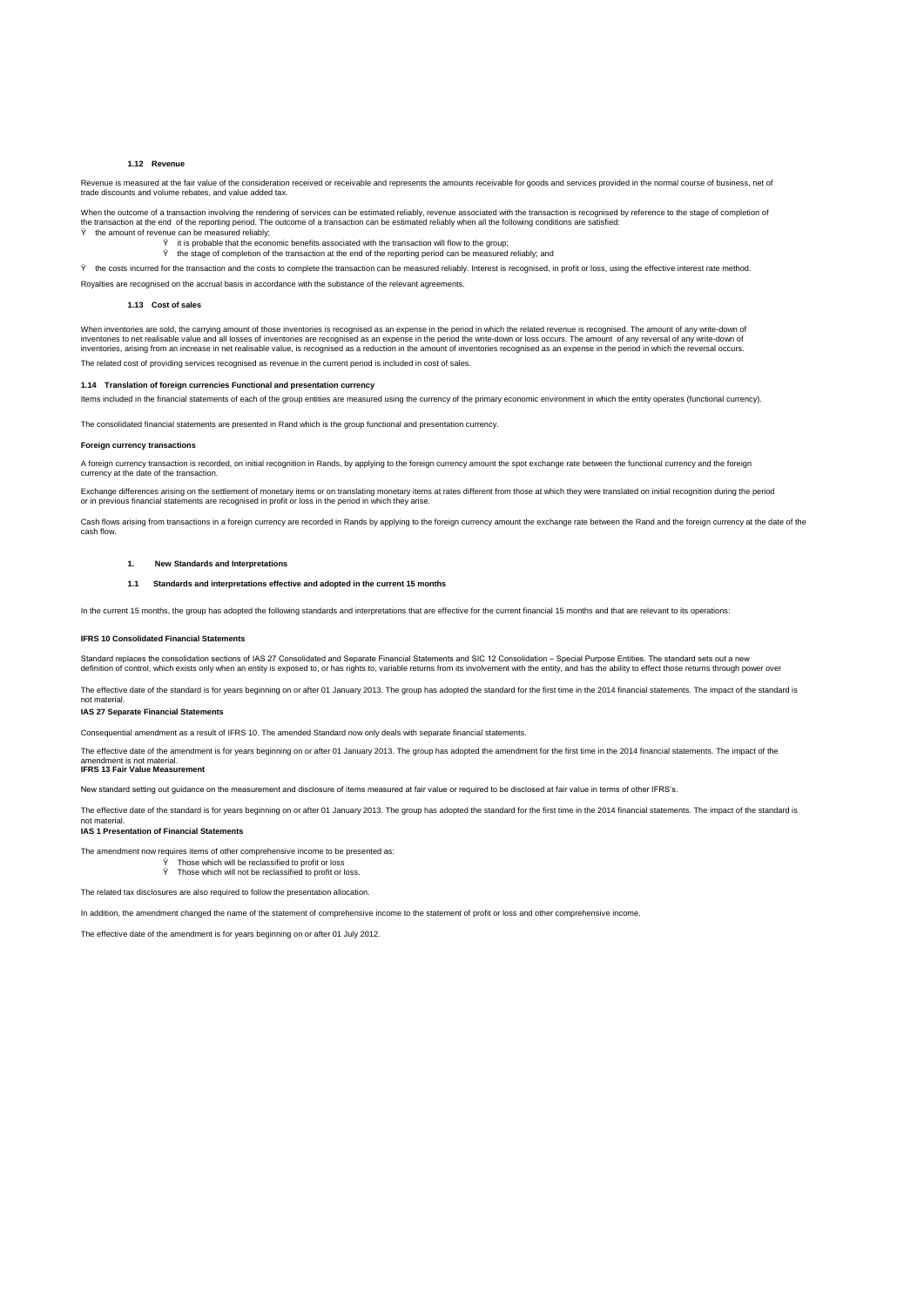#### **2 New Standards and Interpretations (continued)**

The group has adopted the amendment for the first time in the 2014 financial statements. The impact of the amendment is not material.<br>**Disclosures – Offsetting Financial Assets and Financial Liabilities (Amendments to IFRS** 

Amendment requires additional disclosures for financial assets and liabilities which are offset and for financial instruments subject to master netting arrangements.

The effective date of the amendment is for years beginning on or after 01 January 2013. The group has adopted the amendment for the first time in the 2014 financial statements. The impact of the amendment is not material.

#### **IFRS 1 – Annual Improvements for 2009 – 2011 cycle**

The amendment allows an entity to be a first time adopter of IFRS more than once, if its previous financial statements did not contain an explicit unreserved statement of compliance with IFRS. In addition, borrowing costs capitalised in accordance with previous GAAP before the date of transition to IFRS may be applied unadjusted at the transition date.

The effective date of the amendment is for years beginning on or after 01 January 2013. The group has adopted the amendment for the first time in the 2014 financial statements. The impact of the amendment is not material.

## **IAS 1 – Annual Improvements for 2009 – 2011 cycle**

Claritication is provided on the requirements for comparative information. Specifically, if a retrospective restatement is made, a retrospective change in accounting policy or a reclassification, the<br>statement of financial

amendment is not material.<br>**IAS 16 – Annual Improvements for 2009 – 2011 cycle** The effective date of the amendment is for years beginning on or after 01 January 2013. The group has adopted the amendment for the first time in the 2014 financial statements. The impact of the

Spare parts, stand by equipment and servicing equipment should only be classified as property, plant and equipment if they meet the definition.

The effective date of the amendment is for years beginning on or after 01 January 2013. The group has adopted the amendment for the first time in the 2014 financial statements. The impact of the amendment is not material.

2 New Standards and Interpretations (continued) IAS 32 – Annual Improvements for 2009 – 2011 cycle<br>Tax effects of distributions made to holders of equity instruments. Income tax relating to distributions made to holders of

The effective date of the amendment is for years beginning on or after 01 January 2013. The group has adopted the amendment for the first time in the 2014 financial statements. The impact of the amendment is not material.

### **IAS 34 – Annual Improvements for 2009 – 2011 cycle**

Clarification on reporting of segment assets and segment liabilities in interim financial reports. Such reporting is only required when it is regularly reported to the chief operating decision maker, and<br>when there has bee

The effective date of the amendment is for years beginning on or after 01 January 2013. The group has adopted the amendment for the first time in the 2014 financial statements. The impact of the amendment is not material.

#### **1.2 Standards and interpretations not yet effective**

The group has chosen not to early adopt the following standards and interpretations, which have been published and are mandatory for the group's accounting periods beginning on or after 01 January 2014 or later periods:

#### **IFRS 9 Financial Instruments**

This new standard is the first phase of a three phase project to replace IAS 39 Financial Instruments: Recognition and Measurement. To date, the standard includes chapters for classification, measurement and derecognition of financial assets and liabilities. The following are main changes from IAS 39: Financial assets will be categorised as those subsequently measured at fair value or at amortised cost.

ŸFinancial assets at amortised cost are those financial assets where the business model for managing the assets is to hold the assets to collect contractual cash flows (where the contractual cash flows represent payments of principal and interest only). All other financial assets are to be subsequently measured at fair value.

For hybrid contracts, where the host contract is an asset within the scope of IFRS 9, then the whole instrument is classified in accordance with IFRS 9, without separation of the embedded derivative. In other circumstances, the provisions of IAS 39 still apply. Under certain circumstances, financial assets may be designated as at fair value.

Voluntary reclassification of financial assets is prohibited. Financial assets shall be reclassified if the entity changes its business model for the management of financial assets. In such circumstances, reclassification takes place prospectively from the beginning of the first reporting period after the date of change of the business model. Financial liabilities shall not be reclassified.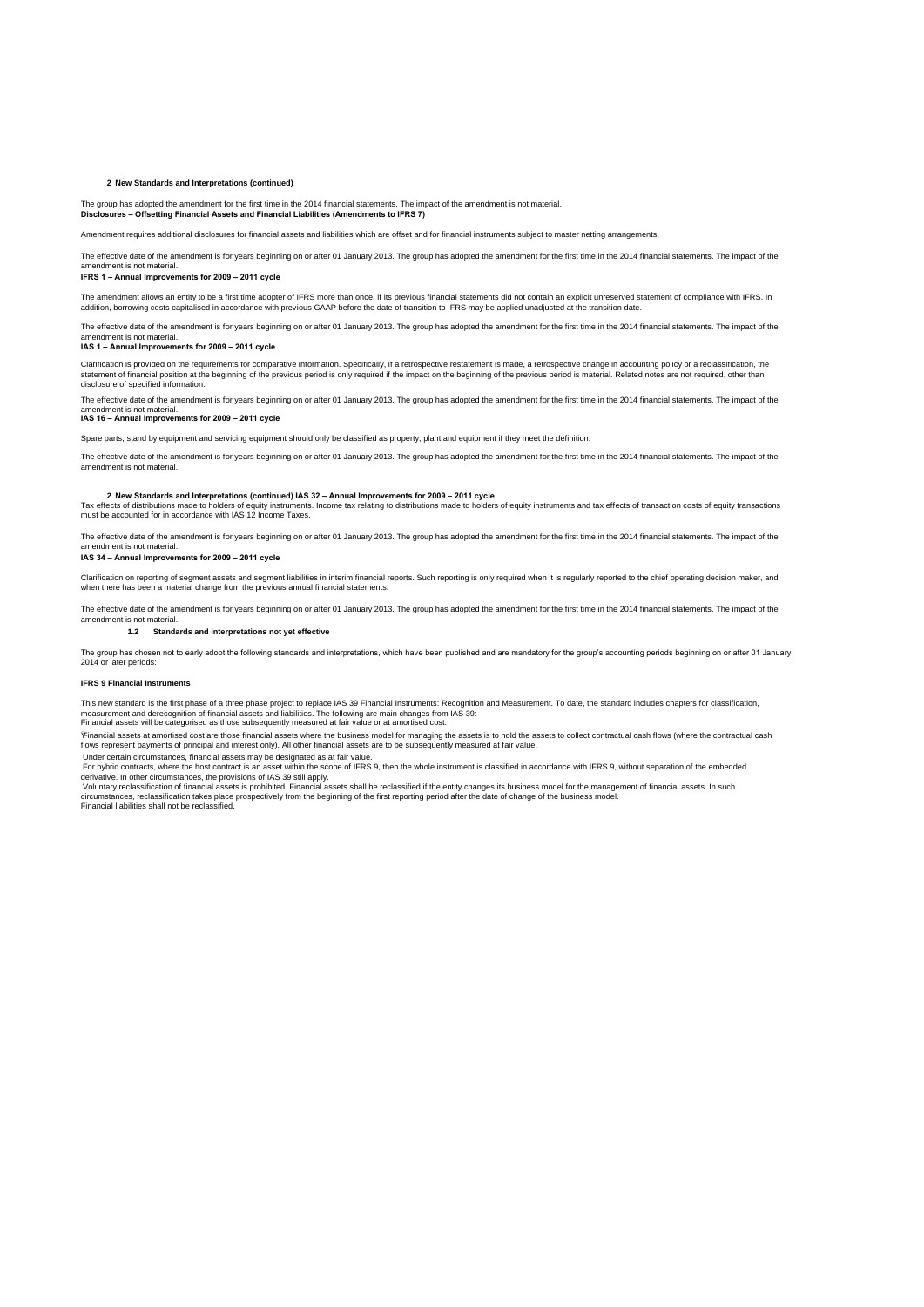#### **2. New Standards and Interpretations (continued)**

Y Investments in equity instruments may be measured at fair value through other comprehensive income. When such an election is made, it may not subsequently be revoked, and gains or<br>losses accumulated in equity are not re

Y The classification categories for financial liabilities remains unchanged. However, where a financial liability is designated as at fair value through profit or loss, the change in fair value attributable to changes in the liabilities credit risk shall be presented in other comprehensive income. This excludes situations where such presentation will create or enlarge an accounting mismatch, in which case, the full fair value adjustment shall be recognised in profit or loss.

In December 2011, the effective date of IFRS 9 was delayed. The original effective date for annual periods beginning on/after 1 January 2013 has been delayed to annual periods beginning on/after<br>1 January 2015. The amendme

The effective date of the standard is for years beginning on or after 01 January 2015.

The group expects to adopt the standard for the first time in the 2015 financial statements.

It is unlikely that the standard will have a material impact on the group's financial statements.

**Offsetting Financial Assets and Financial Liabilities (Amendments to IAS 32)**

Clarification of certain aspects concerning the requirements for offsetting financial assets and financial liabilities. The effective date of the amendment is for years beginning on or after 01 January 2014.

The group expects to adopt the amendment for the first time in the 2015 financial statements.

It is unlikely that the amendment will have a material impact on the group's financial statements.

#### **Amendments to IAS 36, Impairment of assets**

These amendments address the disclosure of information about the recoverable amount of impaired assets if that amount is based on fair value less cost of disposal

The effective date of the amendment is for years beginning on or after 01 January 2014.

The group expects to adopt the amendment for the first time in the 2015 financial statements.

It is unlikely that the amendment will have a material impact on the group's financial statements.

#### **2. New Standards and Interpretations (continued) Amendment to IFRS 13, Fair value measurement**

When IFRS 13 was published, paragraphs B5.4.12 of IFRS 9 and AG79 of IAS 39 were deleted as consequential amendments. This led to a concern that entities no longer had the ability to measure short-term receivables and payables at invoice amounts where the impact of not discounting is immaterial. The IASB has amended the basis for conclusions of IFRS 13 to clarify that it did<br>not intend to remove the ab

The effective date of the amendment is for years beginning on or after 01 July 2014.

The group expects to adopt the amendment for the first time in the 2016 financial statements.

It is unlikely that the amendment will have a material impact on the group's financial statements.

#### **IAS 16, Property, plant and equipment, and IAS 38, Intangible assets**

Both standards are amended to clarify how the gross carrying amount and the accumulated depreciation are treated where an entity uses the revaluation model. The carrying amount of the asset is restated to the revalued amount

The split between gross carrying amount and accumulated depreciation is treated in one of the following ways:

Y either the gross carrying amount is restated in a manner consistent with the revaluation of the carrying amount, and the accumulated depreciation is adjusted to equal the difference between the<br>gross carrying amount a

The effective date of the amendment is for years beginning on or after 01 July 2014.

The group expects to adopt the amendment for the first time in the 2016 financial statements.

It is unlikely that the amendment will have a material impact on the group's financial statements.

#### **IAS 24, Related party disclosures**

The standard is amended to include, as a related party, an entity that provides key management personnel services to the reporting entity or to the parent of the reporting entity ("the management entity')

The effective date of the amendment is for years beginning on or after 01 July 2014.

The group expects to adopt the amendment for the first time in the 2016 financial statements.

It is unlikely that the amendment will have a material impact on the group's financial statements.

**Note : Conversion rate used against Indian Rupees for the year 2014/2013 and 2012 are: i) Items relating to Profit and Loss account at Average rate: 1 ZAR= 0.1667 [2012: 1 ZAR =0.1535]**

**ii) Items relating to Balance sheet at Closing rate: 1 Euro = 0.1776 [2012: 1 ZAR=0.1549]**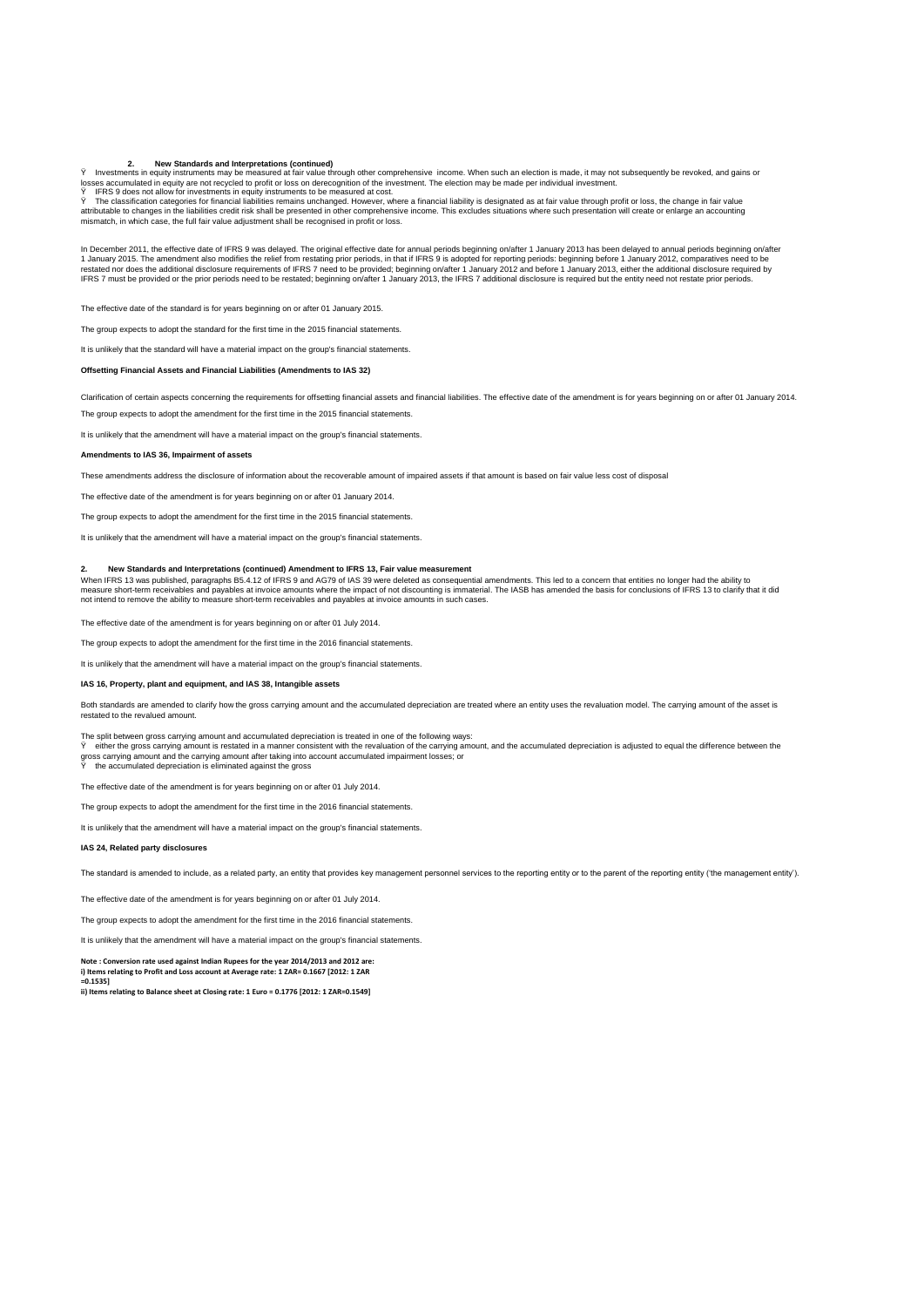2. Risk management Capital risk management<br>The group is objectives when managing capital are to safeguard the group's ability to continue as a going concern in order to provide returns for shareholders and bonefits for oth

سميت.<br>The capital studium of the group consists of debt, which includes the borrowings (excluding derivative financial kabilities) disclosed in notes 8 cash and cash equivalents disclosed in note 14, and equily as disclos

in oder in malmin oralgat the collationsUm, the group may adjust the amount of dividends performation, many man<br>There are no elemely incoard collationsUm and the strategy for capital maintenance or externally imposed capit

Cash flow forecasting is performed in the operating entities of the group and aggregated by group finance. Company finance monitors rolling forecasts of the group's liquidity requirements to ensure it has sufficient cash t

# The bable analyses the group's non-derivative financial labilities into relevant maturity groupings based on the remaining period at the statement of financial position date to the contractual maturity date. The amounts di

| Group                          |     |                   |                                           |                               |
|--------------------------------|-----|-------------------|-------------------------------------------|-------------------------------|
|                                | 748 |                   |                                           | <b>INR</b>                    |
| At 31 March 2014               |     | Less that 1 year  | At 31 March 2014                          | Less that 1 year              |
| Loans from group company       |     | 11,059,590        | Loans from group company                  | 62.272.466                    |
| Trade and other payables       |     | 57,761,312        | Trade and other payables                  | 325, 232.613                  |
| Amounts due to related parties |     | 215,698.122       | Amounts due to related parties            | 1.214.516.453                 |
| At 31 December 2012            |     | Less that 1 year. | At 31 December 2012                       | Less that 1 year              |
| Loans from group company       |     | 11.124.795        | Loans from group company                  | 71,819,206                    |
| Trade and other payables       |     | 90.052.916        | Trade and other payables                  | 581.361.627                   |
| Amounts due to related parties |     | 257 939 778       | Amounts due to related parties            | 1.665.201.924                 |
| 3 Risk management (continued)  |     |                   |                                           | 3 Risk management (continued) |
| Company                        |     |                   |                                           | Company                       |
|                                | 748 |                   |                                           | <b>INR</b>                    |
| At 31 March 2014               |     | Less that 1 year. | At 31 March 2014                          | Less that 1 year              |
| Trade and other payables       |     | 43.534.336        | Trade and other payables                  | 245.125.766                   |
| Amounts due to related parties |     |                   | 97.556.582 Amounts due to related parties | 549,305,079                   |
| At 31 December 2012            |     | Less that 1 year  | At 31 December 2012                       | Less that 1 year              |
| Trade and other payables       |     | 57.418.781        | Trade and other payables                  | 370.682.899                   |
| Amounts due to related parties |     |                   | 99,968,259 Amounts due to related parties | 645.372.879                   |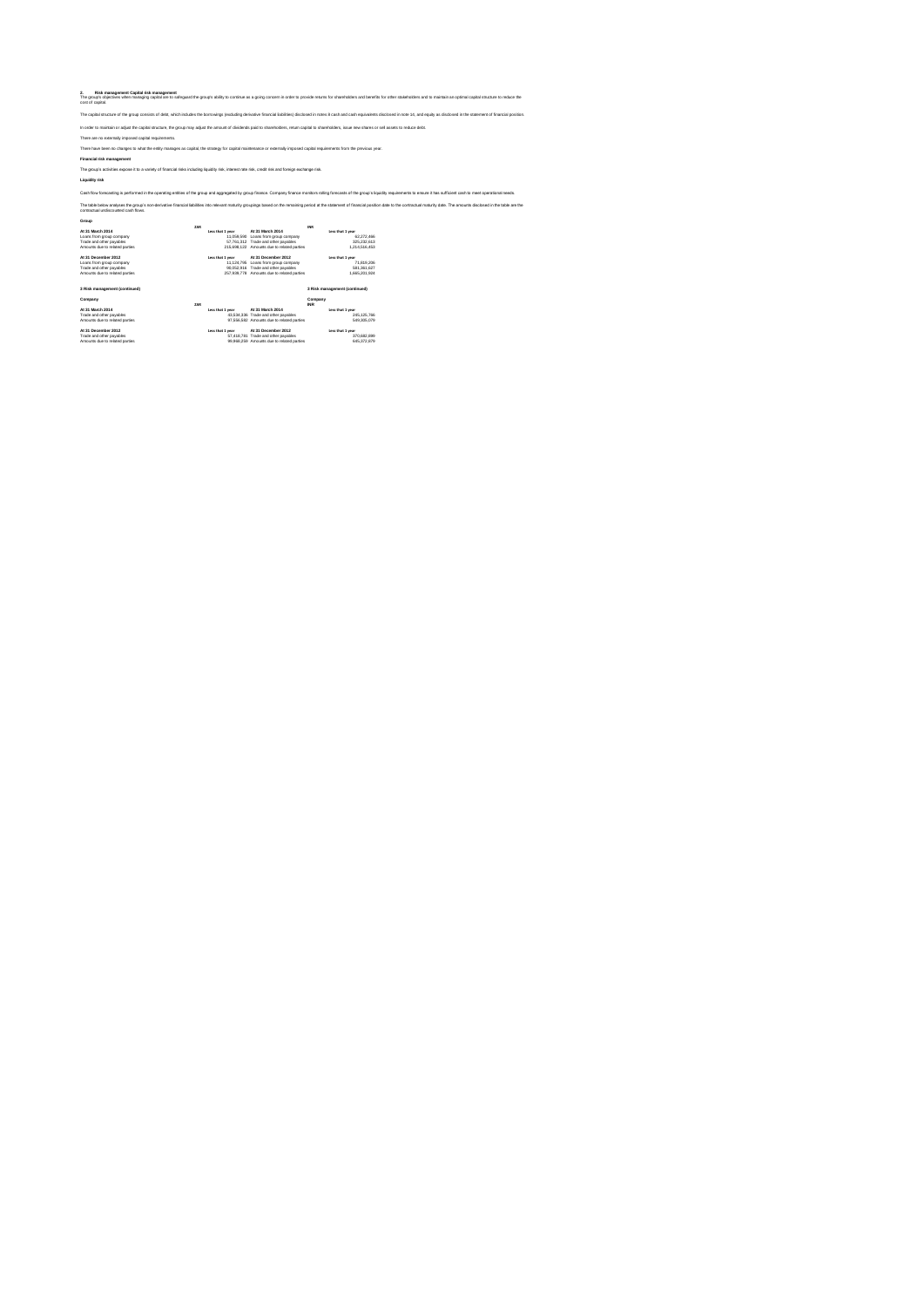hierestral natus<br>As 19 grup ha no signituat interest-beaning assets, the grup in your movement of the system of changes in market interest of changes in market interest and the system of the system of the system of the sys

Credit risk<br>Credit risk consists mainly of cash deposits, cash equivalents, derivative financial instruments and trade debbots. The company only deposits cash with major banks with high quality credit standing and limits e Trade receivables comptise a widespread customer than benefieve and the material controller and property and the compare than the compare the material material and the compare than the compare than the compare than the com

#### **Foreign exchange risk**

The group operates internationally and is exposed to foreign exchange risk arising from various currency exposures, primarily with respect to the US dollar. Foreign exchange risk arises from future commercial transactions,

At 31 Mach 2014, if the currency had weakenedstrengthend by 10% against the US dollar with all other variables held constant, post-tax profit for the year would have been R 45,157 inr 270,888(2012: R 399,770 INR 2,604,365)

At 31 March 2014, if the currency had weakened streamed by 10% against the Euro with all other vanishies held constant, post-tax profit for the year would have been R 162,873 INR 977,043(2012: R 49,267 INR 320,958) higher,

| 3.<br>Risk management (continued)                                                                                                                                                                  |                    |               |                    |                    |
|----------------------------------------------------------------------------------------------------------------------------------------------------------------------------------------------------|--------------------|---------------|--------------------|--------------------|
| Foreign currency exposure at the end of the reporting period                                                                                                                                       |                    |               |                    |                    |
|                                                                                                                                                                                                    | 2014<br>R          | 2012<br>R     | 2014<br>R          | 2012<br>R          |
| Non current assets<br>Uncovered foreign assets group USD 43,459 INR 2,602,335,<br>company USD 43,459 INR 2,602,335(2012: group USD<br>491.229 INR 26.843.115, company USD 55.172 INR<br>3.014.8631 | 461.286            | 4.161.643     | 461.286            | 467,412            |
| I labilities<br>Uncovered foreign liabilities.USD 915<br>INR 54.790(2012: USD 19.329 INR<br>1.157.425                                                                                              | ٠                  | 163,947       | 9713               | 163,947            |
| Uncovered foreign liabilities.EUR<br>111,630 INR 9.150,000 (2012: EUR<br>43.967 INR 3.186.014)                                                                                                     | 1.628.726          | 492.670       | 1.628.726          | 492,670            |
| Exchange rates used for conversion of foreign items were:                                                                                                                                          |                    |               |                    |                    |
| <b>USD</b><br>Euro                                                                                                                                                                                 | 10.6143<br>14,5904 | ٠<br>11,20544 | 10.6143<br>14,5904 | 8.4719<br>11,20544 |
| Price risk                                                                                                                                                                                         |                    |               |                    |                    |
| The group is not exposed to price risk.                                                                                                                                                            |                    |               |                    |                    |
| Foreign currency exposure at the end of the reporting period                                                                                                                                       | 2014               | 2012          | 2014               | 2012               |
|                                                                                                                                                                                                    | INR                | INR           | <b>INR</b>         | <b>INR</b>         |
| Non current assets<br>Uncovered foreign assets group USD 43,459 INR 2,602,335.<br>company USD 43,459 INR 2,602,335(2012: group USD                                                                 | 0.1776             | 0.1549        | 0.1776             | 0.1545             |
| 491.229 INR 26.843.115, company USD 55.172 INR                                                                                                                                                     | 2.597.331          | 26.866.643    | 2,597.331          | 3.017.508          |
| I labilities<br>Uncovered foreign liabilities.USD 915<br>INR 54.790(2012: USD 19.329 INR<br>1.157.425<br>Uncovered foreign liabilities.EUR                                                         | 923.125            | 62.705        | 923.125            |                    |
| 111,630 INR 9,150,000 (2012: EUR<br>43 967 INR 3 186 0141                                                                                                                                          | 9.170.755          | 3.180.568     | 9.170.755          | 3.180.568          |
| Exchange rates used for conversion of foreign items were:                                                                                                                                          |                    |               |                    |                    |

USD Euro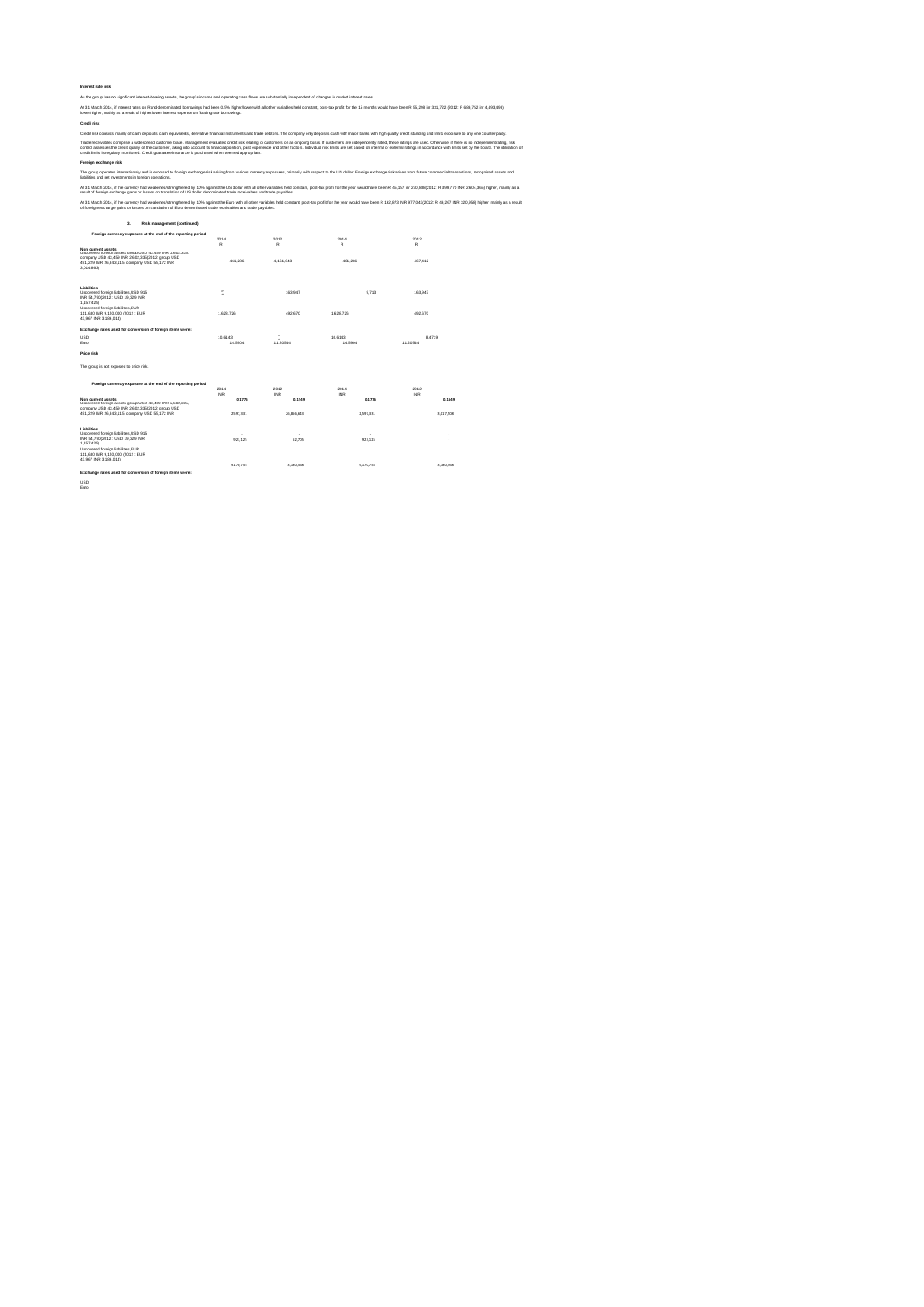| Financial assets by category<br>4.                                                           |                                         |                            |
|----------------------------------------------------------------------------------------------|-----------------------------------------|----------------------------|
| The accounting policies for financial instruments have been applied to the line items below: | R                                       | R                          |
| Group - 2014                                                                                 |                                         |                            |
|                                                                                              | Loans and receivables                   | Total                      |
| Related narty reneivable<br>Trade and other receivables                                      | 174 OFF F48<br>62.507.154               | 174 OFF R48<br>62.507.154  |
| Cash and cash equivalents                                                                    | 33,756,006                              | 33,756,006                 |
|                                                                                              | 270.329.808                             | 270.329.808                |
| Group - 2012                                                                                 |                                         |                            |
|                                                                                              | I gaze and receivables                  | Total                      |
| Related party receivable<br>Trade and other receivables                                      | 127.825.130<br>131,489,765              | 127,825,130<br>131,489.765 |
| Cash and cash equivalents                                                                    | 88,966,330                              | 88,966,330                 |
|                                                                                              | 348.281.225                             | 348,281.225                |
|                                                                                              |                                         |                            |
| Company - 2014                                                                               |                                         |                            |
|                                                                                              | Loans and receivables                   | Total                      |
| Related party receivable<br>Trade and other receivables                                      | 107.432.812<br>52.053.658               | 107 432 812<br>52.053.658  |
| Cash and cash equivalents                                                                    | 18 311 773                              | 18 311 773                 |
|                                                                                              | 177,798.243                             | 177,798.243                |
|                                                                                              |                                         |                            |
| Company - 2012                                                                               |                                         |                            |
|                                                                                              | Loans and receivables                   | Total                      |
| Related party receivable<br>Trade and other receivables                                      | <b>SR 422 396</b><br>118 979 697        | 58,422,396<br>118,979.697  |
| Cash and cash equivalents                                                                    | 30.417.604                              | 30.417.604                 |
|                                                                                              | 207.819.697                             | 207.819.697                |
|                                                                                              |                                         |                            |
| Group - 2014                                                                                 |                                         |                            |
|                                                                                              |                                         |                            |
|                                                                                              | Financial liabilities at amortised cost | Total                      |
| Loans from group company                                                                     | 11.059.590                              | 11.059.590                 |
| Trade and other payables                                                                     | 50.203.201                              | 50.203.201                 |
| Amounts due to related parties                                                               | 215.698.122                             | 215,698.122                |
|                                                                                              | 276,960,913                             | 276,960.913                |
|                                                                                              |                                         |                            |
| Group - 2012                                                                                 |                                         |                            |
|                                                                                              | Financial liabilities at amortised cost | Total                      |
|                                                                                              |                                         |                            |
| Loans from group company                                                                     | 11.124.795                              | 11.124.795                 |
| Trade and other payables                                                                     | 90.083.916                              | 90.083.916                 |
| Amounts due to related parties                                                               | 257.939.778                             | 257 939 778                |
|                                                                                              | 359.148.489                             | 359,148,489                |
| Company - 2014                                                                               |                                         |                            |
|                                                                                              |                                         |                            |
|                                                                                              | Financial liabilities at amortised cost | Total                      |
|                                                                                              |                                         |                            |
| Trade and other payables                                                                     | 25.575.658<br>97 556 582                | 25.575.658<br>97 556 582   |
| Amounts due to related parties                                                               | 123.132.240                             | 123 132 240                |
|                                                                                              |                                         |                            |
| Company - 2012                                                                               |                                         |                            |
|                                                                                              |                                         |                            |
|                                                                                              | Financial liabilities at amortised cost | Total                      |
|                                                                                              | 57,418.781                              | 57,418.781                 |
| Trade and other payables<br>Amounts due to related parties                                   | 99.968.259                              | 99.968.259                 |
|                                                                                              | 157,387,040                             | 157.387.040                |
|                                                                                              |                                         |                            |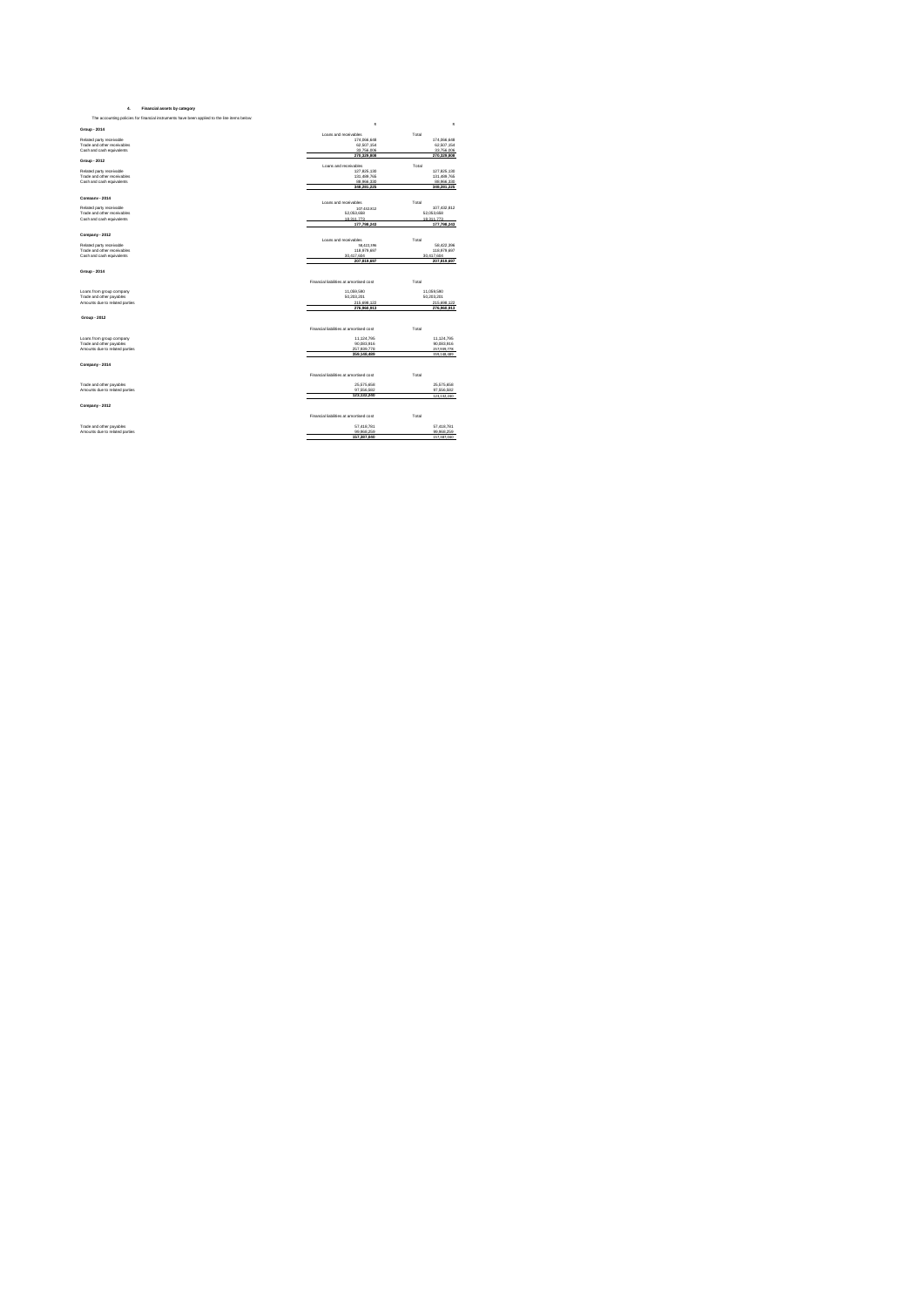| Group - 2014                   | 0.1776                                  |       | INR                          |
|--------------------------------|-----------------------------------------|-------|------------------------------|
|                                | Loans and receivables                   | Total |                              |
| Related party receivable       | 980 105 000                             |       | 980 105,000                  |
| Trade and other receivables    | 351 954 696                             |       | 351 954 696                  |
| Cash and cash equivalents      | 190.067.601                             |       | 190.067.601                  |
|                                | 1.522.127.297                           |       | 1.522.127.297                |
| Group - 2012                   | 0.1549                                  |       |                              |
|                                | Loans and receivables                   | Total |                              |
| Related party receivable       | 825.210.652                             |       | 825.210.652                  |
| Trade and other receivables    | 848.868.722                             |       | 848.868.722                  |
| Cash and cash equivalents      | 574.346.869                             |       | 574.346.869                  |
|                                | 2 248.426.243                           |       | 2.248.426.243                |
|                                | 0.1776                                  |       |                              |
| Company - 2014                 | Loans and receivables                   | Total |                              |
| Related party receivable       | 604.914.482                             |       | 604.914.482                  |
| Trade and other receivables    | 293.094.921                             |       | 293 094 921                  |
| Cash and cash equivalents.     | 103 106 830                             |       | 103 106 830                  |
|                                | 1.001.116.233                           |       | 1.001.116.233                |
|                                | 0.1549                                  |       |                              |
| Company - 2012                 |                                         |       |                              |
|                                | Loans and receivables                   | Total |                              |
| Related party receivable       | 377.162.014                             |       | 377.162.014                  |
| Trade and other receivables    | 768 106 501                             |       | 768.106.501                  |
| Cash and cash equivalents      | 196.369.296                             |       | 196.369.296                  |
|                                | 1.341.637.811                           |       | 1.341.637.811                |
|                                |                                         |       |                              |
| Group - 2014                   | 0.1776                                  |       |                              |
|                                | Financial liabilities at amortised cost | Total |                              |
|                                |                                         |       |                              |
| Loans from group company       | 62.272.466                              |       | 62.272.466                   |
| Trade and other payables       | 282.675.681                             |       | 282.675.681                  |
| Amounts due to related parties | 1.214.516.453                           |       | 1.214.516.453                |
|                                | 1.559.464.600                           |       | 1.559,464.600                |
| Group - 2012                   | 0.1549                                  |       |                              |
|                                |                                         |       |                              |
|                                | Financial liabilities at amortised cost | Total |                              |
| Loans from group company       | 71,819,206                              |       | 71,819,206                   |
| Trade and other payables       | 581.561.756                             |       | 581.561.756                  |
| Amounts due to related parties | 1.665.201.924                           |       | 1,665,201,924                |
|                                |                                         |       |                              |
|                                | 2.318.582.886                           |       | 2.318.582.886                |
|                                |                                         |       |                              |
| Company - 2014                 | 0.1776                                  |       |                              |
|                                | Financial liabilities at amortised cost | Total |                              |
|                                |                                         |       |                              |
| Trade and other payables       | 144.007.083                             |       | 144.007.083                  |
| Amounts due to related parties | 549.305.079                             |       | 549.305.079                  |
|                                | 693.312.162                             |       | 693.312.162                  |
|                                | 0.1549                                  |       |                              |
| Company - 2012                 |                                         |       |                              |
|                                | Financial liabilities at amortised cost | Total |                              |
| Trade and other payables       | 370 682 899                             |       | 370 682 899                  |
| Amounts due to related parties | 645.372.879<br>1.016.055.778            |       | 645.372.879<br>1.016.055.778 |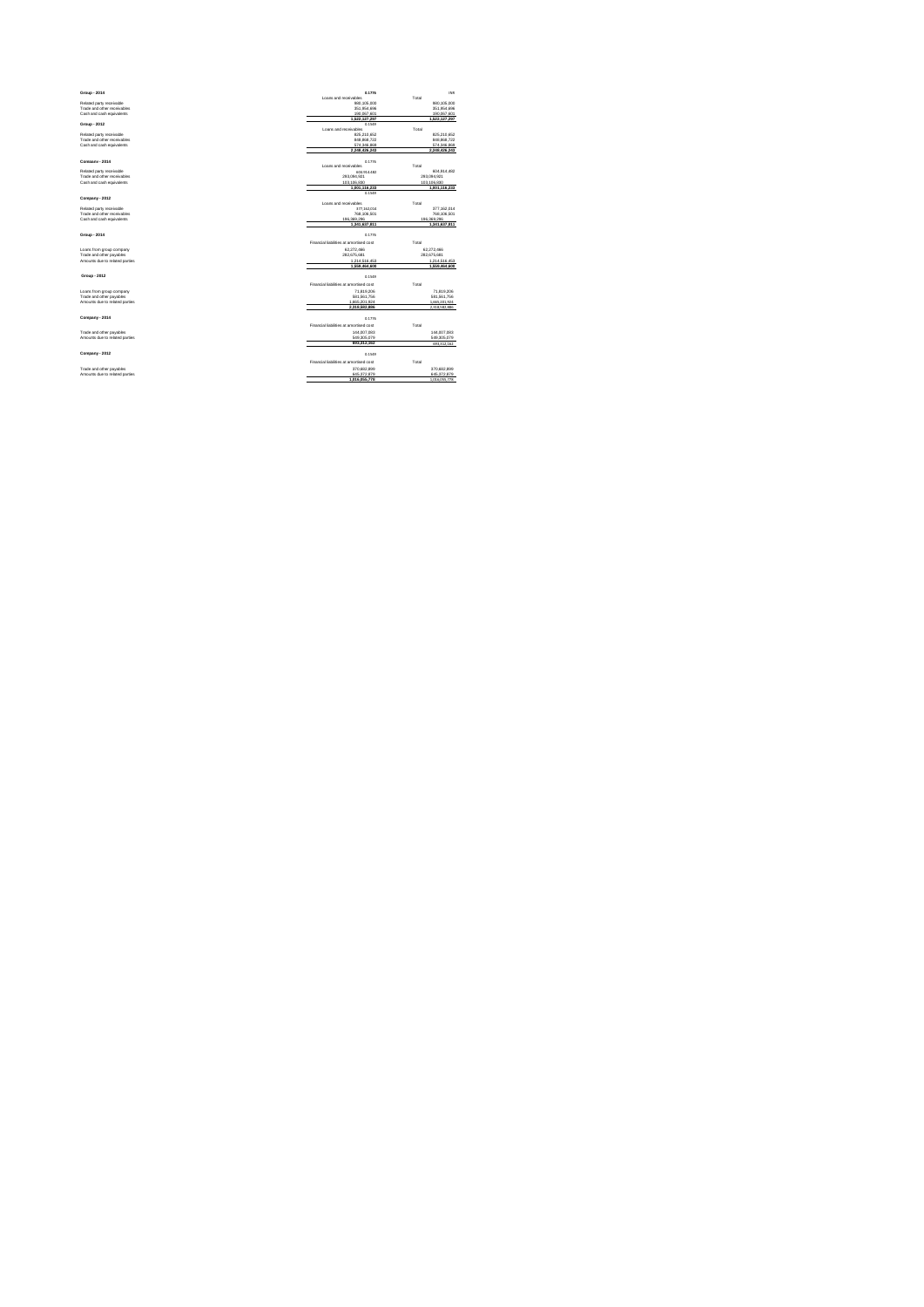|                                                                  | Property, plant and equipment |                                 |                 |                                                                                                                                                                                      |                                 |                       |
|------------------------------------------------------------------|-------------------------------|---------------------------------|-----------------|--------------------------------------------------------------------------------------------------------------------------------------------------------------------------------------|---------------------------------|-----------------------|
| Group                                                            |                               | 2014                            |                 |                                                                                                                                                                                      | 2012                            |                       |
|                                                                  | Cost                          | <b>Accumulated depreciation</b> | Carrying value  | Cost                                                                                                                                                                                 | <b>Accumulated depreciation</b> | Carrying value        |
|                                                                  |                               |                                 |                 |                                                                                                                                                                                      |                                 |                       |
| Plant and machinery                                              | 23.382.200                    | (2.422.050)                     | 20,960.150      | 10,796,940                                                                                                                                                                           | (446.613)                       | 10.350.327            |
| Furniture and fotures                                            | 3.588.211                     | (2.248.948)                     | 1.339.263       | 2.781.202                                                                                                                                                                            | (1.199.448)                     | 1.581.754             |
| Motor vehicles                                                   | 1,407,205                     | (717.337)                       | 689,868         | 1,264.017                                                                                                                                                                            | (720.736)                       | 543.281               |
| IT equipment                                                     | 3.874.175                     | (2.807.333)                     | 1.066.842       | 2 854 639                                                                                                                                                                            | (2.118.250)                     | <b>746,389</b>        |
| Leasehold improvements                                           | $\overline{2}$                |                                 | 2               | 623,289                                                                                                                                                                              | (623, 287)                      | 2                     |
| Capital work in progress                                         |                               |                                 |                 | 4.990.946                                                                                                                                                                            |                                 | 4990946               |
| Total                                                            | 32.251.793                    | (8, 195, 668)                   | 24.056.125      | 23.321.033                                                                                                                                                                           | (5, 108, 334)                   | 18.212.699            |
| Company                                                          |                               | 2014                            |                 |                                                                                                                                                                                      | 2012                            |                       |
|                                                                  | Cost                          | <b>Accumulated depreciation</b> | Carrying value  | Cost                                                                                                                                                                                 | Accumulated depreciation        | Carrying value        |
| Furniture and fotures                                            | 3.394.614                     | (2.112.120)                     | 1,282.494       | 2.607.387                                                                                                                                                                            | (1.081.663)                     | 1.525.724             |
| Motor vehicles                                                   | 1,278,345                     | (642,168)                       | 636.177         | 1.135.157                                                                                                                                                                            | (677,782)                       | 457.375               |
| IT equipment                                                     | 3.751.787                     | (2.719.364)                     | 1.032.423       | 2,762.594                                                                                                                                                                            | (2,057,438)                     | 705.156               |
| Leasehold improvements                                           | $\overline{2}$                |                                 | $\overline{2}$  | 623,289                                                                                                                                                                              | (623,287)                       | $\overline{2}$        |
|                                                                  |                               |                                 |                 |                                                                                                                                                                                      |                                 |                       |
| Total                                                            | 8,424,748                     | (5.473.652)                     | 2.951.096       | 7.128.427                                                                                                                                                                            | (4, 440, 170)                   | 2.688.257             |
| Reconciliation of property, plant and equipment - Group - 2014   |                               |                                 |                 |                                                                                                                                                                                      |                                 |                       |
|                                                                  | Opening balance               | Additions                       | Disporsals      | <b>Transfers</b>                                                                                                                                                                     | Depreciation                    | <b>Closing blance</b> |
| Plant and machinery                                              | 10.350.327                    | 7594314                         |                 | 4.990.946                                                                                                                                                                            | (1.975.437)                     | 20.960.150            |
| Fumiture and fixtures.                                           | 1.581.754                     | 195,502                         |                 |                                                                                                                                                                                      | (437.993)                       | 1.339.263             |
| Motor vehicles                                                   | 543 281                       | 399.123                         | (51.187)        |                                                                                                                                                                                      | (201.349)                       | 689,868               |
| IT equipment                                                     | 746.389                       | 997.756                         |                 |                                                                                                                                                                                      | (677, 303)                      | 1.066.842             |
| Leasehold improvements                                           | $\overline{2}$                |                                 |                 |                                                                                                                                                                                      |                                 | $\overline{2}$        |
| Capital work in progress                                         | 4.990.946                     |                                 |                 | (4.990.946)                                                                                                                                                                          |                                 |                       |
|                                                                  | 18,212,699                    | 9.186.695                       | (51.187)        |                                                                                                                                                                                      | (3.292.082)                     | 24.056.125            |
| Reconciliation of property, plant and equipment - Group - 2012   |                               |                                 |                 |                                                                                                                                                                                      |                                 |                       |
|                                                                  |                               | Opening balnace                 | Additions       | <b>Transfers</b>                                                                                                                                                                     | Depreciation                    | <b>Closing blance</b> |
| Plant and machinery                                              |                               |                                 |                 | 10.796.940                                                                                                                                                                           | (446.613)                       | 10.350.327            |
| Furniture and fotures                                            |                               | 269.235                         | 1,553,610       |                                                                                                                                                                                      | (241.091)                       | 1.581.754             |
| Motor vehicles                                                   |                               | 716.721                         |                 |                                                                                                                                                                                      | (173.440)                       | 543.281               |
| IT equipment                                                     |                               | 565,894                         | 549.883         |                                                                                                                                                                                      | (369.388)                       | 746,389               |
| Leasehold improvements                                           |                               | $\overline{ }$                  |                 |                                                                                                                                                                                      |                                 | $\overline{ }$        |
| Capital work in progress                                         |                               | 2.891.112                       | 12.896.774      | (10.796.940)                                                                                                                                                                         |                                 | 4.990.946             |
|                                                                  |                               | 4.442.964                       | 15,000.267      | - 1                                                                                                                                                                                  | (1.230.532)                     | 18.212.699            |
|                                                                  |                               |                                 |                 |                                                                                                                                                                                      |                                 |                       |
| Reconciliation of property, plant and equipment - Company - 2014 |                               |                                 |                 |                                                                                                                                                                                      |                                 |                       |
|                                                                  |                               | Opening balance                 | Additions       | <b>Disporsals</b>                                                                                                                                                                    | Depreciation                    | <b>Closing blance</b> |
| Fumiture and fixtures                                            |                               | 1.525.724                       | 173,682         |                                                                                                                                                                                      | (416.912)                       | 1,282,494             |
| Motor vehicles                                                   |                               | 457.375                         | 399.123         | (51.187)                                                                                                                                                                             | (169.134)                       | 636.177               |
| IT equipment                                                     |                               | 705.156                         | 979.451         |                                                                                                                                                                                      | (652.184)                       | 1.032.423             |
| Leasehold improvements                                           |                               | $\overline{ }$                  |                 |                                                                                                                                                                                      |                                 | $\overline{2}$        |
|                                                                  |                               | 2,688,257                       | 1,552,256       | (51.187)                                                                                                                                                                             | (1.238.230)                     | 2.951.096             |
| Reconciliation of property, plant and equipment - Company - 2012 |                               |                                 |                 |                                                                                                                                                                                      |                                 |                       |
|                                                                  |                               |                                 | Opening balance | <b>Additions</b>                                                                                                                                                                     | Depreciation                    | <b>Closing blance</b> |
| Fumiture and fixtures.                                           |                               |                                 | 254,048         | 1,498.235                                                                                                                                                                            | (226.559)                       | 1.525.724             |
| Motor vehicles                                                   |                               |                                 | 605.043         |                                                                                                                                                                                      | (147.668)                       | 457.375               |
|                                                                  |                               |                                 |                 |                                                                                                                                                                                      |                                 |                       |
| IT equipment                                                     |                               |                                 | 538.159         | 515.383                                                                                                                                                                              | (348.386)                       | 705.156               |
| Leasehold improvements                                           |                               |                                 | 2               |                                                                                                                                                                                      |                                 | $\overline{ }$        |
|                                                                  |                               |                                 | 1397252         | 2013 618                                                                                                                                                                             | (722 613)                       | 2688.257              |
|                                                                  |                               |                                 |                 | A register containing the information regulated by Regulation 25(3) of the Companies Regulations, 2011 is available for inspection at the registered business office of the company. |                                 |                       |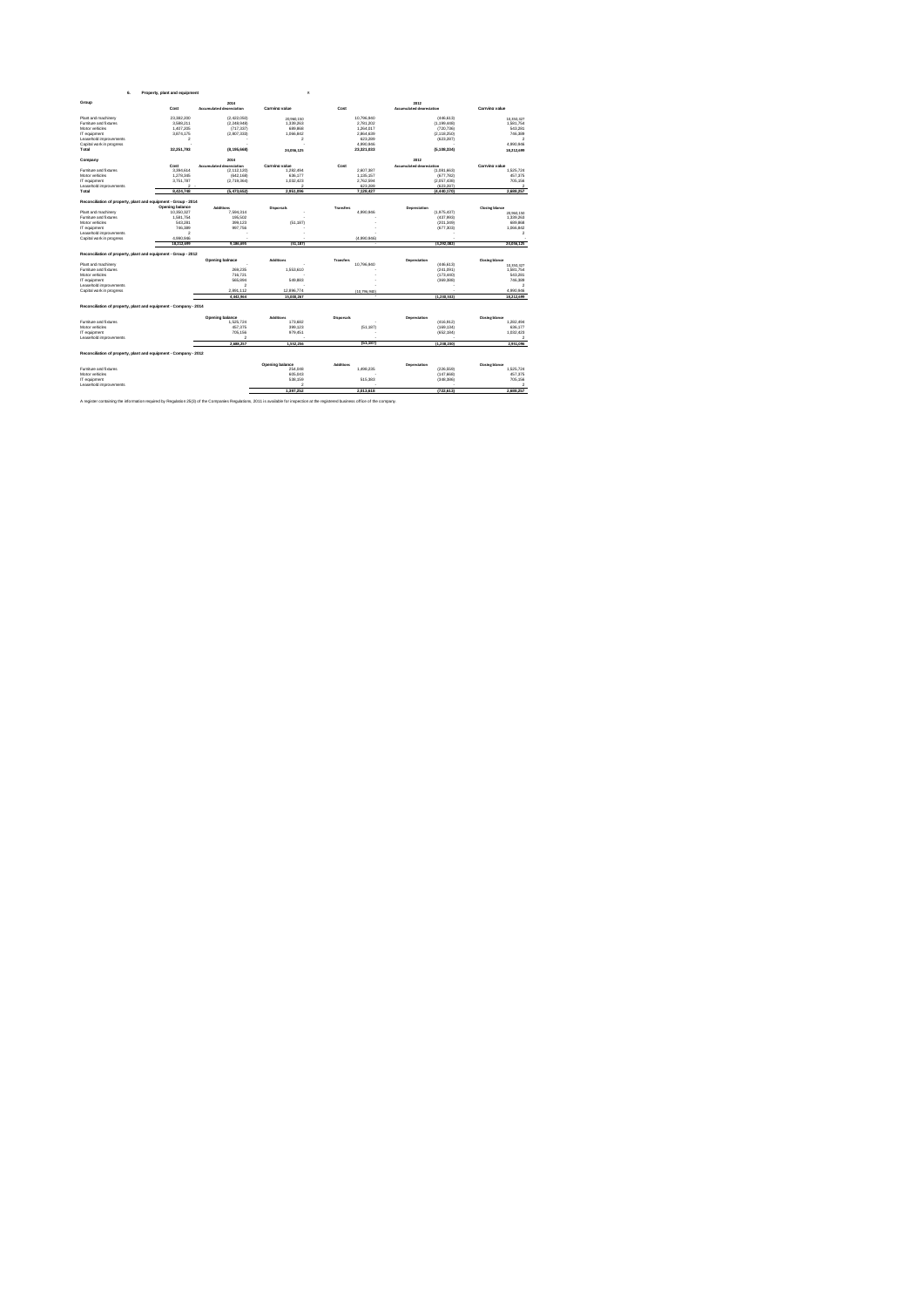| Prope<br>ĥ.                                                      |                 |                                 |                  | INR              |                                 |                       |
|------------------------------------------------------------------|-----------------|---------------------------------|------------------|------------------|---------------------------------|-----------------------|
|                                                                  | 0.1776          |                                 |                  | 0.1549           |                                 |                       |
| Group                                                            |                 | 2014                            |                  |                  | 2012                            |                       |
|                                                                  | Cost            | <b>Accumulated depreciation</b> | Carrying value   | Cost             | <b>Arrumulated depreciation</b> | Carrying value        |
|                                                                  |                 |                                 |                  |                  |                                 |                       |
| Plant and machinery                                              | 131 656 532     | (13.637.669)                    | 118 018 863      | 69.702.647       | (2883.234)                      | 66.819.413            |
| Fumiture and fotures                                             | 20,203.891      | (12.662.995)                    | 7.540.895        | 17.954.822       | (7.743.370)                     | 10.211.453            |
| Motor vehicles                                                   | 7.923.452       | (4.039.060)                     | 3.884.392        | 8.160.213        | (4.652.912)                     | 3.507.301             |
| IT equipment                                                     | 21.814.048      | (15.807.055)                    | 6.006.993        | 18,493,473       | (13.674.952)                    | 4.818.522             |
| Leasehold improvements                                           | 11              | o                               | 11               | 4.023.815        | (4.023.802)                     | 13                    |
| Capital work in progress                                         |                 | $\Omega$                        | o                | 32.220.439       | $\Omega$                        | 32.220.439            |
| Total                                                            | 181.597.934     | (46.146.779)                    | 135,451.154      | 150.555.410      | (32.978.270)                    | 117,577,140           |
|                                                                  |                 |                                 |                  |                  |                                 |                       |
| Company                                                          |                 | 2014                            |                  |                  | 2012                            |                       |
|                                                                  | Cost            | <b>Accumulated depreciation</b> | Carrying value   | Cost             | <b>Accumulated depreciation</b> | Carrying value        |
| Fumiture and fixtures                                            | 19.113.818      | (11.892.568)                    | 7 221 250        | 16.832.711       | (6.982.976)                     | 9.849.735             |
| Motor vehicles                                                   | 7.197.889       | (3.615.811)                     | 3 582 078        | 7.328.321        | (4,375.610)                     | 2952.711              |
| IT equipment                                                     | 21.124.927      | (15,311,734)                    | 5.813.193        | 17,834,693       | (13.282.363)                    | 4.552.331             |
| Leasehold improvements                                           | 11              | o                               | 11               | 4.023.815        | (4.023.802)                     | 13                    |
| Total                                                            | 47,436,644      | (30.820.113)                    | 16,616,532       | 46.019.542       | (28.664.751)                    | 17,354,790            |
|                                                                  |                 |                                 |                  |                  |                                 |                       |
| Reconciliation of property, plant and equipment - Group - 2014   |                 |                                 |                  |                  |                                 |                       |
|                                                                  | Opening balance | Additions                       | Disporsals       | <b>Transfers</b> | Depreciation                    | <b>Closing blance</b> |
| Plant and machinery                                              | 58,278,868      | 42.760.777                      | $^{\circ}$       | 28.102.173       | (11.122.956)                    | 118,018,863           |
| Fumiture and fotures                                             | 8.906.273       | 1.100.800                       | $^{\circ}$       | $\circ$          | (2,466,177)                     | 7.540.895             |
| Motor vehicles                                                   | 3.059.015       | 2.247.314                       | (288.215)        | $\circ$          | (1.133.722)                     | 3.884.392             |
| IT equipment                                                     | 4.202.641       | 5.617.995                       | o                | $\Omega$         | (3.813.643)                     | 6.006.993             |
| Leasehold improvements                                           | 11              | o                               | o.               | $\Omega$         | n                               | 11                    |
| Capital work in progress                                         | 28.102.173      | $\Omega$                        | o.               | (28.102.173)     | $\Omega$                        | o.                    |
|                                                                  | 102.548.981     | 51,726,886                      | (288.215)        | $\Omega$         | (18.536.498)                    | 135,451,154           |
|                                                                  |                 |                                 |                  |                  |                                 |                       |
| Reconciliation of property, plant and equipment - Group - 2012   |                 |                                 |                  |                  |                                 |                       |
|                                                                  |                 | Onening halpace                 | Additions        | <b>Transfers</b> | Depreciation                    | Cinsing blance        |
| Plant and machinery                                              |                 | $\Omega$                        | o                | 69,702.647       | (2.883.234)                     | 66.819.413            |
| Fumiture and fotures                                             |                 | 1.738.121                       | 10.029.761       | $\Omega$         | (1.556.430)                     | 10.211.453            |
| Motor vehicles                                                   |                 | 4.626.992                       | $\theta$         | $\circ$          | (1.119.690)                     | 3.507.301             |
| IT equipment                                                     |                 | 3853 386                        | 3.549.923        | $\Omega$         | (2.384.687)                     | 4.818.522             |
| Leasehold improvements                                           |                 | 13                              | o                | $\alpha$         | $\theta$                        | 13                    |
| Capital work in progress                                         |                 | 18.664.377                      | 83,258,709       | (69.702.647)     | $\theta$                        | 32.220.439            |
|                                                                  |                 | 28.682.789                      | 96.838.393       | $\theta$         | (7.944.041)                     | 117.577.140           |
|                                                                  |                 |                                 |                  |                  |                                 |                       |
| Reconciliation of property, plant and equipment - Company - 2014 |                 |                                 |                  |                  |                                 |                       |
|                                                                  |                 | Opening balance                 | <b>Additions</b> | Disporsals       | Depreciation                    | <b>Closing blance</b> |
| Fumiture and fixtures                                            |                 | 8.590.788                       | 977.939          | $\Omega$         | (2,347,477)                     | 7.221.250             |
| Motor vehicles                                                   |                 | 2.575.310                       | 2.247.314        | (288.215)        | (952.331)                       | 3.582.078             |
| IT equipment                                                     |                 | 3.970.473                       | 5.514.927        | $\circ$          | (3.672.207)                     | 5.813.193             |
| Leasehold improvements                                           |                 | 11                              | o                | $\circ$          | $\circ$                         | 11                    |
|                                                                  |                 | 15.136.582                      | 8.740.180        | (288.215)        | (6.972.016)                     | 16.616.532            |
|                                                                  |                 |                                 |                  |                  |                                 |                       |
| Reconciliation of property, plant and equipment - Company - 2012 |                 |                                 |                  |                  |                                 |                       |
|                                                                  |                 |                                 |                  |                  |                                 |                       |
|                                                                  |                 | Onening halance                 | Additions        | Disnorsals       | Denreriation                    | Cinsing blance        |
| Fumiture and fotures                                             |                 | 1.640.077                       | 9.672.272        | $\circ$          | (1.462.615)                     | 9.849.735             |
| Motor vehicles                                                   |                 | 3.906.023                       | o                | $\circ$          | (953.312)                       | 2.952.711             |
| IT equipment                                                     |                 | 3 474 235                       | 3.327.198        | $\Omega$         | (2.249.103)                     | 4 552 331             |
| Leasehold improvements                                           |                 | 13                              | o                | $\circ$          | o                               | 13                    |
|                                                                  |                 | 9.020.349                       | 12.999.471       | $\Omega$         | (4,665,029)                     | 17.354.790            |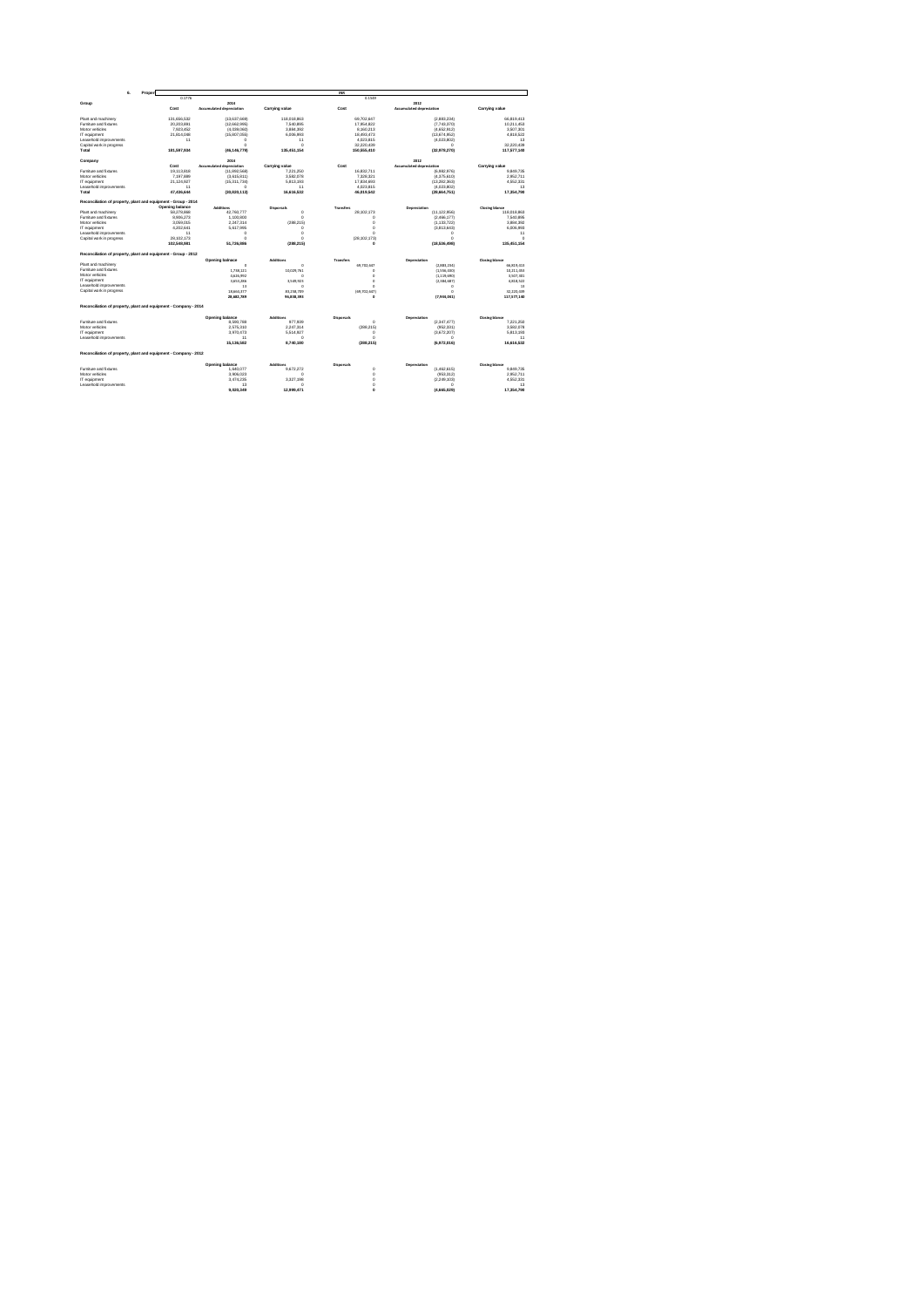| 7.<br>Investments in subsidiaries                                                                 |                                    |                                   |                                |                    |
|---------------------------------------------------------------------------------------------------|------------------------------------|-----------------------------------|--------------------------------|--------------------|
| Name of company<br>Sonke Pharmaceuticals Proprietary Limited                                      | Carrying amount 2014<br>70.00%     | 905.342                           | Carrying amount 2012<br>68.40% | 342                |
| The carrying amounts of subsidiaries are shown net of impairment losses.                          |                                    |                                   |                                |                    |
| Reconciliation<br>At beginning of the year<br>Acquisition of additional shares<br>Closing balance |                                    | 2014<br>342<br>905,000<br>905.342 |                                | 2012<br>342<br>342 |
|                                                                                                   |                                    |                                   |                                |                    |
| $\overline{ }$<br>Investments in subsidiaries                                                     |                                    |                                   |                                |                    |
| Name of company                                                                                   | <b>INR</b><br>Carrying amount 2014 | <b>INR</b>                        | Carrying amount 2012           |                    |
| Sonke Pharmaceuticals Proprietary Limited                                                         | 70.00%                             | 5.097.646                         | 68.40%                         | 2,208              |
| The carrying amounts of subsidiaries are shown net of impairment losses.                          |                                    |                                   |                                |                    |
| Reconciliation                                                                                    |                                    | 2014                              |                                | 2012               |
| At beginning of the year<br>Acquisition of additional shares                                      |                                    | 1.926<br>5.095.721                |                                | 2,208              |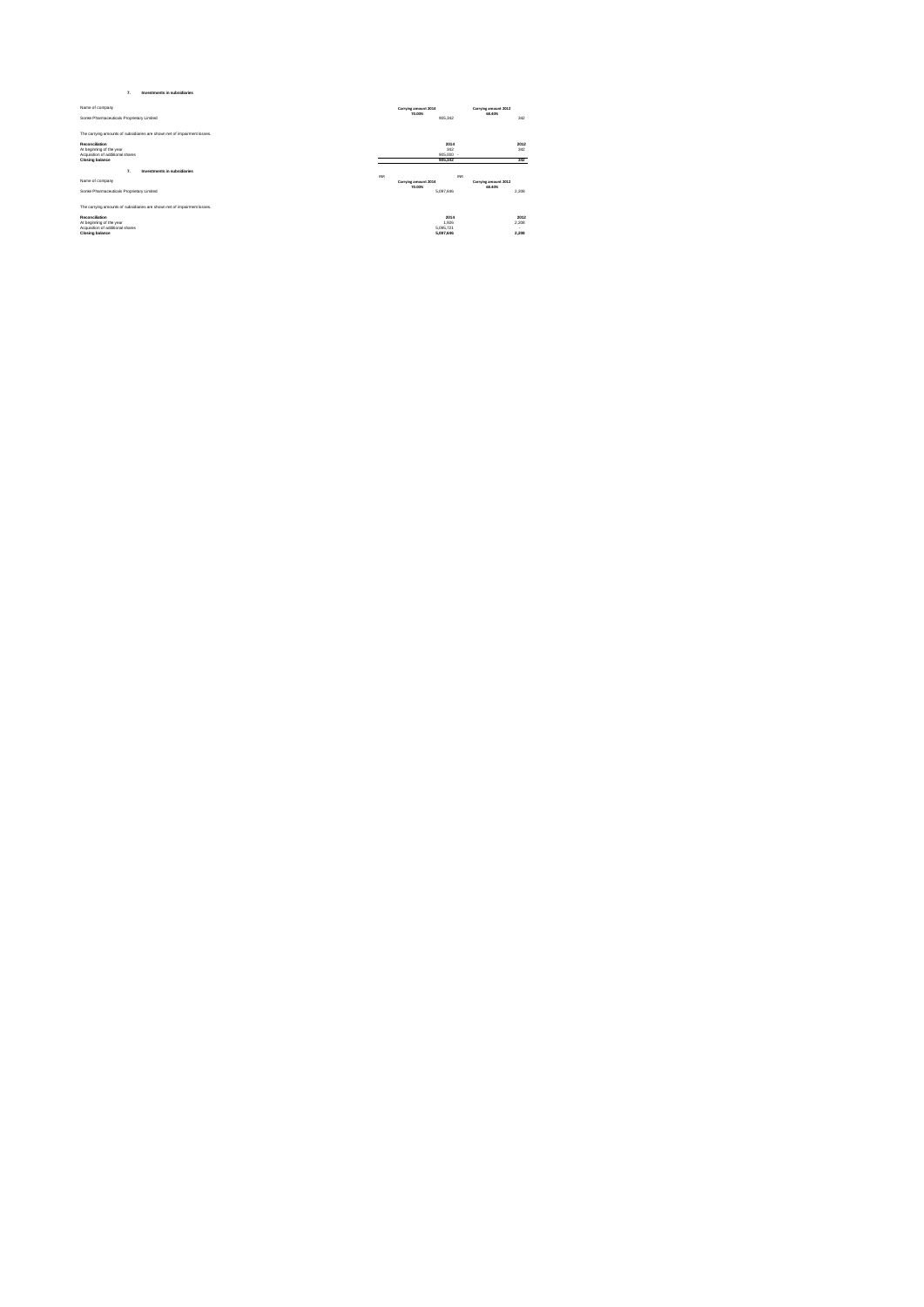| Loans to (from) group companies |  |
|---------------------------------|--|
| Fellow subsidiaries             |  |

|                                                                                                                                                                                                                               |                                       | GRPUP                                                                                                                                                                                             | COMPANY                            |                                       |
|-------------------------------------------------------------------------------------------------------------------------------------------------------------------------------------------------------------------------------|---------------------------------------|---------------------------------------------------------------------------------------------------------------------------------------------------------------------------------------------------|------------------------------------|---------------------------------------|
|                                                                                                                                                                                                                               | 15 months ended 31 March<br>2014<br>R | 12 months ended 31 December 2012<br>R                                                                                                                                                             | 15 months ended 31 March 2014<br>R | 12 months ended 31 December 2012<br>R |
| Ranbaxy Netherlands BV                                                                                                                                                                                                        | $-11.059.590$                         | $-11.124.795$                                                                                                                                                                                     |                                    |                                       |
| The loan is unsecured, bore interest at prime less 0.5% and was repayable on demand.                                                                                                                                          |                                       |                                                                                                                                                                                                   |                                    |                                       |
| Loans to (from) group companies<br>8.<br>Fellow subsidiaries                                                                                                                                                                  |                                       |                                                                                                                                                                                                   |                                    |                                       |
|                                                                                                                                                                                                                               | 15 months ended 31 March              | 12 months ended 31 December 2012                                                                                                                                                                  | 15 months ended 31 March 2014      | 12 months ended 31 December 2012      |
|                                                                                                                                                                                                                               | 2014<br><b>INR</b>                    | INR                                                                                                                                                                                               | <b>INR</b>                         | INR                                   |
| Ranbaxy Netherlands BV                                                                                                                                                                                                        | -62,272,466                           | $-71,819,206$                                                                                                                                                                                     |                                    |                                       |
|                                                                                                                                                                                                                               |                                       |                                                                                                                                                                                                   |                                    |                                       |
| ۰<br>Deferred income tax                                                                                                                                                                                                      |                                       |                                                                                                                                                                                                   |                                    |                                       |
| Deferred tax asset                                                                                                                                                                                                            |                                       |                                                                                                                                                                                                   |                                    |                                       |
| Accelerated capital allowances for tax<br>purposes                                                                                                                                                                            | (59, 553)                             | (50, 930)                                                                                                                                                                                         | (59, 553)                          | (50, 930)                             |
| Provisions                                                                                                                                                                                                                    | 2.442.464                             | 1,699,698                                                                                                                                                                                         | 1.198.560                          | 524.883                               |
| Assessed loss<br>Lease straight lining                                                                                                                                                                                        | 3.325.039<br>182, 183                 | 482 589                                                                                                                                                                                           | 3.325.039<br>182.183               | 482.589                               |
|                                                                                                                                                                                                                               | 5,890,133                             | 2.131.357                                                                                                                                                                                         | 4,646,229                          | 956.542                               |
| Reconciliation of deferred tax asset (liability)                                                                                                                                                                              |                                       |                                                                                                                                                                                                   |                                    |                                       |
| At beginning of the year                                                                                                                                                                                                      | 2,131,357                             | 176.318                                                                                                                                                                                           | 956,542                            |                                       |
| Timing differences                                                                                                                                                                                                            | 3.758.776<br>5.890.133                | 1.955.039<br>2.131.357                                                                                                                                                                            | 3.689.687<br>4.646.229             | 956.542<br>956.542                    |
| $\mathbf{Q}$<br>Deferred income tax                                                                                                                                                                                           |                                       |                                                                                                                                                                                                   |                                    |                                       |
| Deferred tax asset                                                                                                                                                                                                            |                                       |                                                                                                                                                                                                   |                                    |                                       |
| Accelerated capital allowances for tax                                                                                                                                                                                        | (335.321)                             | (16.977)                                                                                                                                                                                          | (335.321)                          | (328, 793)                            |
| purposes<br>Provisions                                                                                                                                                                                                        | $\circ$<br>13.752.613                 | $\circ$<br>566,566                                                                                                                                                                                | $\theta$<br>6,748,649              | $\circ$<br>3.388.528                  |
| Assessed loss                                                                                                                                                                                                                 | 18.722.066                            | $^{\circ}$                                                                                                                                                                                        | 18,722,066                         | $\Omega$                              |
| Lease straight lining                                                                                                                                                                                                         | 1.025.805<br>33.165.163               | 160,863<br>710.452                                                                                                                                                                                | 1.025.805<br>26.161.199            | 3.115.487<br>6.175.223                |
|                                                                                                                                                                                                                               |                                       |                                                                                                                                                                                                   |                                    |                                       |
| Reconciliation of deferred tax asset (liability)                                                                                                                                                                              |                                       |                                                                                                                                                                                                   | $\sim$                             |                                       |
| At beginning of the year                                                                                                                                                                                                      | 12.000.884                            | 58,773                                                                                                                                                                                            | 5.385.935                          | $\circ$                               |
| Timing differences                                                                                                                                                                                                            | 21.164.279<br>33.165.163              | 651,680<br>710.452                                                                                                                                                                                | 20.775.265<br>26, 161, 199         | 6.175.223<br>6.175.223                |
|                                                                                                                                                                                                                               |                                       |                                                                                                                                                                                                   |                                    |                                       |
|                                                                                                                                                                                                                               |                                       |                                                                                                                                                                                                   |                                    |                                       |
| 10. Retirement benefits                                                                                                                                                                                                       |                                       |                                                                                                                                                                                                   |                                    |                                       |
| Defined contribution plan                                                                                                                                                                                                     |                                       |                                                                                                                                                                                                   |                                    |                                       |
| It is the policy of the company to provide retirement benefits to all its full-time employees. One defined contribution pension funds, which are subject to the Pension Fund Act exist for this purpose. The scheme is funded |                                       | contributions which are charged to the income statement as they are incurred. The total company contribution to the scheme in the current year was R 3,525,314 (2012: R 1,923,658) for the group. |                                    |                                       |

11. Reband ganty recolvable<br>Be Tad 2014 Park of Definition of Definition of Definition of Definition of Definition of Definition of Definition of Definition of Definition of Definition of Definition of Definition of Defini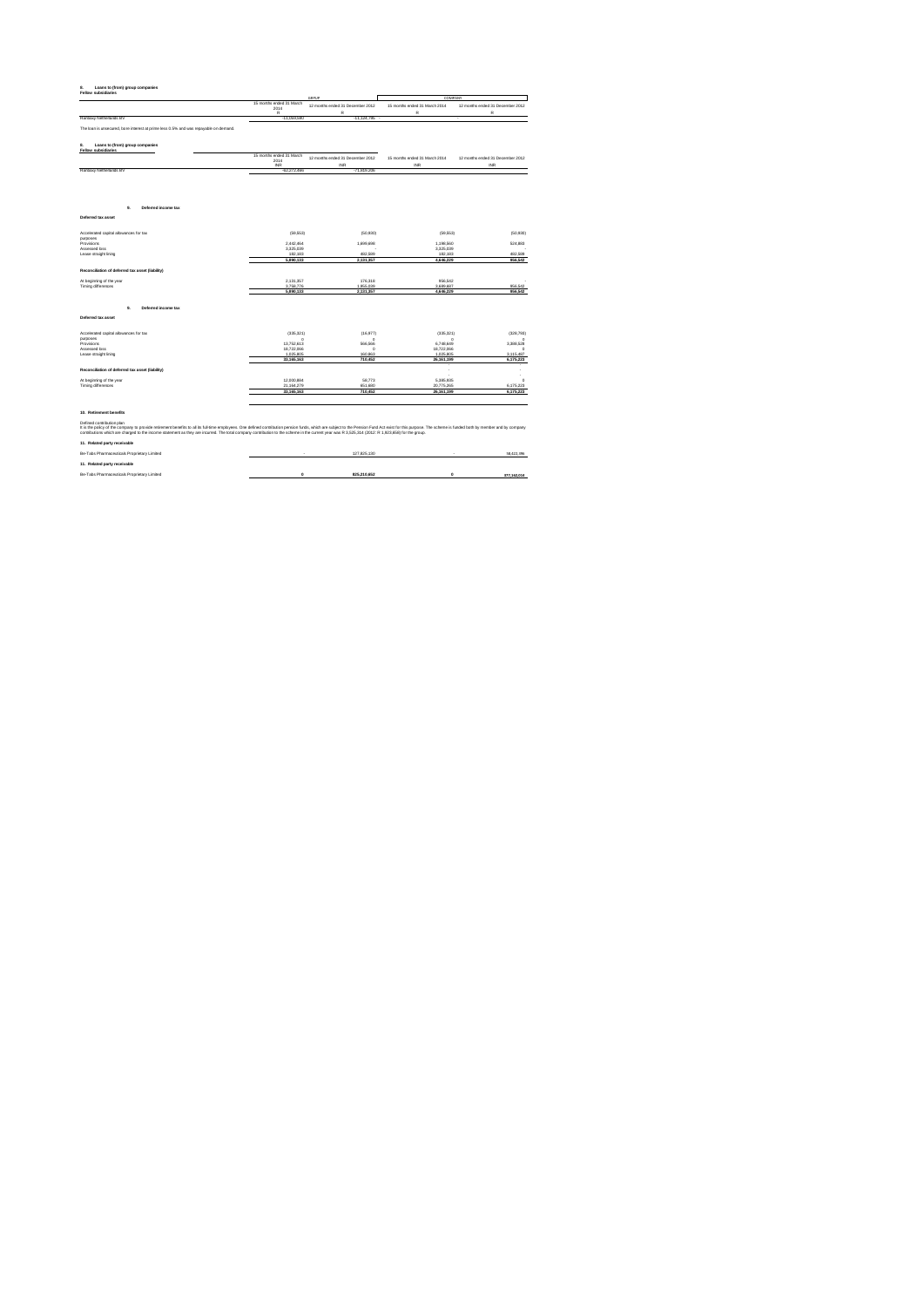| 12. Inventories                                                                                                                                                            | Ř                                                            | $\mathbf{R}$                                                    | $\mathbf{R}$                                      | $\mathbb{R}$                                                      |
|----------------------------------------------------------------------------------------------------------------------------------------------------------------------------|--------------------------------------------------------------|-----------------------------------------------------------------|---------------------------------------------------|-------------------------------------------------------------------|
| Raw materials, components                                                                                                                                                  | 5.908.554                                                    | 31,877,738                                                      | 20.131                                            | 20.131                                                            |
| Finished goods                                                                                                                                                             | 49.815.136                                                   | 38.420.058                                                      | 39.330.531                                        | 31.939.237                                                        |
| Merchandise                                                                                                                                                                | 106.573                                                      | 106,573                                                         | 106.573                                           | 106.573                                                           |
| Goods in transit                                                                                                                                                           | 12.832.269                                                   | 26.064.577                                                      | 11.174.913                                        | 25.733.924                                                        |
|                                                                                                                                                                            | 68,662,532                                                   | 96,468,946                                                      | 50.632.148                                        | 57,799,865                                                        |
|                                                                                                                                                                            |                                                              |                                                                 |                                                   |                                                                   |
| 12. Inventories                                                                                                                                                            | INR                                                          | INR                                                             | INR                                               | INR                                                               |
| Raw materials, components                                                                                                                                                  | 33,268,885                                                   | 205.795.597                                                     | 113,350                                           | 129.961                                                           |
| Finished goods                                                                                                                                                             | 280,490,631                                                  | 248,031,362                                                     | 221,455,693                                       | 206, 192, 621                                                     |
| Merchandise                                                                                                                                                                | 600.073                                                      | 688.012                                                         | 600.073                                           | 688.012                                                           |
| Goods in transit                                                                                                                                                           | 72, 253, 767                                                 | 168,267.121                                                     | 62.921.807                                        | 166.132.498                                                       |
|                                                                                                                                                                            | 386.613.356                                                  | 622.782.092                                                     | 285.090.923                                       | 373.143.092                                                       |
|                                                                                                                                                                            |                                                              |                                                                 |                                                   |                                                                   |
| 13. Trade and other receivables                                                                                                                                            | Ř                                                            | R                                                               | 8                                                 | $\mathbb{R}$                                                      |
| Trade receivables                                                                                                                                                          | 70.012.206                                                   | 131,600,039                                                     | 53,777,709                                        | 118,903,716                                                       |
| Impairment on trade receivables                                                                                                                                            | (7.505.052)                                                  | (5.851.933)                                                     | (1.724.051)                                       | (1.001.687)                                                       |
|                                                                                                                                                                            | 62.507.154                                                   | 125.748.106                                                     | 52.053.658                                        | 117,902.029                                                       |
| Employee costs in advance                                                                                                                                                  | 250.634                                                      | 484.249                                                         | 219.634                                           | 130.243                                                           |
| Prepayments                                                                                                                                                                | 8.361.909                                                    | 7.770.210                                                       | 8.316.393                                         | 7.603.611                                                         |
| VAT                                                                                                                                                                        | 12.874.777                                                   | 6,684,610                                                       | 1.383.723                                         |                                                                   |
| Advance to suppliers                                                                                                                                                       |                                                              | 4.300.051                                                       |                                                   |                                                                   |
| Amounts due from related parties<br>Other receivables                                                                                                                      | 174.066.648<br>1.034.823                                     | 957.359                                                         | 107.432.812<br>1.034.823                          | 947.426                                                           |
|                                                                                                                                                                            | 259.095.945                                                  | 145,944,585                                                     | 170,441.043                                       | 126,583,309                                                       |
|                                                                                                                                                                            |                                                              |                                                                 |                                                   |                                                                   |
| The ageing of amounts past due but not impaired is as follows:<br>0 - 30 days past due<br>31 - 120 days past due<br>121 - 150 days past due<br>More than 151 days past due | 9.898.017<br>3.776.997<br>742,009<br>6 197 177<br>20.614.200 | 30.651.670<br>3.333.212<br>1,433.084<br>9.361.031<br>44,778.997 | 9.704.031<br>2.741.117<br>2.204.851<br>14,649,999 | 25.883.422<br>(3,064,961)<br>(50, 705)<br>1.354.472<br>24.122.228 |
| 13. Trade and other receivables                                                                                                                                            | INR                                                          | <b>INR</b>                                                      | <b>INR</b>                                        | INR                                                               |
|                                                                                                                                                                            |                                                              |                                                                 |                                                   |                                                                   |
| Trade receivables                                                                                                                                                          | 394.212.872                                                  | 849.580.626                                                     | 302.802.416                                       | 767.615.985                                                       |
| Impairment on trade receivables                                                                                                                                            | (42.258.176)                                                 | (37.778.780)                                                    | (9.707.494)                                       | (6.466, 669)                                                      |
| Employee costs in advance                                                                                                                                                  | 351,954,696<br>1,411,227                                     | 811,801,846<br>3.126.204                                        | 293.094.921<br>1,236,678                          | 761.149.316<br>840.820                                            |
| Prepayments                                                                                                                                                                | 47.082.821                                                   | 50.162.750                                                      | 46.826.537                                        | 49.087.224                                                        |
| VAT                                                                                                                                                                        | 72.493.114                                                   | 43.154.358                                                      | 7,791,233                                         | $\circ$                                                           |
| Advance to suppliers                                                                                                                                                       | $\Omega$                                                     | 27.760.174                                                      | $\Omega$                                          | $\mathbf{a}$                                                      |
| Amounts due from related parties                                                                                                                                           | 980.105.000                                                  | $\Omega$                                                        | 604.914.482                                       | $\Omega$                                                          |
| Other receivables                                                                                                                                                          | 5.826.706                                                    | 6.180.497                                                       | 5.826.706                                         | 6.116.372                                                         |
|                                                                                                                                                                            | 1,458,873.564                                                | 942.185.830                                                     | 959,690,557                                       | 817.193.731                                                       |
|                                                                                                                                                                            |                                                              |                                                                 |                                                   |                                                                   |
| The ageing of amounts past due but not impaired is as follows:                                                                                                             |                                                              |                                                                 |                                                   |                                                                   |
| 0 - 30 days past due                                                                                                                                                       | 55.732.078                                                   | 197 880 374                                                     | 54.639.814                                        | 167.097.624                                                       |
| 31 - 120 days past due                                                                                                                                                     | 21,266,875                                                   | 21.518.476                                                      | 15.434.217<br>$\Omega$                            | (19, 786, 708)                                                    |
| 121 - 150 days past due                                                                                                                                                    | 4,177,979                                                    | 9,251,672                                                       |                                                   |                                                                   |
| More than 151 days past due                                                                                                                                                |                                                              |                                                                 |                                                   | (327, 340)                                                        |
|                                                                                                                                                                            | 34,894,015<br>116,070,946                                    | 60.432.737<br>289.083.260                                       | 12 414 702<br>82,488,733                          | 8,744,170<br>155,727,747                                          |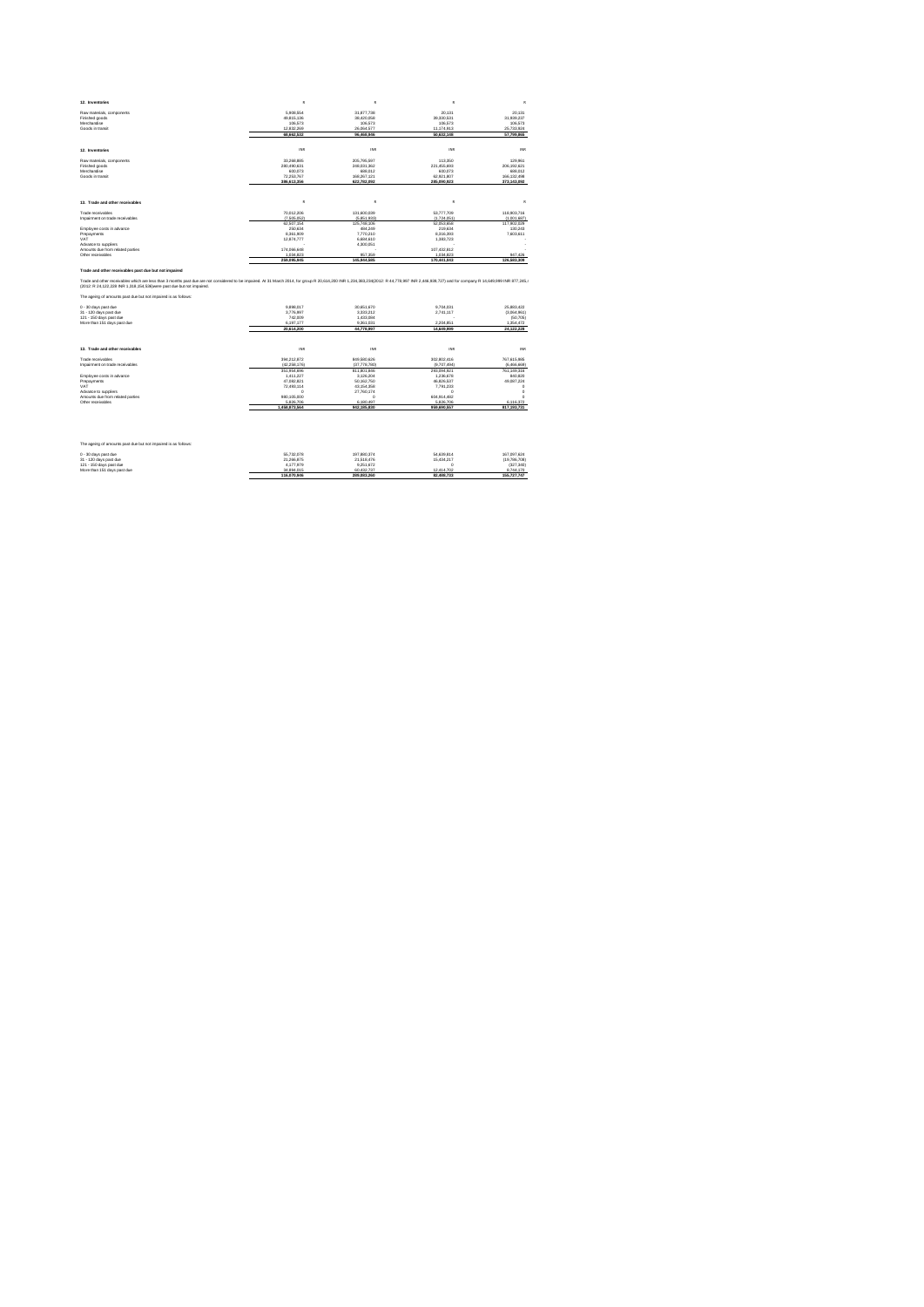| 14. Cash and cash equivalents                                                                     | $\mathbf{R}$               | $\mathbf{R}$              | $\mathbf R$              | $\theta$                 |  |  |
|---------------------------------------------------------------------------------------------------|----------------------------|---------------------------|--------------------------|--------------------------|--|--|
| For the purpose of the statement of cash flows, cash, cash equivalents include total cash assets: |                            |                           |                          |                          |  |  |
| Cash on hand                                                                                      | 8.500                      | 8.500                     | 8,500                    | 8.500                    |  |  |
| Bank balances                                                                                     | 33.747.506                 | 88.957.829                | 18.303.273               | 30.409.104               |  |  |
|                                                                                                   | 33,756,006                 | 88.966.329                | 18.311.773               | 30.417.604               |  |  |
|                                                                                                   | INR                        | INR                       | <b>INR</b>               | INR                      |  |  |
| For the purpose of the statement of cash flows, cash, cash equivalents include total cash assets: |                            |                           |                          |                          |  |  |
| Cash on hand                                                                                      | 47,860                     | 54.874                    | 47,860                   | 54.874                   |  |  |
| Bank balances                                                                                     | 190.019.741                | 574.291.988               | 103.058.970              | 196.314.422              |  |  |
|                                                                                                   | 190,067,601                | 574,346,862               | 103,106,830              | 196,369,296              |  |  |
| 15. Share capital                                                                                 | $\mathbf{R}$               | $\mathbf{R}$              | ø                        | k,                       |  |  |
| Authorised                                                                                        |                            |                           |                          |                          |  |  |
| 1,004,000 Ordinary shares of R1 each                                                              | 1,004.000                  | 1.004.000                 | 1.004.000                | 1.004.000                |  |  |
|                                                                                                   |                            |                           |                          |                          |  |  |
| All issued shares are fully paid up.                                                              |                            |                           |                          |                          |  |  |
| Issued                                                                                            |                            |                           |                          |                          |  |  |
| 361,917 Ordinary shares of R1 each                                                                | 361.917                    | 361.917                   | 361.917                  | 361.917                  |  |  |
| Share premium                                                                                     | 17,150,006<br>17,511,923   | 17.150.006<br>17.511.923  | 17,150,006<br>17.511.923 | 17.150.006<br>17.511.923 |  |  |
|                                                                                                   |                            |                           |                          |                          |  |  |
| 15. Share capital                                                                                 | INR                        | <b>INR</b>                | <b>INR</b>               | INR                      |  |  |
|                                                                                                   |                            |                           |                          |                          |  |  |
| Authorised<br>1,004,000 Ordinary shares of R1 each                                                | 5,653,153                  | 5.653.153                 | 5.653.153                | 5,653,153                |  |  |
|                                                                                                   |                            |                           |                          |                          |  |  |
| All issued shares are fully paid up.                                                              |                            |                           |                          |                          |  |  |
| Issued                                                                                            |                            |                           |                          |                          |  |  |
| 361,917 Ordinary shares of R1 each                                                                | 2.037.821                  | 2.037.821                 | 2.037.821                | 2.037.821                |  |  |
| Share premium                                                                                     | 965, 285, 349              | 96 565 349                | 96.565.349               | 96.565.349               |  |  |
|                                                                                                   | 98,603,170                 | 98,603.170                | 98,603,170               | 98,603,170               |  |  |
|                                                                                                   | $\mathbf{R}$               | R                         | $\theta$                 | k,                       |  |  |
| 16. Trade and other payables                                                                      |                            |                           |                          |                          |  |  |
| Trade payables                                                                                    | 30,563,902                 | 61.829.361                | 29.148.683               | 41.543.556               |  |  |
| VAT                                                                                               |                            | 1,229,105                 |                          | 1,229,105                |  |  |
| Amounts due to related parties<br>Other accrued expenses                                          | 215,698.122<br>1.116.288   | 257,939,778<br>1,699,450  | 97.556.582<br>1.074.360  | 99.968.259<br>1,468,889  |  |  |
| Other payables and trade accruals                                                                 | 26.081.122                 | 26,555,106                | 13.311.294               | 14,406,337               |  |  |
|                                                                                                   | 273,459,434                | 349,252,800               | 141.090.919              | 158,616,146              |  |  |
|                                                                                                   |                            |                           |                          |                          |  |  |
|                                                                                                   |                            |                           |                          |                          |  |  |
| 16. Trade and other payables                                                                      | INR                        | INR                       | <b>INR</b>               | INR                      |  |  |
| Trade payables                                                                                    | 172.094.043                | 399.156.624               | 164.125.467              | 268.195.972              |  |  |
| VAT                                                                                               |                            | 7.934.829                 |                          | 7.934.829                |  |  |
| Amounts due to related parties                                                                    | 1.214.516.453              | 1.665.201.924             | 549.305.079              | 645.372.879              |  |  |
| Other accrued expenses<br>Other payables and trade accruals                                       | 6,285.405<br>146, 853, 164 | 10.971.272<br>171,433,867 | 6.049.324<br>74.950.980  | 9.482.821<br>93,004,112  |  |  |
|                                                                                                   | 1,539,749,065              | 2,254,698,515             | 794,430,850              | 1,023,990,613            |  |  |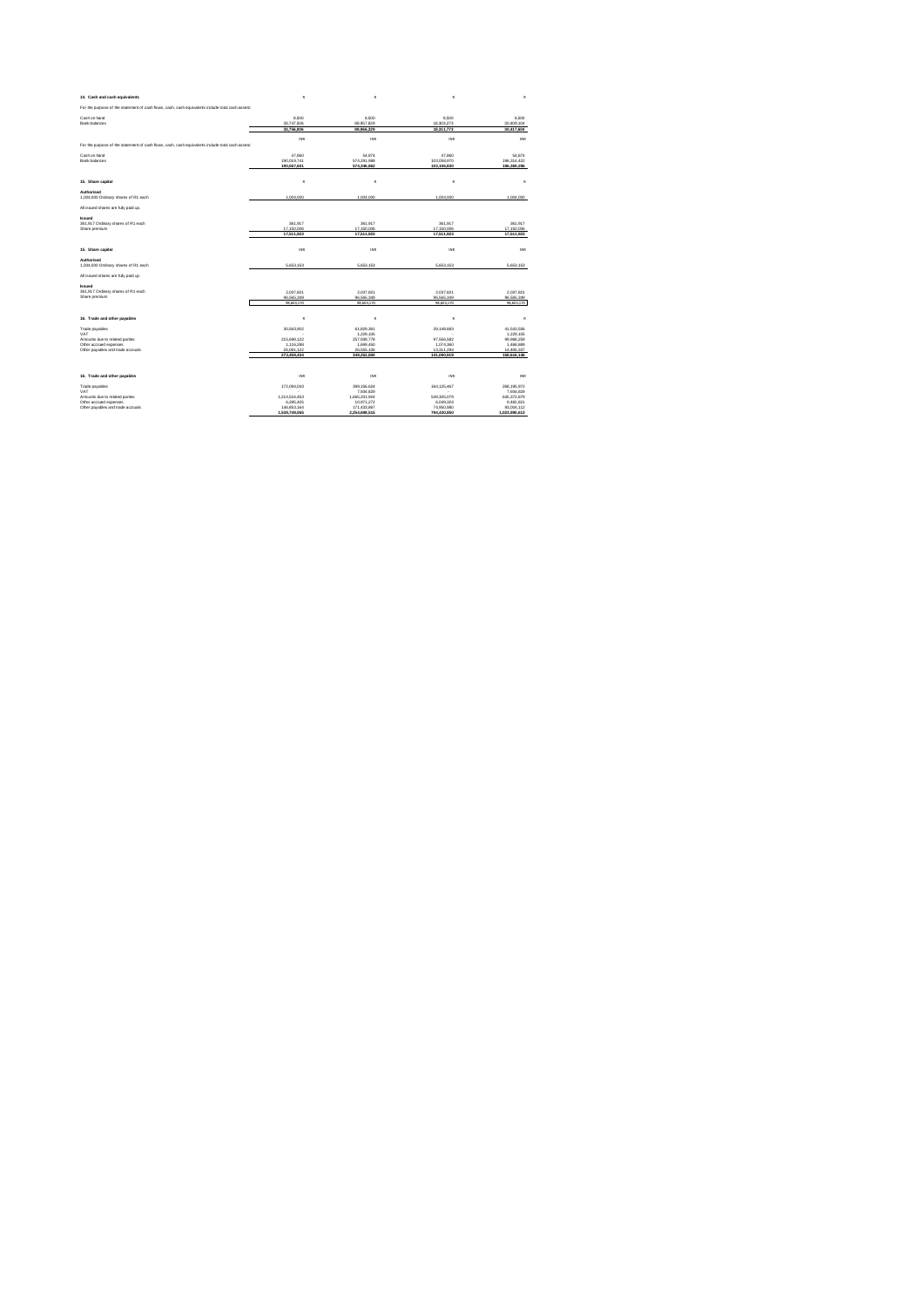| 17. Revenue                                                                           | ø                            | R                           | $\mathbf R$                  | $\mathbf{R}$                |
|---------------------------------------------------------------------------------------|------------------------------|-----------------------------|------------------------------|-----------------------------|
| Sale of goods                                                                         | 667.705.963                  | 679.514.293                 | 296.988.997                  | 265.313.605                 |
|                                                                                       |                              |                             |                              |                             |
| 17. Revenue                                                                           | INR                          | <b>INR</b>                  | <b>INR</b>                   | INR                         |
| Sale of goods                                                                         | 4.005.434.691                | 4,426,803,212               | 1,781,577,666                | 1,728,427,394               |
| 18. Expenses by nature                                                                | Ř                            | $\mathbf{R}$                | $\mathbf R$                  | $\mathbf{R}$                |
| Raw materials and consumables used                                                    | 512.564.597                  | 514.564.653                 | 177.540.032                  | 166,889,481                 |
| Auditors remuneration<br>Bad debts written off                                        | 1,672,539<br>1,657,316       | 916.517<br>4.492.412        | 1.257.016<br>726.561         | 804.976                     |
| Consultancy expenses                                                                  | 1.320.637                    | 1.748.825                   | 1.240.453                    | 1.587.592                   |
| Depreciation, amortisation and                                                        | 3,292.082                    | 1,230,532                   | 1.238.230                    | 722.613                     |
| impairments Distribution charges                                                      |                              |                             |                              |                             |
|                                                                                       | 33,800.771                   | 38.277.403                  | 19.938.231                   | 13,679,843                  |
| Employee Costs<br>Marketing expenses                                                  | 74,580.469<br>12,940.935     | 49.019.952<br>7.663.850     | 68.853.027<br>12.771.013     | 43.989.024<br>7.394.558     |
| Profit and loss on exchange differences                                               | 6,038,389                    | 2,222,147                   | 5,273,971                    | 450,164                     |
| Royalties                                                                             | 5.324.978                    | 5.580.485                   | 1.215.594                    | 1,281,066                   |
| Subscriptions                                                                         | 2,245,238                    | 2,187,640                   | 2.191.778                    | 2.130.483                   |
| Telephone and fax                                                                     | 3,008.535                    | 2.167.900                   | 2.835.760                    | 2.078.114                   |
| Travel expenses                                                                       | 1,614,309                    | 1,303,674                   | 1.604.121                    | 1,233,659                   |
| Other expenses<br>Total cost of sales, distribution costs and administrative expenses | 21.146.150<br>681.206.945    | 13.399.796<br>644,775,786   | 19.175.022<br>315,860,809    | 12.007.427<br>254.249.000   |
|                                                                                       |                              |                             |                              |                             |
|                                                                                       |                              |                             |                              |                             |
| 18. Expenses by nature                                                                | INR                          | <b>INR</b>                  | <b>INR</b>                   | INR                         |
| Raw materials and consumables used                                                    | 3.074.772.627                | 3.352.212.723               | 1.065.027.187                | 1.087.227.889               |
| Auditors remuneration                                                                 | 10.033.227                   | 5.970.795                   | 7.540.588                    | 5.244.143                   |
| Bad debts written off                                                                 | 9.941.908                    | 29,266.528                  | 4.358.494                    |                             |
| Consultancy expenses                                                                  | 7.922.238                    | 11.392.997                  | 7.441.230                    | 10.342.619                  |
| Depreciation, amortisation and                                                        | 19.748.542                   | 8.016.495<br>$\sim$         | 7.427.894                    | 4.707.577                   |
| impairments Distribution charges                                                      | 202.764.073                  | 249.364.189                 | 119.605.465                  | 89.119.498                  |
| Employee Costs                                                                        | 447.393.335                  | 319.348.221                 | 413.035.555                  | 286.573.446                 |
| Marketing expenses                                                                    | 77,630.084                   | 49.927.362                  | 76.610.756                   | 48.173.016                  |
| Profit and loss on exchange differences                                               | 36,223.089                   | 14.476.528                  | 31.637.499                   | 2.932.664                   |
| Royalties                                                                             | 31,943,479                   | 36,354,951                  | 7.292.106                    | 8.345.707                   |
| <b>Subscriptions</b>                                                                  | 13,468.734                   | 14,251,726                  | 13.148.038                   | 13,879,368                  |
| Telephone and fax                                                                     | 18,047,600                   | 14.123.127                  | 17.011.158                   | 13.538.202                  |
| Travel expenses                                                                       | 9,683.917                    | 8.492.990                   | 9.622.801                    | 8.036.866                   |
| Other expenses<br>Total cost of sales, distribution costs and administrative expenses | 126,851,530<br>4.086.424.385 | 87,295,088<br>4.200.493.720 | 115,027,127<br>1,894.785.897 | 78,224,280<br>1,656,345,277 |
|                                                                                       |                              |                             |                              |                             |
| 19 Finance income                                                                     | Ř                            | $\mathbf{R}$                | R                            | k,                          |
|                                                                                       |                              |                             |                              |                             |
| Finance income                                                                        |                              |                             |                              |                             |
| Rank                                                                                  | 174.018                      | 3.403.503                   | 3.180.745                    | 4.087.797                   |
| 19. Finance income                                                                    | INR                          | <b>INR</b>                  | INR                          | INR                         |
| Finance income                                                                        |                              |                             |                              |                             |
| Bank                                                                                  | 1.043.899                    | 22.172.658                  | 19.080.654                   | 26.630.599                  |
|                                                                                       |                              |                             |                              |                             |
| 20. Finance costs                                                                     | Ř                            | R                           | R                            | $\mathbb{R}$                |
| Group companies                                                                       | 1,039.590                    | 847,287                     |                              |                             |
|                                                                                       |                              |                             |                              |                             |
| 20. Finance costs                                                                     | INR                          | <b>INR</b>                  | <b>INR</b>                   | INR                         |
| Group companies                                                                       | 6,236,293                    | 5.519.785                   |                              |                             |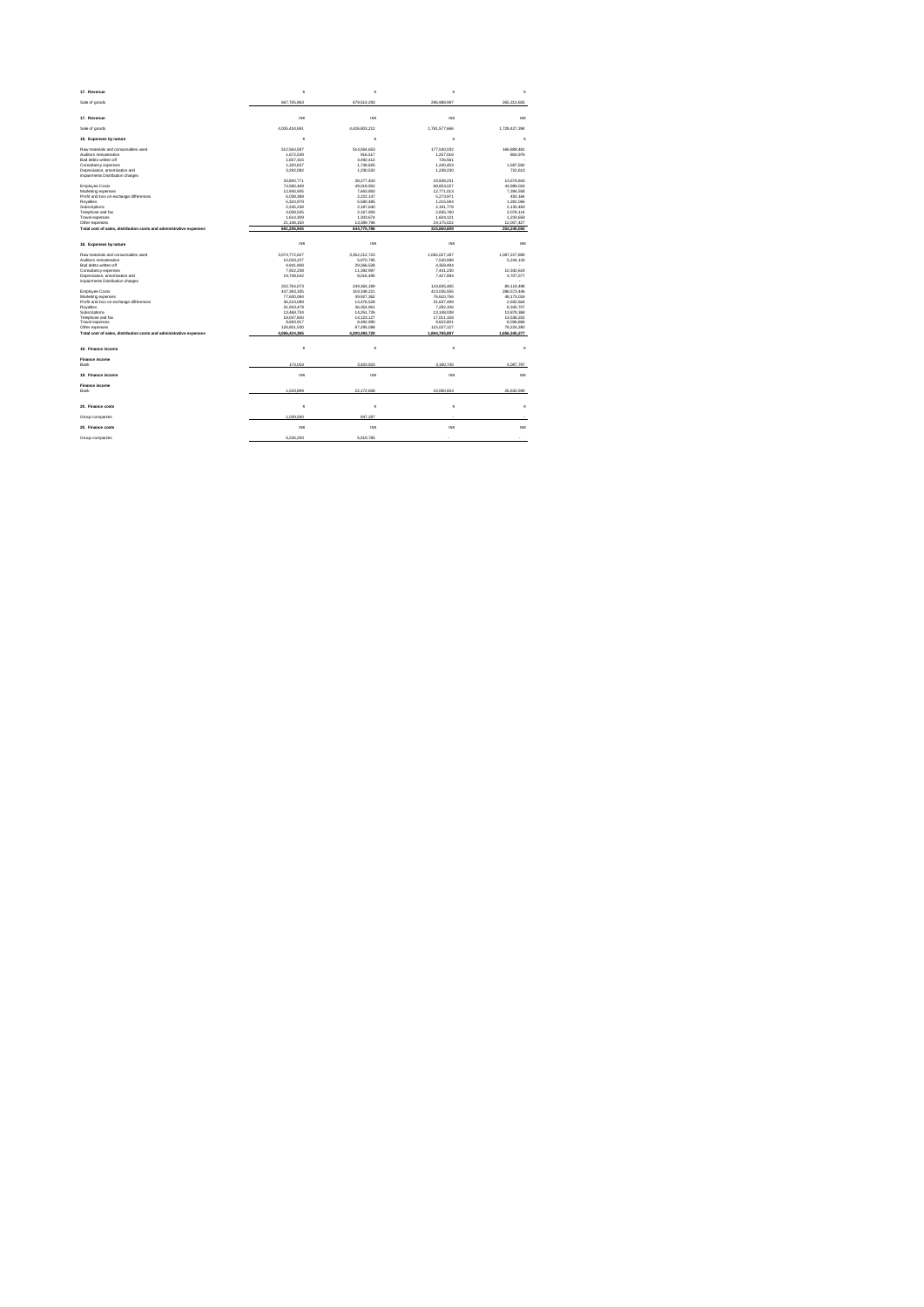| 21. Income tax expense                                           | $\theta$                       | $\mathbf{R}$               | $\mathsf R$                    | R                         |
|------------------------------------------------------------------|--------------------------------|----------------------------|--------------------------------|---------------------------|
| Major components of the income tax (income) expense              |                                |                            |                                |                           |
| Current                                                          |                                |                            |                                |                           |
| Local income tax - current period                                | 1,330,406                      | 12,651,504                 | 890,452                        | 11,159,542                |
| Deferred                                                         |                                |                            |                                |                           |
| Deferred tax                                                     | $-3.758.776$                   | $-1.955.039$               | $-3.689.686$                   | -780.224                  |
|                                                                  | $-2,428,370$                   | 10,696,465                 | -2,799,234                     | 10,379,318                |
| Reconciliation of the income tax expense                         |                                |                            |                                |                           |
| Reconciliation between accounting profit and income tax expense. |                                |                            |                                |                           |
| Accounting (loss)/profit                                         | (13, 649, 790)                 | 40,697.966                 | (14, 974, 303)                 | 37,068,990                |
| Tax at the applicable tax rate of 28% (2011: 28%)                | (3,821,941)                    | 11,395,430                 | (4, 192, 805)                  | 10,379,317                |
| Tax effect of adjustments on taxable income                      |                                |                            |                                |                           |
| Other                                                            | (110, 122)                     | (108, 497)                 | (110, 122)                     |                           |
| Assessed loss utilised -                                         |                                | (2,683,802)                |                                |                           |
| Royaties -<br>Adjustment in respect of prior periods             | 1.503.693                      | 2,093,333                  | 1,503,693                      |                           |
|                                                                  | (2,428,370)                    | 10,696,464                 | (2,799,234)                    | 10,379,317                |
|                                                                  | INR                            |                            | INR                            |                           |
| 21. Income tax expense                                           |                                | INR                        |                                | INR                       |
| Major components of the income tax (income) expense              |                                |                            |                                |                           |
| Current<br>Local income tax - current period                     | 7,980,840                      | 82,420,221                 | 5,341,644                      | 72,700,599                |
|                                                                  |                                |                            |                                |                           |
| Deferred                                                         |                                |                            |                                |                           |
| Deferred tax                                                     | (22.548.146)<br>(14, 567, 307) | (12.736.410)<br>69,683,811 | (22.133.689)<br>(16, 792, 046) | (5,082,893)<br>67,617,707 |
| Reconciliation of the income tax expense                         |                                |                            |                                |                           |
| Reconciliation between accounting profit and income tax expense. |                                |                            |                                |                           |
|                                                                  |                                |                            |                                |                           |
| Accounting (loss)/profit                                         | (81, 882, 364)                 | 265,133,329                | (89, 827, 852)                 | 241,491,792               |
| Tax at the applicable tax rate of 28% (2011: 28%)                | (22, 927, 061)                 | 74,237,329                 | (25, 151, 800)                 | 67,617,700                |
| Tax effect of adjustments on taxable income                      |                                |                            |                                |                           |
| Other                                                            | (660, 600)                     | (706, 821)                 | (660, 600)                     | $\circ$                   |
| Assessed loss utilsed -<br>Royaties -                            | $\Omega$<br>$\circ$            | (17,484,062)<br>13,637,349 | $\Omega$<br>$\theta$           | $\Omega$<br>$\circ$       |
| Adjustment in respect of prior periods                           | 9.020.354                      | ø                          | 9.020.354                      | n                         |
|                                                                  | (14.567.307)                   | 69.683.805                 | (16.792.046)                   | 67.617.700                |
|                                                                  |                                |                            |                                |                           |
| 22. Cash (used in) generated from operations                     | $\mathbf R$                    | $\mathbb{R}$               | $\mathbf{R}$                   | $\mathsf R$               |
| (Loss)/profit before taxation                                    | (13,649,790)                   | 40,697,966                 | (14, 974, 303)                 | 37,068,990                |
| Adjustments for:<br>Depreciation and amortisation                | 3,292.082                      | 1,230,532                  | 1,238,230                      | 722.613                   |
| Interest received                                                | (174, 018)                     | (3,403,503)                | (3, 180, 745)                  | (4,087,797)               |
| Finance costs                                                    | 1,039,590                      | 847,287                    |                                |                           |
| Changes in working capital:<br>Inventories                       | 27,806,414                     | 18,840,280                 | 7,167,717                      | (21, 208, 469)            |
| Trade and other receivables                                      | (113, 151, 360)                | 36,177,240                 | (43.857.734)                   | (34 188 803)              |
| Trade and other payables                                         | (75, 793, 366)                 | 109,457,779                | (17, 525, 227)                 | 94,517,484                |
| Related party receivable                                         | 127,825,130<br>(42,805,318)    | 203.847.581                | 58,422,395<br>(12.709.667)     | 72.824.018                |
|                                                                  |                                |                            |                                |                           |
| 22. Cash (used in) generated from operations                     | <b>INR</b>                     | <b>INR</b>                 | <b>INR</b>                     | <b>INR</b>                |
| (Loss)/profit before taxation                                    | (76,856,926)                   | 262,737,030                | (84, 314, 769)                 | 239,309,167               |
| Adjustments for:<br>Depreciation and amortisation                | $\theta$<br>18,536,498         | $\Delta$<br>7,944,041      | $\Omega$<br>6,972,016          | $\theta$<br>4,665,029     |
| Interest received                                                | (979.831)                      | (21, 972, 260)             | (17,909,600)                   | (26, 389, 910)            |
| Finance costs                                                    | 5,853,547                      | 5,469,897                  | $\circ$                        | $\circ$                   |
| Changes in working capital:<br>Inventories                       | $\theta$<br>156,567,646        | $\circ$<br>121.628.664     | $\mathfrak o$<br>40.358.767    | $\circ$<br>(136.917.166)  |
| Trade and other receivables                                      | (637, 113, 514)                | 233,552,227                | (246, 946, 700)                | (220, 715, 320)           |
| Trade and other payables                                         | (426.764.448)<br>219.236.092   | 706,635,113                | (98.678.080)<br>328 954 927    | 610.183.886               |
| Related party receivable                                         | (241.020.935)                  | $\Omega$<br>1.315.994.713  | (71.563.440)                   | $\Omega$<br>470.135.688   |
|                                                                  |                                |                            |                                |                           |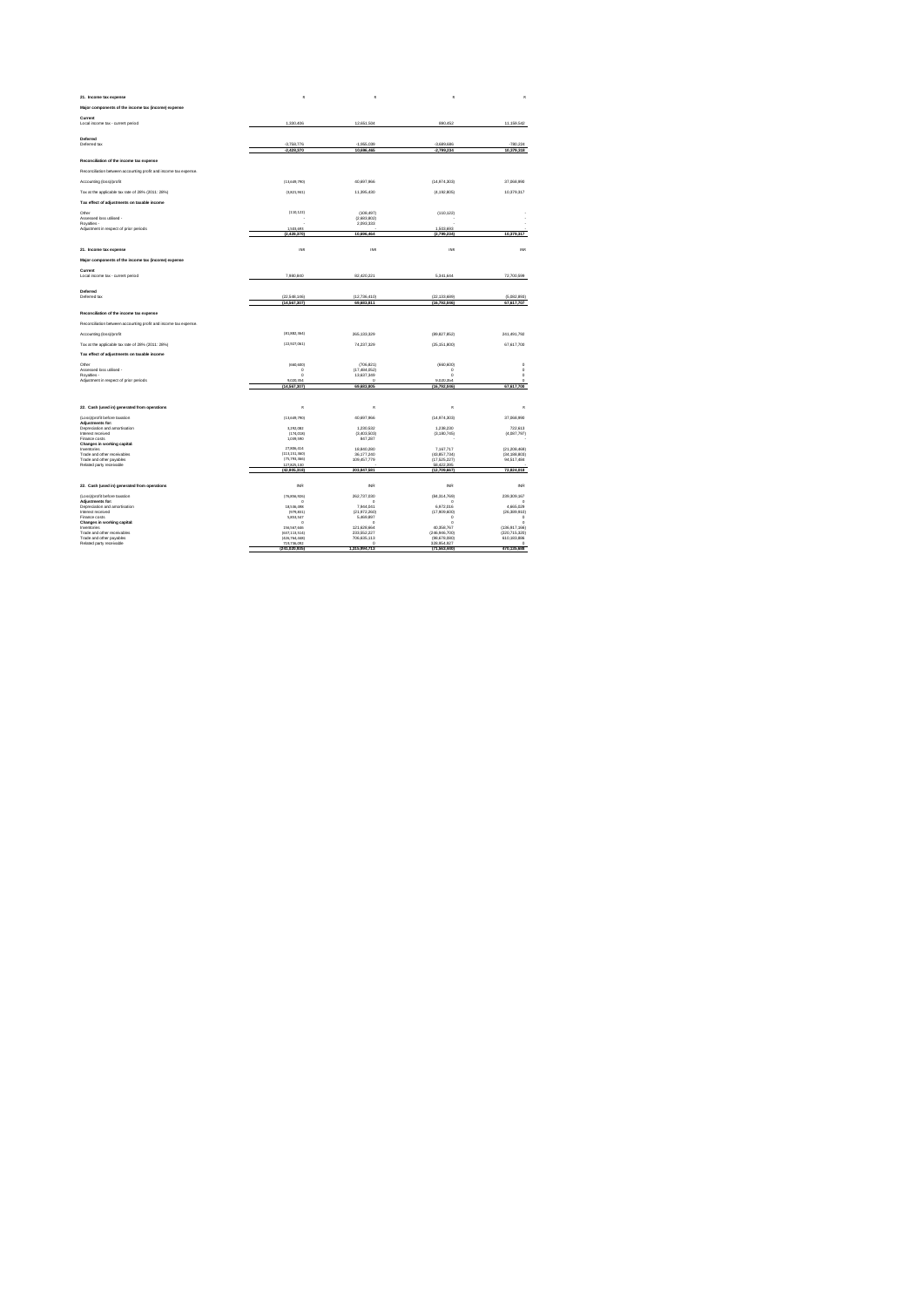| 23. Tax paid                                                                                    |                                                                                                                                  | Ŕ                                  | $\mathbb R$                      | $\mathbf{R}$                  | $\mathsf R$                      |
|-------------------------------------------------------------------------------------------------|----------------------------------------------------------------------------------------------------------------------------------|------------------------------------|----------------------------------|-------------------------------|----------------------------------|
| Balance at beginning of the 15 months                                                           |                                                                                                                                  | 2,116,619                          | 2,502,938                        | 453,498                       | 1,563,872                        |
| Current tax for the 15 months                                                                   |                                                                                                                                  | (1,330,406)                        | (12.651.504)<br>(2.116.619)      | (890.452)<br>266.114          | (11, 159, 542)                   |
| recognised in profit or loss Balance at end of the 15 months                                    |                                                                                                                                  | (2.219.933<br>(1,433,720)          | (12, 265, 185)                   | (170, 840)                    | (453.498)<br>(10,049,168)        |
|                                                                                                 |                                                                                                                                  |                                    |                                  |                               |                                  |
| 23. Tax paid                                                                                    |                                                                                                                                  | INR                                | INR                              | INR                           | <b>INR</b>                       |
| Balance at beginning of the 15 months                                                           |                                                                                                                                  | 11917900                           | 16 158 412                       | 2.553.480                     | 10.096.010                       |
| Current tay for the 15 months<br>recognised in profit or loss Balance at end of the 15 months   |                                                                                                                                  | (7.491.025)<br>(12.499.623         | (81,675,300)<br>(13.664.422      | (5.013.806)<br>1,498,390      | (72.043.525)<br>(2.927.682)      |
|                                                                                                 |                                                                                                                                  | (8.072.748)                        | (79.181.311)                     | (961.937)                     | (64.875.197)                     |
|                                                                                                 |                                                                                                                                  |                                    |                                  |                               |                                  |
| 24. Commitments                                                                                 |                                                                                                                                  |                                    |                                  |                               |                                  |
| Operating leases - as lessee (expense)                                                          |                                                                                                                                  | R                                  | R                                | $\theta$                      | $\theta$                         |
| Minimum lease payments due                                                                      |                                                                                                                                  | 4 044 591                          | 3.879.270                        | 4 044 591                     | 3 862 470                        |
| - within one year<br>- in second to fifth year inclusive                                        |                                                                                                                                  | 5.079.920                          | 19.075.696                       | 5.079.920                     | 19.049.095                       |
|                                                                                                 |                                                                                                                                  | 9.124.511                          | 22.954.966                       | 9.124.511                     | 22.911.566                       |
|                                                                                                 | Operating lease payments represent rentals payable by the group for certain of its office space and equipment.                   |                                    |                                  |                               |                                  |
| 24. Commitments                                                                                 |                                                                                                                                  |                                    |                                  |                               |                                  |
| Operating leases - as lessee (expense)                                                          |                                                                                                                                  | INR                                | INR                              | INR                           | INR                              |
| Minimum lease payments due                                                                      |                                                                                                                                  |                                    |                                  |                               |                                  |
| - within one year                                                                               |                                                                                                                                  | 22 773 598                         | 25.043.706                       | 22.773.598                    | 24 935 249                       |
| - in second to fifth year inclusive                                                             |                                                                                                                                  | 28,603,153<br>51,376,751           | 123 148 457<br>148.192.163       | 28,603,153<br>51.376.751      | 122 976 733<br>147,911,982       |
|                                                                                                 |                                                                                                                                  |                                    |                                  |                               |                                  |
|                                                                                                 | Operating lease payments represent rentals payable by the group for certain of its office space and equipment.                   |                                    |                                  |                               |                                  |
|                                                                                                 |                                                                                                                                  |                                    |                                  |                               |                                  |
| 25. Related parties                                                                             |                                                                                                                                  |                                    |                                  |                               |                                  |
|                                                                                                 |                                                                                                                                  |                                    |                                  |                               |                                  |
| Relationships<br>Ultimate holding company                                                       | Daiichi Sankyo Co. Limited                                                                                                       |                                    |                                  |                               |                                  |
| Holding company                                                                                 | Ranhaw Netherlands RV                                                                                                            |                                    |                                  |                               |                                  |
| Subsidiary<br>Fellow subsidiaries                                                               | Sonke Pharmaceuticals Proprietary Limited<br>Be-Tabs Pharmaceuticals Proprietary Limited Be-Tabs Investments Proprietary Limited |                                    |                                  |                               |                                  |
| <b>Directors</b>                                                                                | A Madan                                                                                                                          |                                    |                                  |                               |                                  |
| R Chakravarti M Bharadwaj DW Brothers R Gulati                                                  |                                                                                                                                  |                                    | Gross                            | Compam                        |                                  |
|                                                                                                 |                                                                                                                                  | 15 months ended 31 March           | 12 months ended 31 December 2012 | 15 months ended 31 March 2014 | 12 months ended 31 December 2012 |
|                                                                                                 |                                                                                                                                  | 2014<br>R                          | $\mathbb{R}$                     | R                             | R                                |
|                                                                                                 |                                                                                                                                  |                                    |                                  |                               |                                  |
|                                                                                                 |                                                                                                                                  |                                    |                                  |                               |                                  |
| 25. Related parties (continued)                                                                 |                                                                                                                                  |                                    |                                  |                               |                                  |
| Related party balances                                                                          |                                                                                                                                  |                                    |                                  |                               |                                  |
| Loan accounts - Owing to related parties<br>Ranbaxy Netherlands BV                              |                                                                                                                                  | 11.059.590                         | 11.124.795                       |                               |                                  |
|                                                                                                 |                                                                                                                                  |                                    |                                  |                               |                                  |
| Sonke Pharmaceuticals Proprietary Limited                                                       | Amounts included in Trade receivable (Trade Payable) regarding related parties                                                   |                                    |                                  | (177, 743)                    |                                  |
| Sonke Pharmaceuticals Proprietary Limited                                                       |                                                                                                                                  |                                    |                                  | 30.237.259                    | 73.071.079                       |
| Ranbaxy Laboratories Limited<br>Be-Tabs Pharmaceuticals Proprietary Limited                     |                                                                                                                                  | (162.119.968)<br>(53.578.154)      | (276.032.994)<br>(3.575.316)     | (97.223.262)                  | (121.271.529)<br>(17.304)        |
| Ranbaxy Laboratories Limited                                                                    |                                                                                                                                  |                                    | 397.242                          | (155, 578)                    | 397.242                          |
| Be-Tabs Pharmaceuticals Proprietary Limited                                                     |                                                                                                                                  | 174.066.648                        |                                  | 77.195.553                    |                                  |
|                                                                                                 |                                                                                                                                  | (41, 631, 474)                     | (279,211,068)                    | 9,876,229                     | (47,820,512)                     |
| Related party receivables                                                                       |                                                                                                                                  |                                    |                                  |                               |                                  |
| Be-Tabs Pharmaceuticals Proprietary Limited                                                     |                                                                                                                                  |                                    | 127,825,130                      |                               | 58,422,396                       |
| Related party transactions                                                                      |                                                                                                                                  |                                    |                                  |                               |                                  |
| Interest paid to (received from) related parties                                                |                                                                                                                                  |                                    |                                  |                               |                                  |
| Be-Tabs Pharmaceuticals Proprietary Limited<br>Ranbaxy Netherlands BV                           |                                                                                                                                  | 1.059.590                          | (3.269.934)<br>852 328           |                               | (3.269.934)                      |
| Sonke Pharmaceuticals Proprietary Limited                                                       |                                                                                                                                  |                                    |                                  | 3.097.206                     | (750.079)                        |
|                                                                                                 |                                                                                                                                  | 1.059.590                          | (2,417,606)                      | 3.097.206                     | (4.020.013)                      |
|                                                                                                 |                                                                                                                                  |                                    |                                  |                               |                                  |
| Related party balances                                                                          |                                                                                                                                  | INR                                | INR                              | INR                           | INR                              |
|                                                                                                 |                                                                                                                                  |                                    |                                  |                               |                                  |
| Loan accounts - Owing to related parties<br>Ranbaxy Netherlands BV                              |                                                                                                                                  | R2 272 AFF                         | 71 819 206                       | n                             | $\Omega$                         |
|                                                                                                 |                                                                                                                                  |                                    |                                  |                               |                                  |
| Sonke Pharmaceuticals Proprietary Limited                                                       | Amounts included in Trade receivable (Trade Pavable) regarding related parties                                                   | $\circ$                            | o                                | (1,000,805)                   | $\circ$                          |
| Sonke Pharmaceuticals Proprietary Limited                                                       |                                                                                                                                  | $\circ$                            | $\circ$                          | 170,254,837                   | 471,730,658                      |
| Ranbaxy Laboratories Limited<br>Be-Tabs Pharmaceuticals Proprietary Limited                     |                                                                                                                                  | (912, 837, 658)<br>(301, 678, 795) | (1,782,007,708)<br>(23,081,446)  | (547,428,277)<br>(876, 002)   | (782,902,059)<br>(111, 711)      |
| Ranbaxy Laboratories Limited                                                                    |                                                                                                                                  | o<br>980 105 000                   | 2,564,506<br>$\theta$            | $\circ$<br>434 659 645        | 2,564,506<br>o                   |
| Be-Tabs Pharmaceuticals Proprietary Limited                                                     |                                                                                                                                  | (234,411,453)                      | (1,802,524,648)                  | 55,609,398                    | (308, 718, 606)                  |
| Related party receivables                                                                       |                                                                                                                                  |                                    |                                  |                               |                                  |
| Be-Tabs Pharmaceuticals Proprietary Limited                                                     |                                                                                                                                  | n                                  | 825,210,652                      | $\circ$                       | 377,162,014                      |
|                                                                                                 |                                                                                                                                  |                                    |                                  |                               |                                  |
| Related party transactions                                                                      |                                                                                                                                  |                                    |                                  |                               |                                  |
| Interest paid to (received from) related parties<br>Be-Tabs Pharmaceuticals Proprietary Limited |                                                                                                                                  | $\circ$                            | (21, 109, 968)                   | $\circ$                       | (21, 109, 968)                   |
| Ranbaxy Netherlands BV<br>Sonke Pharmaceuticals Proprietary Limited                             |                                                                                                                                  | 5,966,160<br>$\theta$              | 5,502,440<br>$\theta$            | $\circ$<br>17 439 223         | $\circ$<br>(4.842.343)           |